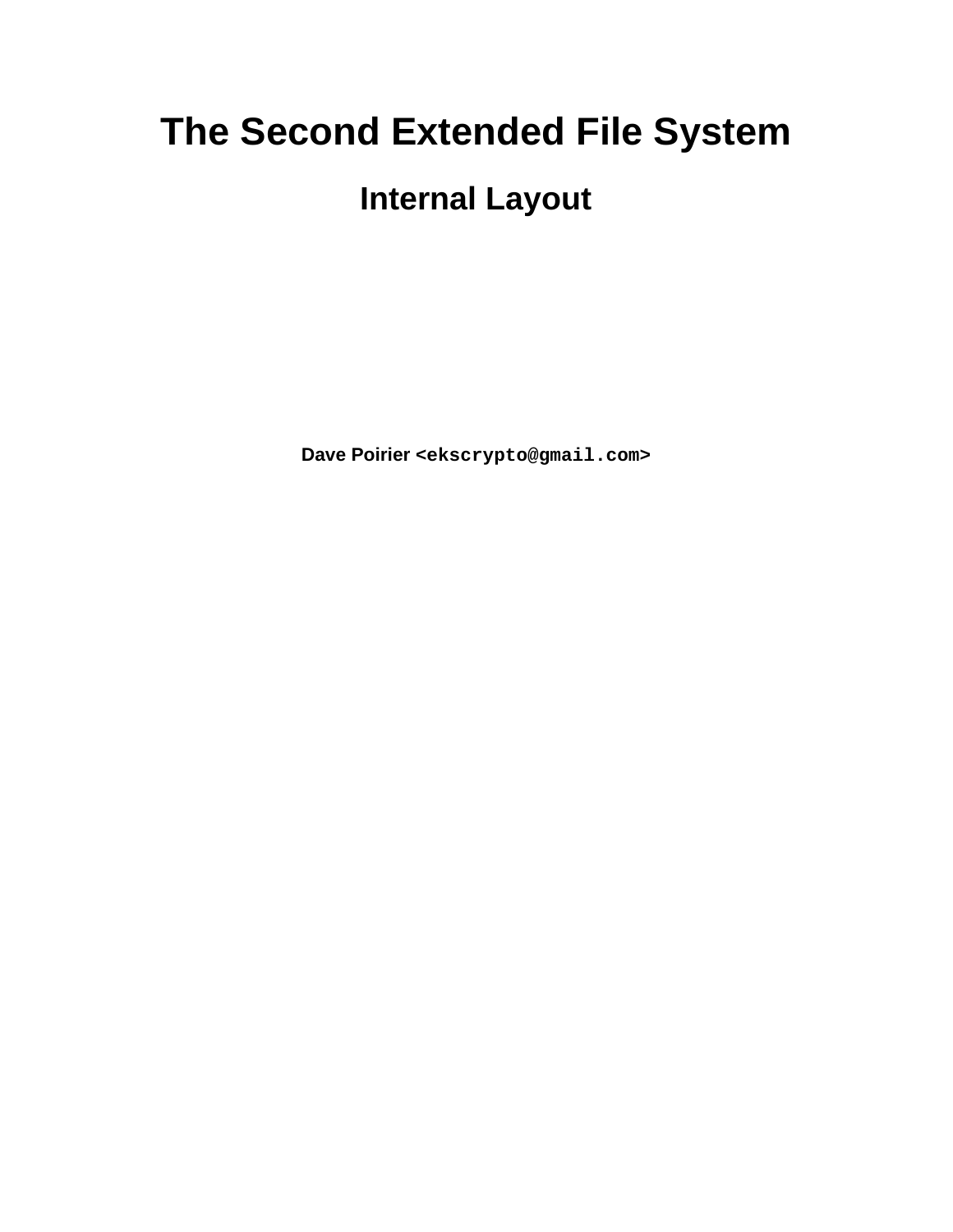### **The Second Extended File System: Internal Layout**

by Dave Poirier Copyright © 2001-2019 Dave Poirier

Permission is granted to copy, distribute and/or modify this document under the terms of the GNU Free Documentation License, Version 1.1 or any later version published by the Free Software Foundation; with no Invariant Sections, with no Front-Cover Texts, and with no Back-Cover Texts. A copy of the license can be acquired electronically from http://www.fsf.org/licenses/fdl.html or by writing to 59 Temple Place, Suite 330, Boston, MA 02111-1307 USA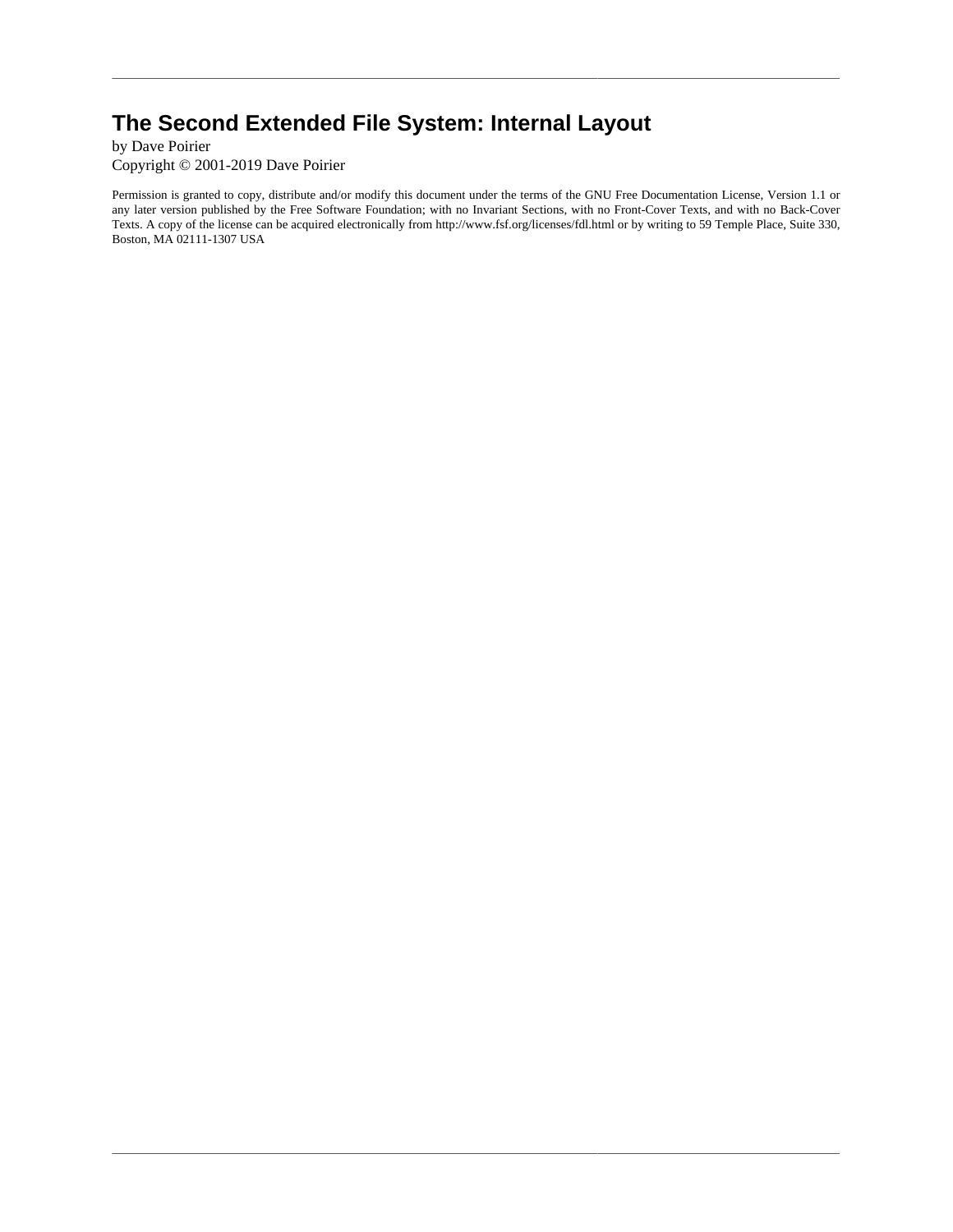## **Table of Contents**

| 15 |
|----|
|    |
| 15 |
|    |
|    |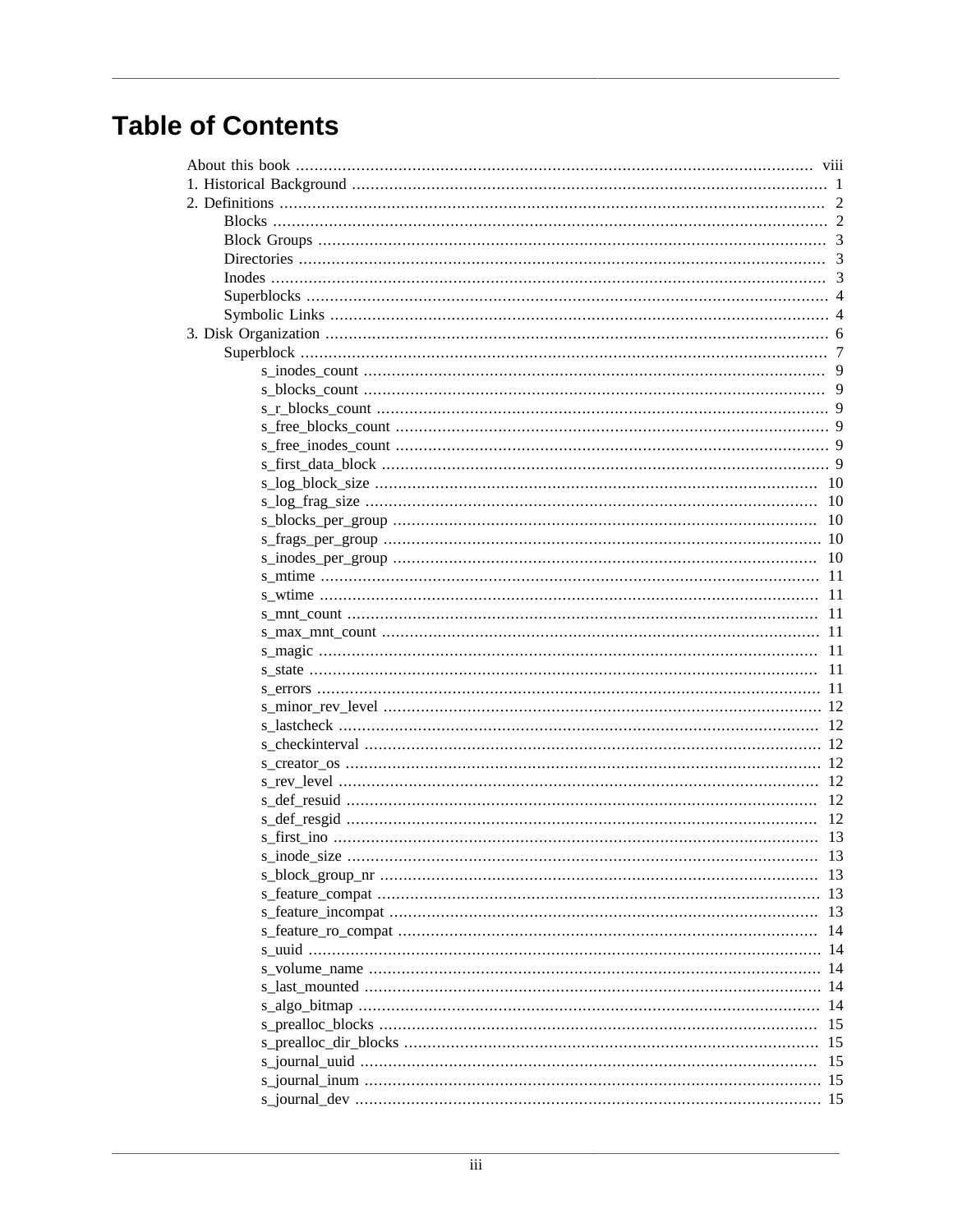|                                                   | -16 |
|---------------------------------------------------|-----|
|                                                   |     |
|                                                   | 16  |
|                                                   | 16  |
|                                                   | 16  |
|                                                   | 17  |
|                                                   | 17  |
|                                                   | -17 |
|                                                   | -17 |
|                                                   |     |
|                                                   | -17 |
|                                                   | 17  |
|                                                   |     |
|                                                   | 17  |
|                                                   | 18  |
| <u>i_mode …………………………………………………………………………………………</u>  | 19  |
|                                                   |     |
|                                                   | 19  |
|                                                   | 20  |
|                                                   | 20  |
|                                                   | 20  |
|                                                   | 20  |
|                                                   | 20  |
|                                                   | 20  |
|                                                   | 20  |
| <u>i_flags …………………………………………………………………………………………</u> | 20  |
|                                                   | 21  |
|                                                   | 21  |
|                                                   | 22  |
|                                                   |     |
|                                                   |     |
|                                                   |     |
|                                                   | 22  |
|                                                   |     |
|                                                   |     |
|                                                   | 26  |
|                                                   | -26 |
|                                                   |     |
|                                                   | 27  |
|                                                   | 27  |
|                                                   | 27  |
|                                                   | 27  |
|                                                   | 29  |
|                                                   | 30  |
|                                                   | 31  |
|                                                   | 31  |
|                                                   | 32  |
|                                                   | 32  |
|                                                   | 32  |
|                                                   | 33  |
|                                                   | 33  |
|                                                   |     |
|                                                   |     |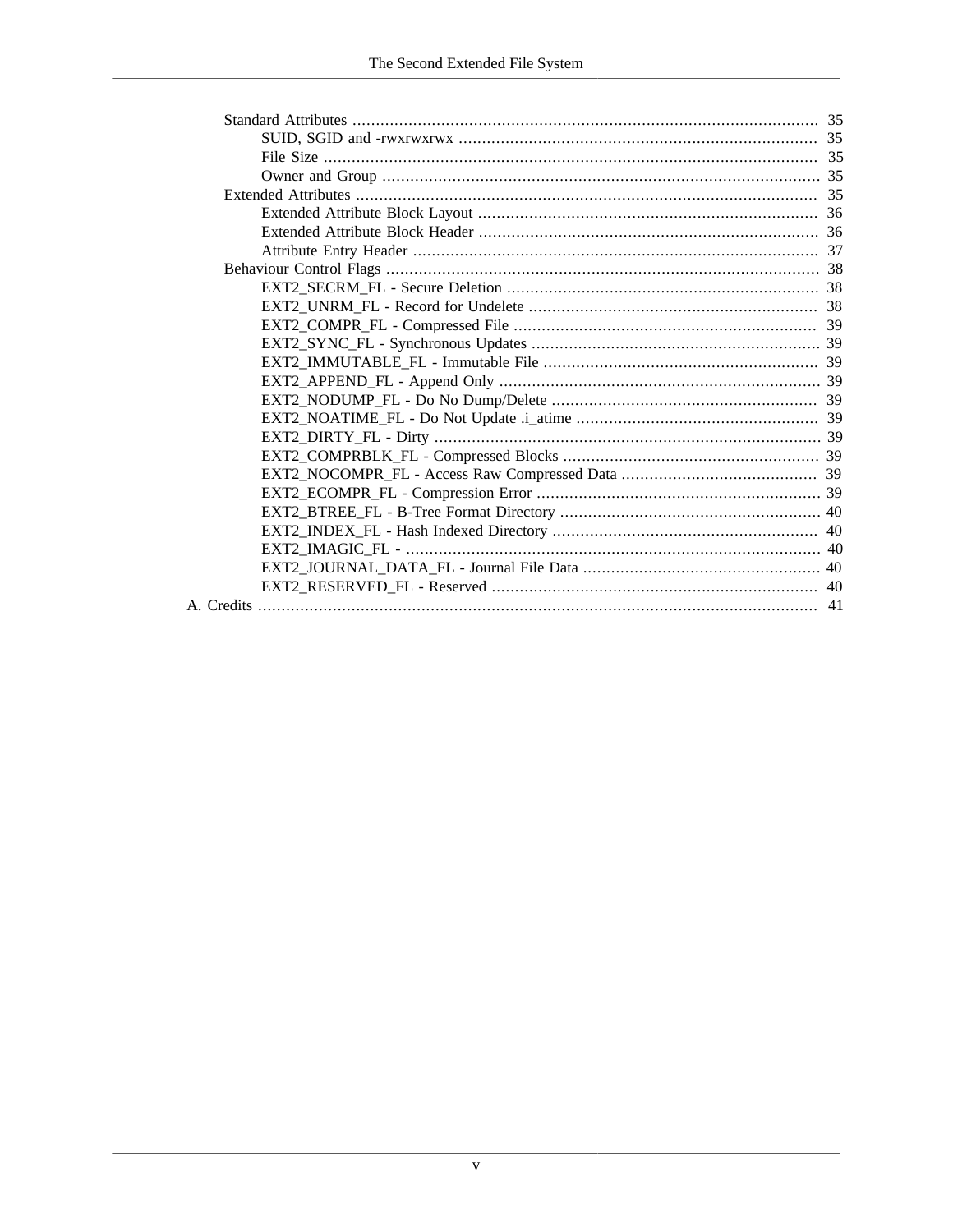## **List of Figures**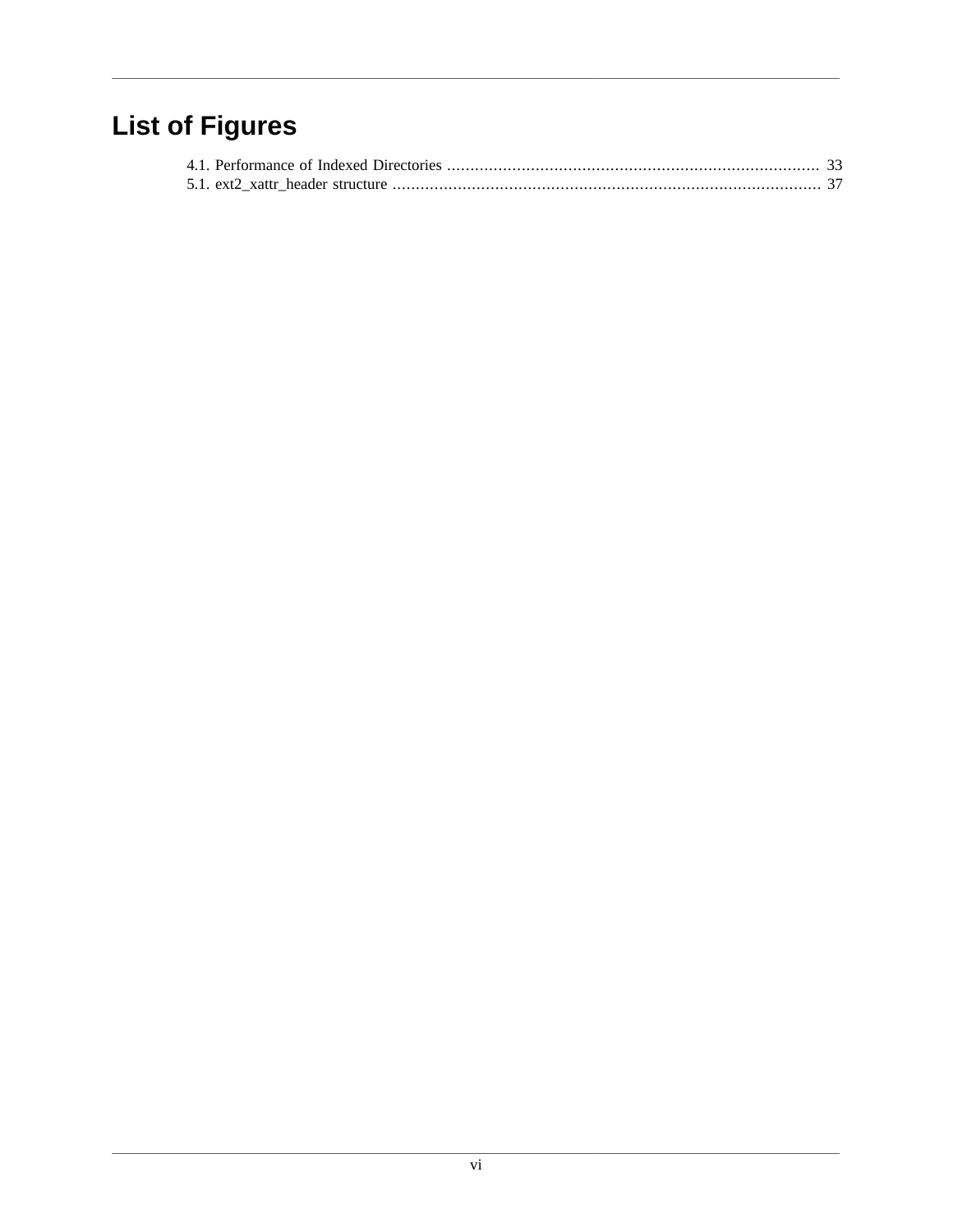## **List of Tables**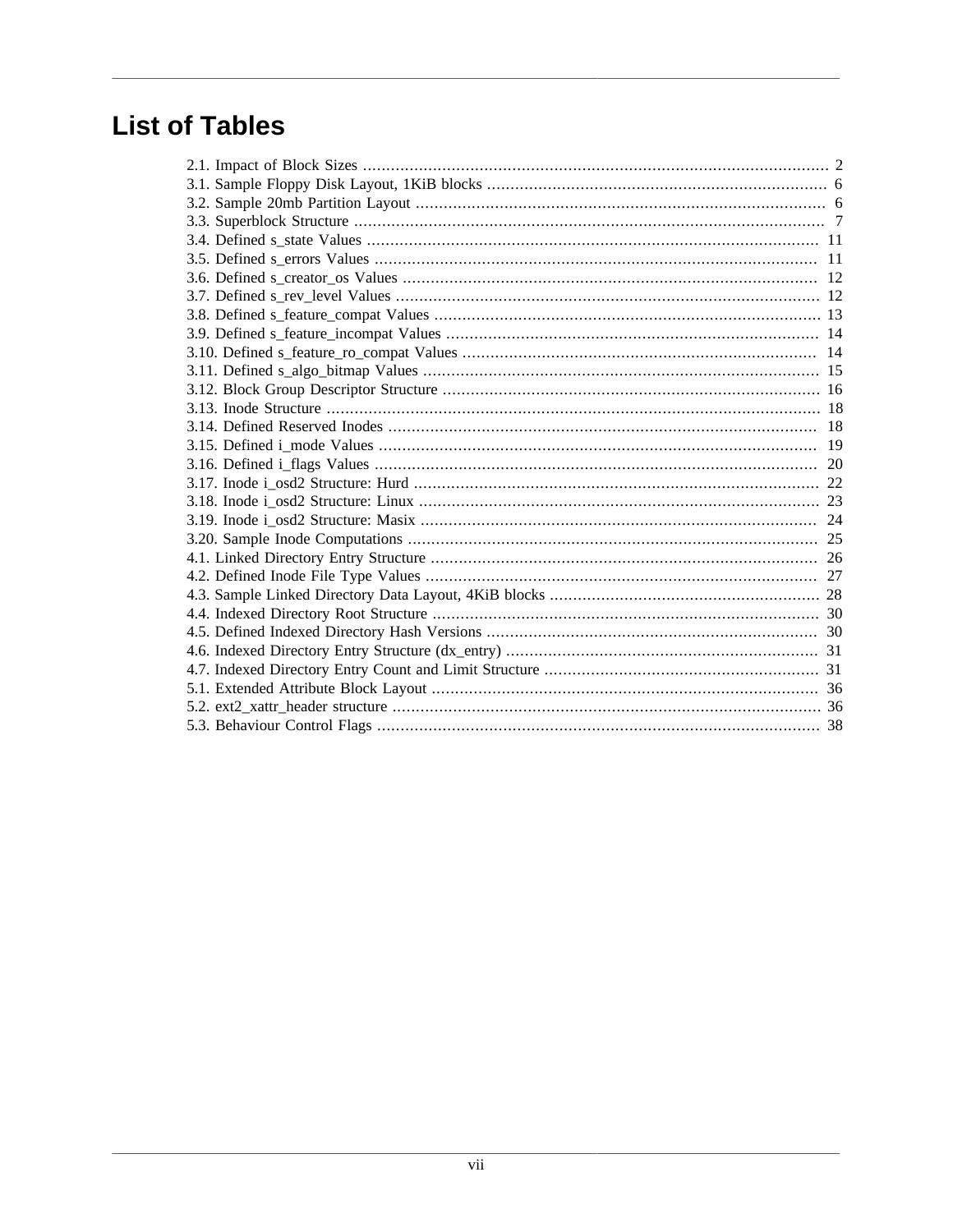# <span id="page-7-0"></span>**About this book**

The latest version of this document may be downloaded from https://www.nongnu.org/ext2-doc/

This book is intended as an introduction and guide to the Second Extended File System, also known as Ext2. The reader should have a good understanding of the purpose of a file system as well as the associated vocabulary (file, directory, partition, etc).

Implementing file system drivers is already a daunting task, unfortunately except for tidbits of information here and there most of the documentation for the Second Extended Filesystem is in source files.

Hopefully this document will fix this problem, may it be of help to as many of you as possible.

*Unless otherwise stated, all values are stored in little endian byte order.*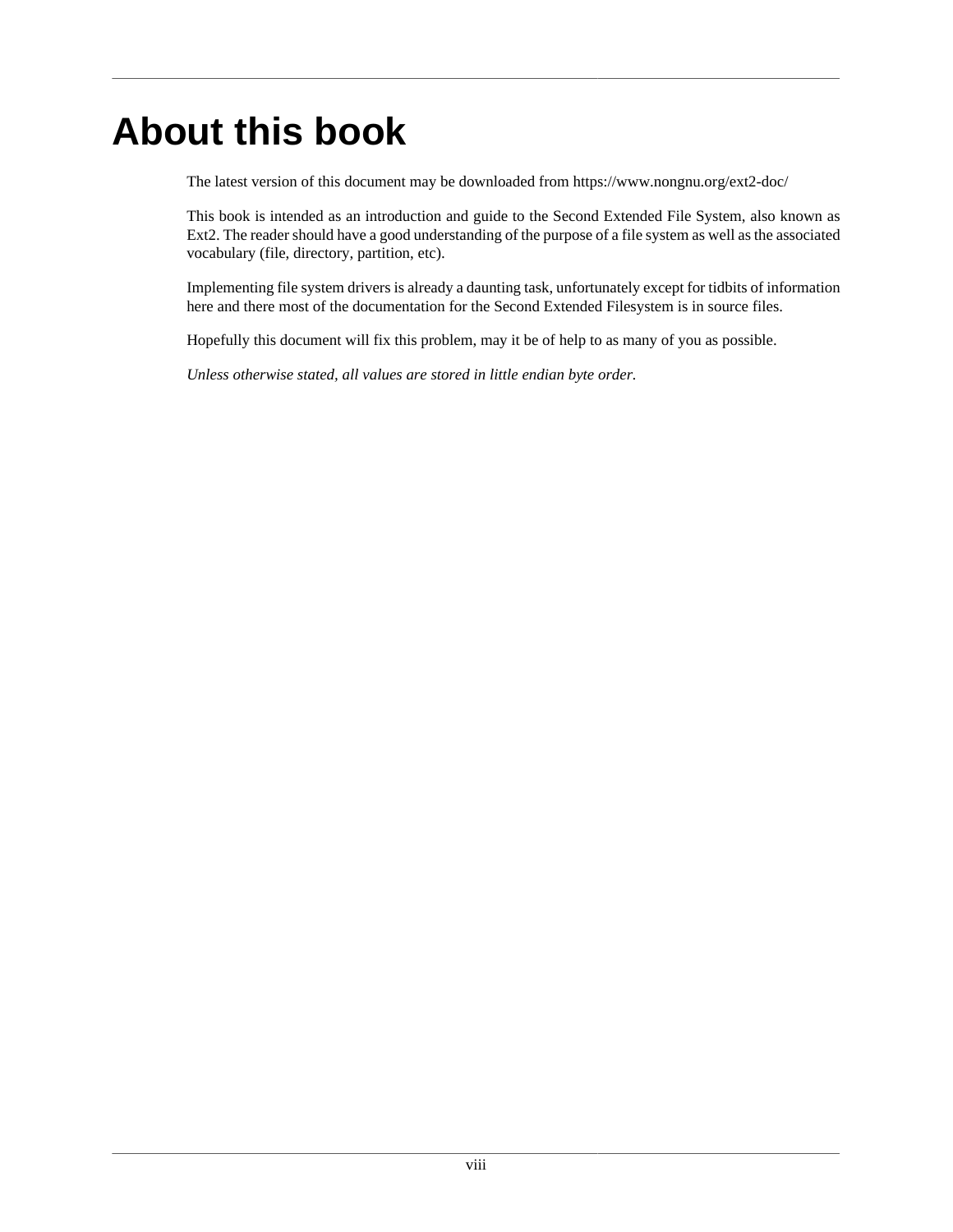# <span id="page-8-0"></span>**Chapter 1. Historical Background**

Written by Remy Card, Theodore Ts'o and Stephen Tweedie as a major rewrite of the Extended Filesystem, it was first released to the public on January 1993 as part of the Linux kernel. One of its greatest achievement is the ability to extend the file system functionalities while maintaining the internal structures. This allowed an easier development of the Third Extended Filesystem (ext3) and the Fourth Extended Filesystem (ext4).

There are implementations available in most operating system including but not limited to NetBSD, Free-BSD, the GNU HURD, Microsoft Windows, IBM OS/2 and RISC OS.

Although newer file systems have been designed, such as Ext3 and Ext4, the Second Extended Filesystem is still prefered on flash drives as it requires fewer write operations (since it has no journal). The structures of Ext3 and Ext4 are based on Ext2 and add some additional options such as journaling, journal checksums, extents, online defragmentation, delayed allocations and larger directories to name but a few.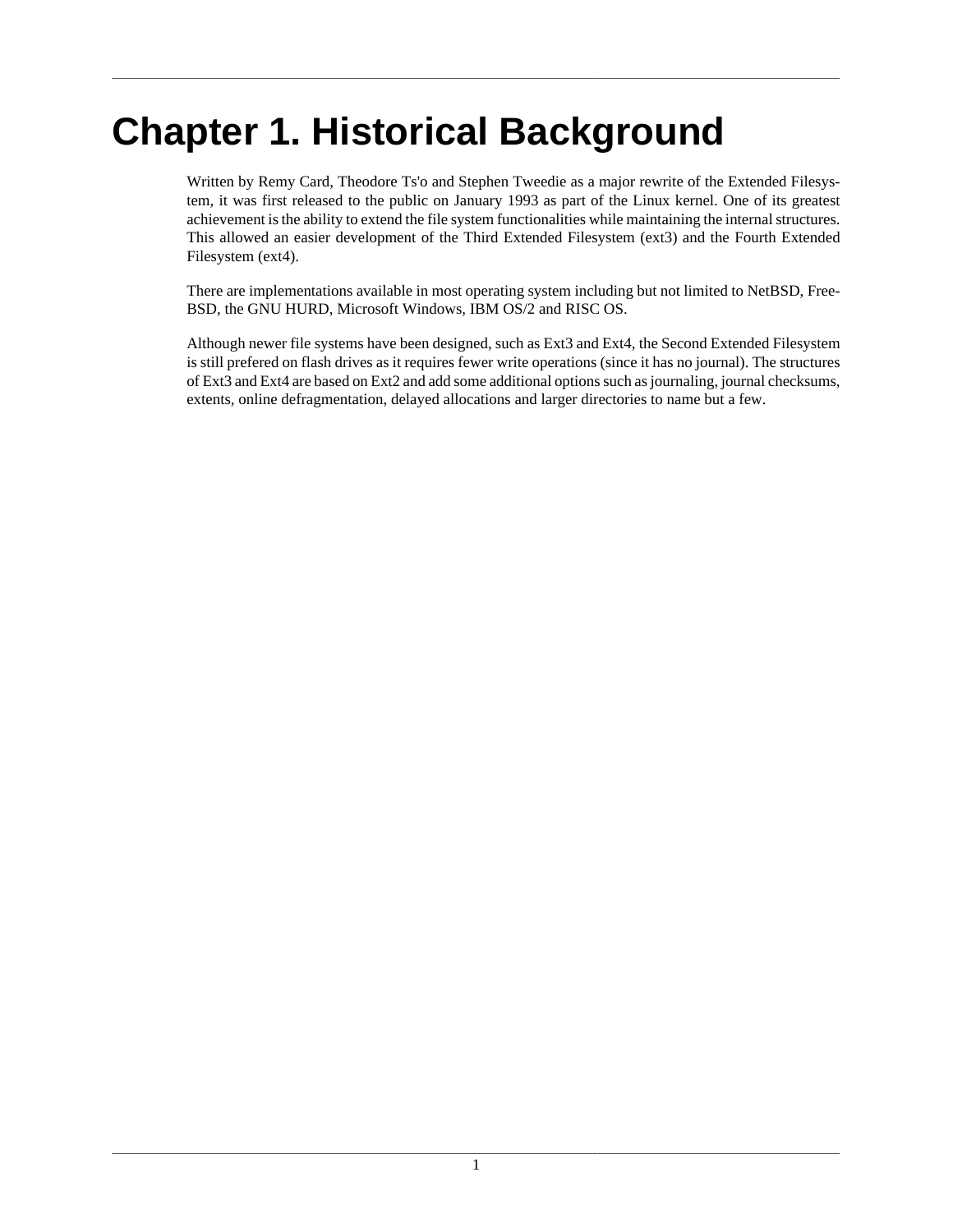# <span id="page-9-0"></span>**Chapter 2. Definitions**

The Second Extended Filesystem uses blocks as the basic unit of storage, inodes as the mean of keeping track of files and system objects, block groups to logically split the disk into more manageable sections, directories to provide a hierarchical organization of files, block and inode bitmaps to keep track of allocated blocks and inodes, and superblocks to define the parameters of the file system and its overall state.

Ext2 shares many properties with traditional Unix filesystems. It has space in the specification for Access Control Lists (ACLs), fragments, undeletion and compression. There is also a versioning mechanism to allow new features (such as journalling) to be added in a maximally compatible manner; such as in Ext3 and Ext4.

## <span id="page-9-1"></span>**Blocks**

A partition, disk, file or block device formated with a Second Extended Filesystem is divided into small groups of sectors called "blocks". These blocks are then grouped into larger units called block groups.

The size of the blocks are usually determined when formatting the disk and will have an impact on performance, maximum file size, and maximum file system size. Block sizes commonly implemented include 1KiB, 2KiB, 4KiB and 8KiB although provisions in the superblock allow for block sizes as big as 1024  $*(2^31)-1$  (see [s\\_log\\_block\\_size\)](#page-17-0).

Depending on the implementation, some architectures may impose limits on which block sizes are supported. For example, a Linux 2.6 implementation on DEC Alpha uses blocks of 8KiB but the same implementation on a Intel 386 processor will support a maximum block size of 4KiB.

| <b>Upper Limits</b>                      | 1KiB                                     | $2$ KiB                     | 4KiB                          | 8KiB                          |
|------------------------------------------|------------------------------------------|-----------------------------|-------------------------------|-------------------------------|
| file system blocks                       | 2,147,483,647                            | 2,147,483,647               | 2,147,483,647                 | 2,147,483,647                 |
| blocks per block<br>group                | 8,192                                    | 16,384                      | 32,768                        | 65,536                        |
| inodes per block<br>group                | 8,192                                    | 16,384                      | 32,768                        | 65,536                        |
| bytes per block group $8,388,608$ (8MiB) |                                          | 33,554,432 (32MiB)          | 134, 217, 728<br>(128MiB)     | 536,870,912<br>(512MiB)       |
| file system size (real)                  | 4,398,046,509,056<br>(4TiB)              | 8,796,093,018,112<br>(8TiB) | 17,592,186,036,224<br>(16TiB) | 35,184,372,080,640<br>(32TiB) |
| file system size (Lin-<br>ux)            | 2,199,023,254,528<br>(2TiB) <sup>a</sup> | 8,796,093,018,112<br>(8TiB) | 17,592,186,036,224<br>(16TiB) | 35,184,372,080,640<br>(32TiB) |
| blocks per file                          | 16,843,020                               | 134, 217, 728               | 1,074,791,436                 | 8,594,130,956                 |
| file size (real)                         | 17,247,252,480<br>(16GiB)                | 274,877,906,944<br>(256GiB) | 2,199,023,255,552<br>(2TiB)   | 2,199,023,255,552<br>(2TiB)   |
| file size (Linux)<br>2.6.28              | 17,247,252,480<br>(16GiB)                | 274,877,906,944<br>(256GiB) | 2,199,023,255,552<br>(2TiB)   | 2,199,023,255,552<br>(2TiB)   |

#### <span id="page-9-2"></span>**Table 2.1. Impact of Block Sizes**

<sup>a</sup> This limit comes from the maximum size of a block device in Linux 2.4; it is unclear whether a Linux 2.6 kernel using a 1KiB block size could properly format and mount a Ext2 partition larger than 2TiB.

Note: the 2TiB file size is limited by the i\_blocks value in the inode which indicates the number of 512 bytes sector rather than the actual number of ext2 blocks allocated.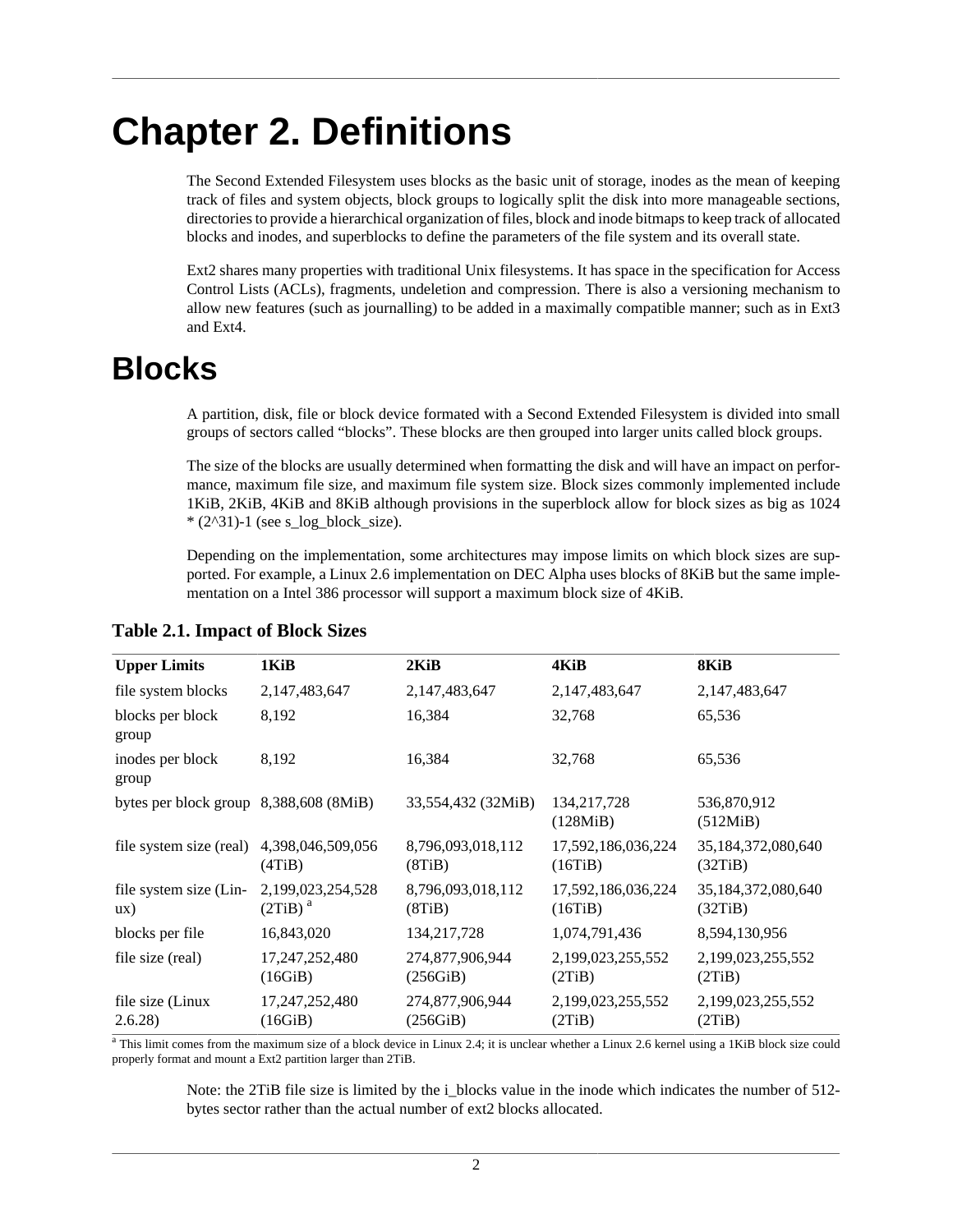## <span id="page-10-0"></span>**Block Groups**

This definition comes from the Linux Kernel Documentation.

Blocks are clustered into block groups in order to reduce fragmentation and minimise the amount of head seeking when reading a large amount of consecutive data. Information about each block group is kept in a descriptor table stored in the block(s) immediately after the superblock. Two blocks near the start of each group are reserved for the block usage bitmap and the inode usage bitmap which show which blocks and inodes are in use. Since each bitmap is limited to a single block, this means that the maximum size of a block group is 8 times the size of a block.

The block(s) following the bitmaps in each block group are designated as the inode table for that block group and the remainder are the data blocks. The block allocation algorithm attempts to allocate data blocks in the same block group as the inode which contains them.

## <span id="page-10-1"></span>**Directories**

This definition comes from the Linux Kernel Documentation with some minor alterations.

A directory is a filesystem object and has an inode just like a file. It is a specially formatted file containing records which associate each name with an inode number. Later revisions of the filesystem also encode the type of the object (file, directory, symlink, device, fifo, socket) to avoid the need to check the inode itself for this information

The inode allocation code should try to assign inodes which are in the same block group as the directory in which they are first created.

The original Ext2 revision used singly-linked list to store the filenames in the directory; newer revisions are able to use hashes and binary trees.

Also note that as directory grows additional blocks are assigned to store the additional file records. When filenames are removed, some implementations do not free these additional blocks.

## <span id="page-10-2"></span>**Inodes**

This definition comes from the Linux Kernel Documentation with some minor alterations.

The inode (index node) is a fundamental concept in the ext2 filesystem. Each object in the filesystem is represented by an inode. The inode structure contains pointers to the filesystem blocks which contain the data held in the object and all of the metadata about an object except its name. The metadata about an object includes the permissions, owner, group, flags, size, number of blocks used, access time, change time, modification time, deletion time, number of links, fragments, version (for NFS) and extended attributes (EAs) and/or Access Control Lists (ACLs).

There are some reserved fields which are currently unused in the inode structure and several which are overloaded. One field is reserved for the directory ACL if the inode is a directory and alternately for the top 32 bits of the file size if the inode is a regular file (allowing file sizes larger than 2GB). The translator field is unused under Linux, but is used by the HURD to reference the inode of a program which will be used to interpret this object. Most of the remaining reserved fields have been used up for both Linux and the HURD for larger owner and group fields, The HURD also has a larger mode field so it uses another of the remaining fields to store the extra bits.

There are pointers to the first 12 blocks which contain the file's data in the inode. There is a pointer to an indirect block (which contains pointers to the next set of blocks), a pointer to a doubly-indirect block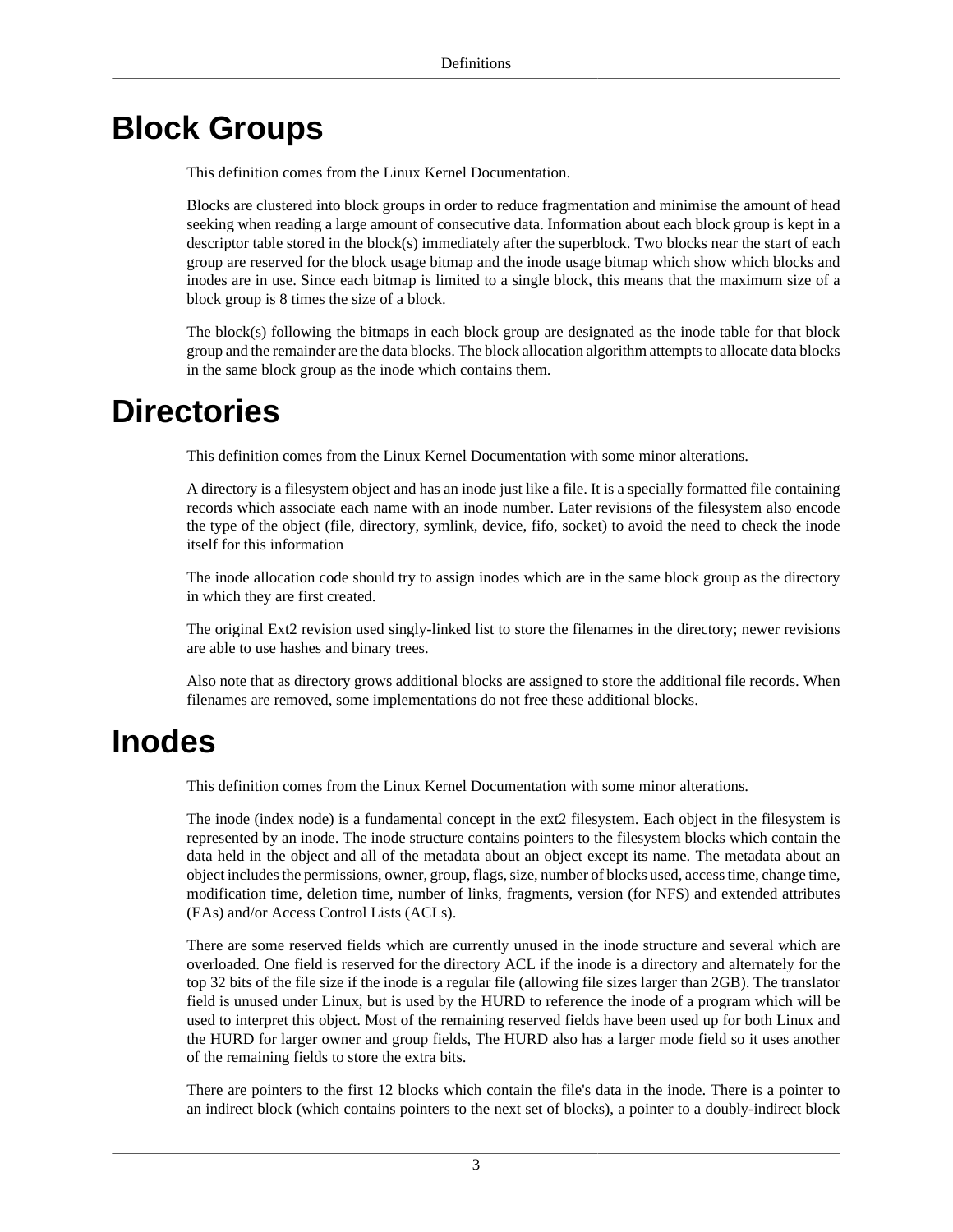(which contains pointers to indirect blocks) and a pointer to a trebly-indirect block (which contains pointers to doubly-indirect blocks).

Some filesystem specific behaviour flags are also stored and allow for specific filesystem behaviour on a per-file basis. There are flags for secure deletion, undeletable, compression, synchronous updates, immutability, append-only, dumpable, no-atime, indexed directories, and data-journaling.

Many of the filesystem specific behaviour flags, like journaling, have been implemented in newer filesystems like Ext3 and Ext4, while some other are still under development.

All the inodes are stored in inode tables, with one inode table per block group.

## <span id="page-11-0"></span>**Superblocks**

This definition comes from the Linux Kernel Documentation with some minor alterations.

The superblock contains all the information about the configuration of the filesystem. The information in the superblock contains fields such as the total number of inodes and blocks in the filesystem and how many are free, how many inodes and blocks are in each block group, when the filesystem was mounted (and if it was cleanly unmounted), when it was modified, what version of the filesystem it is and which OS created it.

The primary copy of the superblock is stored at an offset of 1024 bytes from the start of the device, and it is essential to mounting the filesystem. Since it is so important, backup copies of the superblock are stored in block groups throughout the filesystem.

The first version of ext2 (revision 0) stores a copy at the start of every block group, along with backups of the group descriptor block(s). Because this can consume a considerable amount of space for large filesystems, later revisions can optionally reduce the number of backup copies by only putting backups in specific groups (this is the sparse superblock feature). The groups chosen are 0, 1 and powers of 3, 5 and 7.

Revision 1 and higher of the filesystem also store extra fields, such as a volume name, a unique identification number, the inode size, and space for optional filesystem features to store configuration info.

All fields in the superblock (as in all other ext2 structures) are stored on the disc in little endian format, so a filesystem is portable between machines without having to know what machine it was created on.

## <span id="page-11-1"></span>**Symbolic Links**

This definition comes from Wikipedia.org with some minor alterations.

A symbolic link (also symlink or soft link) is a special type of file that contains a reference to another file or directory in the form of an absolute or relative path and that affects pathname resolution.

Symbolic links operate transparently for most operations: programs which read or write to files named by a symbolic link will behave as if operating directly on the target file. However, programs that need to handle symbolic links specially (e.g., backup utilities) may identify and manipulate them directly.

A symbolic link merely contains a text string that is interpreted and followed by the operating system as a path to another file or directory. It is a file on its own and can exist independently of its target. The symbolic links do not affect an inode link count. If a symbolic link is deleted, its target remains unaffected. If the target is moved, renamed or deleted, any symbolic link that used to point to it continues to exist but now points to a non-existing file. Symbolic links pointing to non-existing files are sometimes called "orphaned" or "dangling".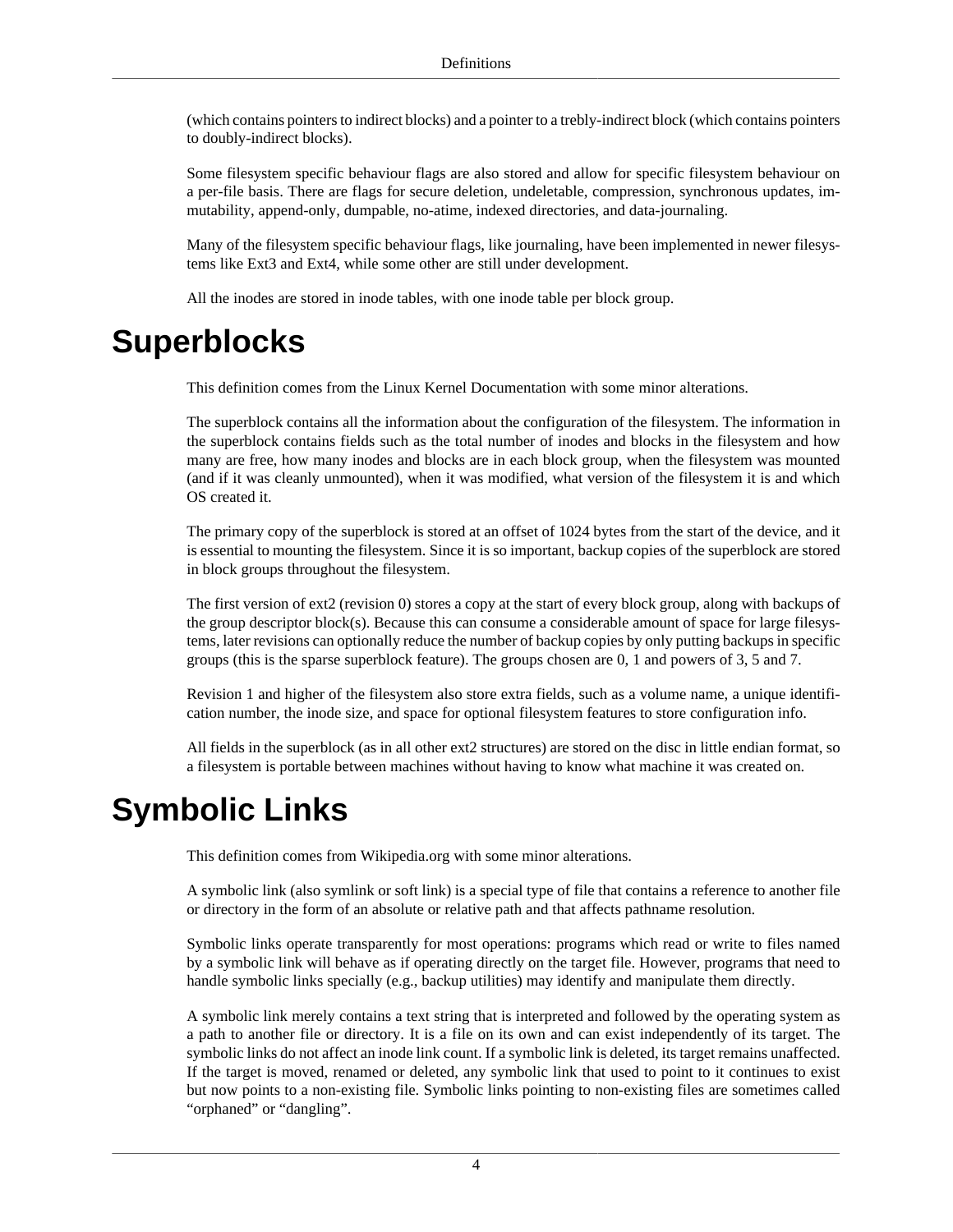Symbolic links are also filesystem objects with inodes. For all symlink shorter than 60 bytes long, the data is stored within the inode itself; it uses the fields which would normally be used to store the pointers to data blocks. This is a worthwhile optimisation as it we avoid allocating a full block for the symlink, and most symlinks are less than 60 characters long.

Symbolic links can also point to files or directories of other partitions and file systems.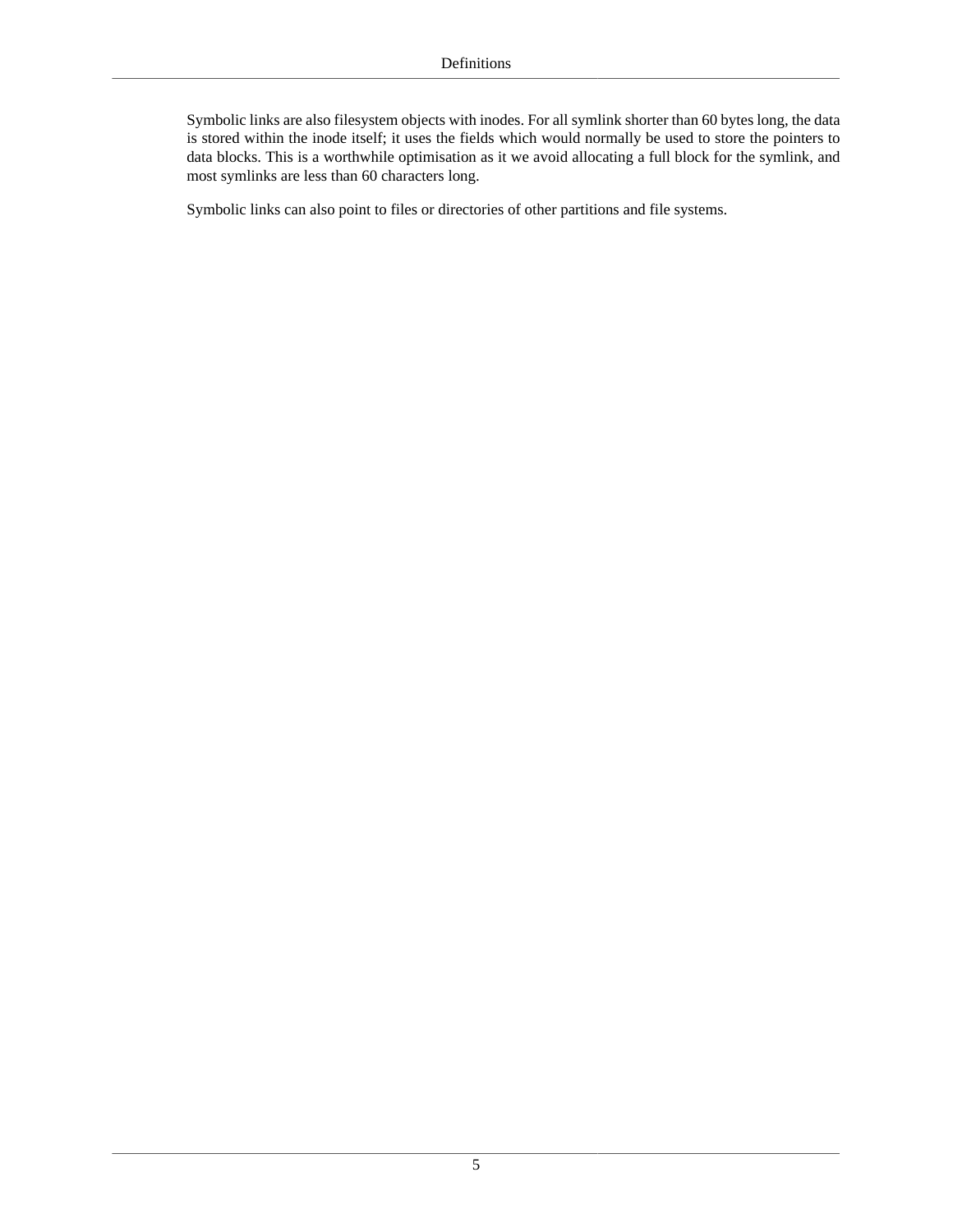# <span id="page-13-0"></span>**Chapter 3. Disk Organization**

An Ext2 file systems starts with a [superblock](#page-14-0) located at byte offset 1024 from the start of the volume. This is block 1 for a 1KiB block formatted volume or within block 0 for larger block sizes. Note that the size of the superblock is constant regardless of the block size.

On the next block(s) following the superblock, is the Block Group Descriptor Table; which provides an overview of how the volume is split into block groups and where to find the inode bitmap, the block bitmap, and the inode table for each block group.

In revision 0 of Ext2, each block group consists of a copy superblock, a copy of the block group descriptor table, a block bitmap, an inode bitmap, an inode table, and data blocks.

With the introduction of revision 1 and the sparse superblock feature in Ext2, only specific block groups contain copies of the superblock and block group descriptor table. All block groups still contain the block bitmap, inode bitmap, inode table, and data blocks. The shadow copies of the superblock can be located in block groups 0, 1 and powers of 3, 5 and 7.

The block bitmap and inode bitmap are limited to 1 block each per block group, so the total blocks per block group is therefore limited. (More information in the [Block Size Impact](#page-9-2) table).

Each data block may also be further divided into "fragments". As of Linux 2.6.28, support for fragment was still not implemented in the kernel; it is therefore suggested to ensure the fragment size is equal to the block size so as to maintain compatibility.

<span id="page-13-1"></span>

| Table 3.1. Sample Floppy Disk Layout, 1KiB blocks |  |  |  |  |  |  |
|---------------------------------------------------|--|--|--|--|--|--|
|---------------------------------------------------|--|--|--|--|--|--|

| <b>Block Offset</b>                     | Length      | <b>Description</b>                       |
|-----------------------------------------|-------------|------------------------------------------|
| byte 0                                  | 512 bytes   | boot record (if present)                 |
| byte $512$                              | 512 bytes   | additional boot record data (if present) |
| $-$ block group 0, blocks 1 to 1439 $-$ |             |                                          |
| byte $1024$                             | 1024 bytes  | superblock                               |
| block 2                                 | 1 block     | block group descriptor table             |
| block 3                                 | 1 block     | block bitmap                             |
| block 4                                 | 1 block     | inode bitmap                             |
| block 5                                 | 23 blocks   | inode table                              |
| block 28                                | 1412 blocks | data blocks                              |

For the curious, block 0 always points to the first sector of the disk or partition and will always contain the boot record if one is present.

The superblock is always located at byte offset 1024 from the start of the disk or partition. In a 1KiB blocksize formatted file system, this is block 1, but it will always be block 0 (at 1024 bytes within block 0) in larger block size file systems.

And here's the organisation of a 20MB ext2 file system, using 1KiB blocks:

<span id="page-13-2"></span>**Table 3.2. Sample 20mb Partition Layout**

| <b>Block Offset</b> | Length    | <b>Description</b>                       |  |
|---------------------|-----------|------------------------------------------|--|
| byte 0              | 512 bytes | boot record (if present)                 |  |
| byte $512$          | 512 bytes | additional boot record data (if present) |  |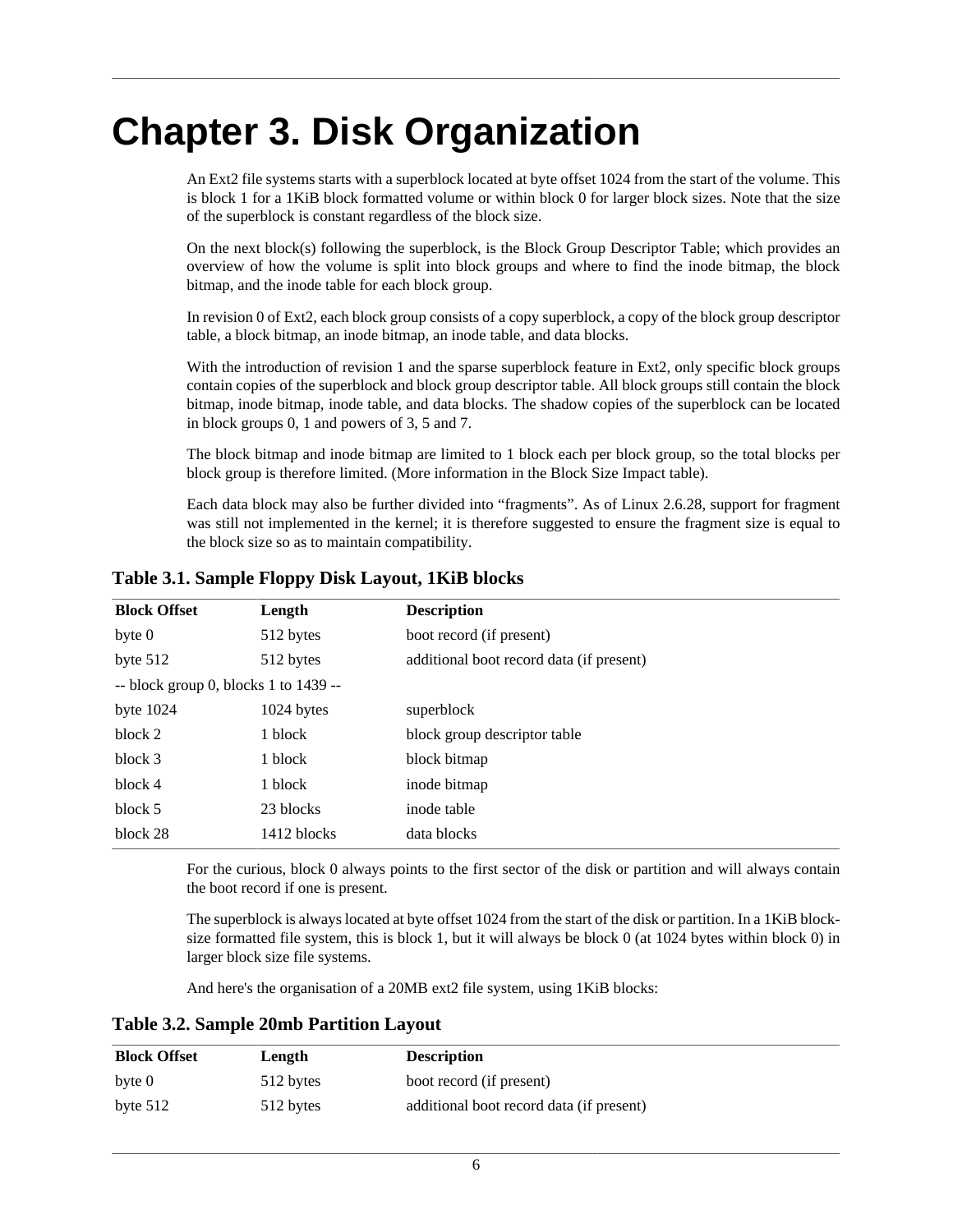| <b>Block Offset</b>                        | Length      | <b>Description</b>                  |  |  |
|--------------------------------------------|-------------|-------------------------------------|--|--|
| $-$ block group 0, blocks 1 to 8192 $-$    |             |                                     |  |  |
| byte $1024$                                | 1024 bytes  | superblock                          |  |  |
| block 2                                    | 1 block     | block group descriptor table        |  |  |
| block 3                                    | 1 block     | block bitmap                        |  |  |
| block 4                                    | 1 block     | inode bitmap                        |  |  |
| block 5                                    | 214 blocks  | inode table                         |  |  |
| block 219                                  | 7974 blocks | data blocks                         |  |  |
| -- block group 1, blocks 8193 to 16384 --  |             |                                     |  |  |
| block 8193                                 | 1 block     | superblock backup                   |  |  |
| <b>block 8194</b>                          | 1 block     | block group descriptor table backup |  |  |
| block 8195                                 | 1 block     | block bitmap                        |  |  |
| block 8196                                 | 1 block     | inode bitmap                        |  |  |
| block 8197                                 | 214 blocks  | inode table                         |  |  |
| block 8408                                 | 7974 blocks | data blocks                         |  |  |
| -- block group 2, blocks 16385 to 24576 -- |             |                                     |  |  |
| block 16385                                | 1 block     | block bitmap                        |  |  |
| block 16386                                | 1 block     | inode bitmap                        |  |  |
| block 16387                                | 214 blocks  | inode table                         |  |  |
| block 16601                                | 3879 blocks | data blocks                         |  |  |

The layout on disk is very predictable as long as you know a few basic information; block size, blocks per group, inodes per group. This information is all located in, or can be computed from, the superblock structure.

Nevertheless, unless the image was crafted with controlled parameters, the position of the various structures on disk (except the superblock) should never be assumed. Always load the superblock first.

Notice how block 0 is not part of the block group 0 in 1KiB block size file systems. The reason for this is block group 0 always starts with the block containing the superblock. Hence, on 1KiB block systems, block group 0 starts at block 1, but on larger block sizes it starts on block 0. For more information, see the [s\\_first\\_data\\_block](#page-16-5) superblock entry.

## <span id="page-14-0"></span>**Superblock**

The [superblock](#page-11-0) is always located at byte offset 1024 from the beginning of the file, block device or partition formatted with Ext2 and later variants (Ext3, Ext4).

Its structure is mostly constant from Ext2 to Ext3 and Ext4 with only some minor changes.

| <b>Offset</b> (bytes) | Size (bytes) | <b>Description</b>  |
|-----------------------|--------------|---------------------|
| $\overline{0}$        |              | s_inodes_count      |
| $\overline{4}$        |              | s_blocks_count      |
| 8                     |              | s_r_blocks_count    |
| 12                    |              | s_free_blocks_count |

<span id="page-14-1"></span>**Table 3.3. Superblock Structure**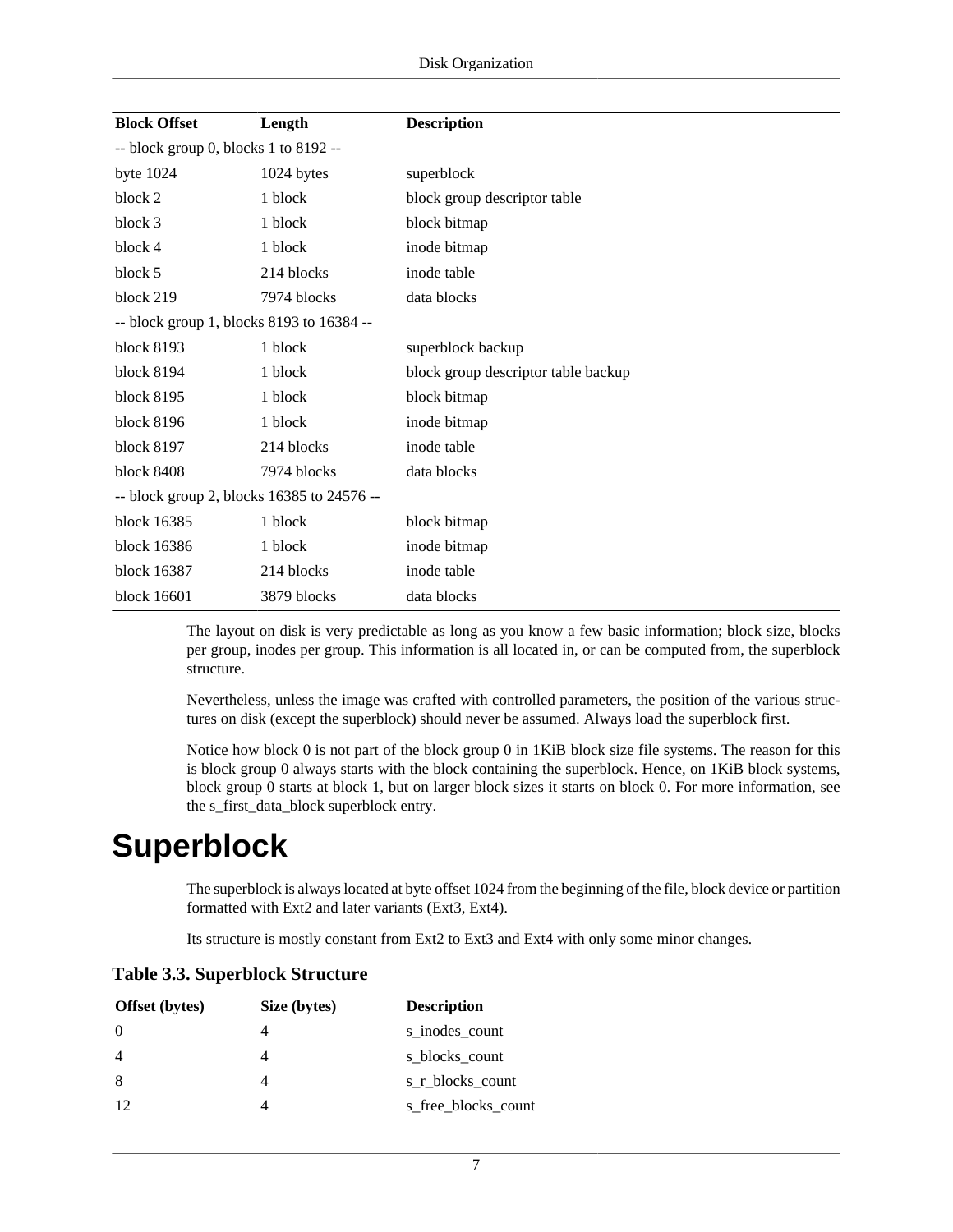| Offset (bytes)                  | Size (bytes)             | <b>Description</b>    |
|---------------------------------|--------------------------|-----------------------|
| 16                              | $\overline{4}$           | s_free_inodes_count   |
| 20                              | $\overline{4}$           | s_first_data_block    |
| 24                              | $\overline{\mathcal{A}}$ | s_log_block_size      |
| 28                              | $\overline{4}$           | s_log_frag_size       |
| 32                              | $\overline{4}$           | s_blocks_per_group    |
| 36                              | 4                        | s_frags_per_group     |
| 40                              | $\overline{4}$           | s_inodes_per_group    |
| 44                              | 4                        | s_mtime               |
| 48                              | 4                        | s_wtime               |
| 52                              | $\boldsymbol{2}$         | s_mnt_count           |
| 54                              | $\sqrt{2}$               | s_max_mnt_count       |
| 56                              | $\overline{c}$           | s_magic               |
| 58                              | $\boldsymbol{2}$         | s_state               |
| 60                              | $\sqrt{2}$               | s_errors              |
| 62                              | $\overline{c}$           | s_minor_rev_level     |
| 64                              | $\overline{4}$           | s_lastcheck           |
| 68                              | $\overline{\mathcal{A}}$ | s_checkinterval       |
| 72                              | 4                        | s_creator_os          |
| 76                              | 4                        | s_rev_level           |
| 80                              | $\sqrt{2}$               | s_def_resuid          |
| 82                              | 2                        | s_def_resgid          |
| -- EXT2_DYNAMIC_REV Specific -- |                          |                       |
| 84                              | $\overline{4}$           | s_first_ino           |
| 88                              | $\sqrt{2}$               | s_inode_size          |
| 90                              | $\boldsymbol{2}$         | s_block_group_nr      |
| 92                              | $\overline{4}$           | s_feature_compat      |
| 96                              | 4                        | s_feature_incompat    |
| 100                             | $\overline{4}$           | s_feature_ro_compat   |
| 104                             | 16                       | s_uuid                |
| 120                             | 16                       | s_volume_name         |
| 136                             | 64                       | s_last_mounted        |
| 200                             | $\overline{4}$           | s_algo_bitmap         |
| -- Performance Hints --         |                          |                       |
| 204                             | 1                        | s_prealloc_blocks     |
| 205                             | 1                        | s_prealloc_dir_blocks |
| 206                             | $\mathbf{2}$             | (alignment)           |
| -- Journaling Support --        |                          |                       |
| 208                             | 16                       | s_journal_uuid        |
| 224                             | $\overline{4}$           | s_journal_inum        |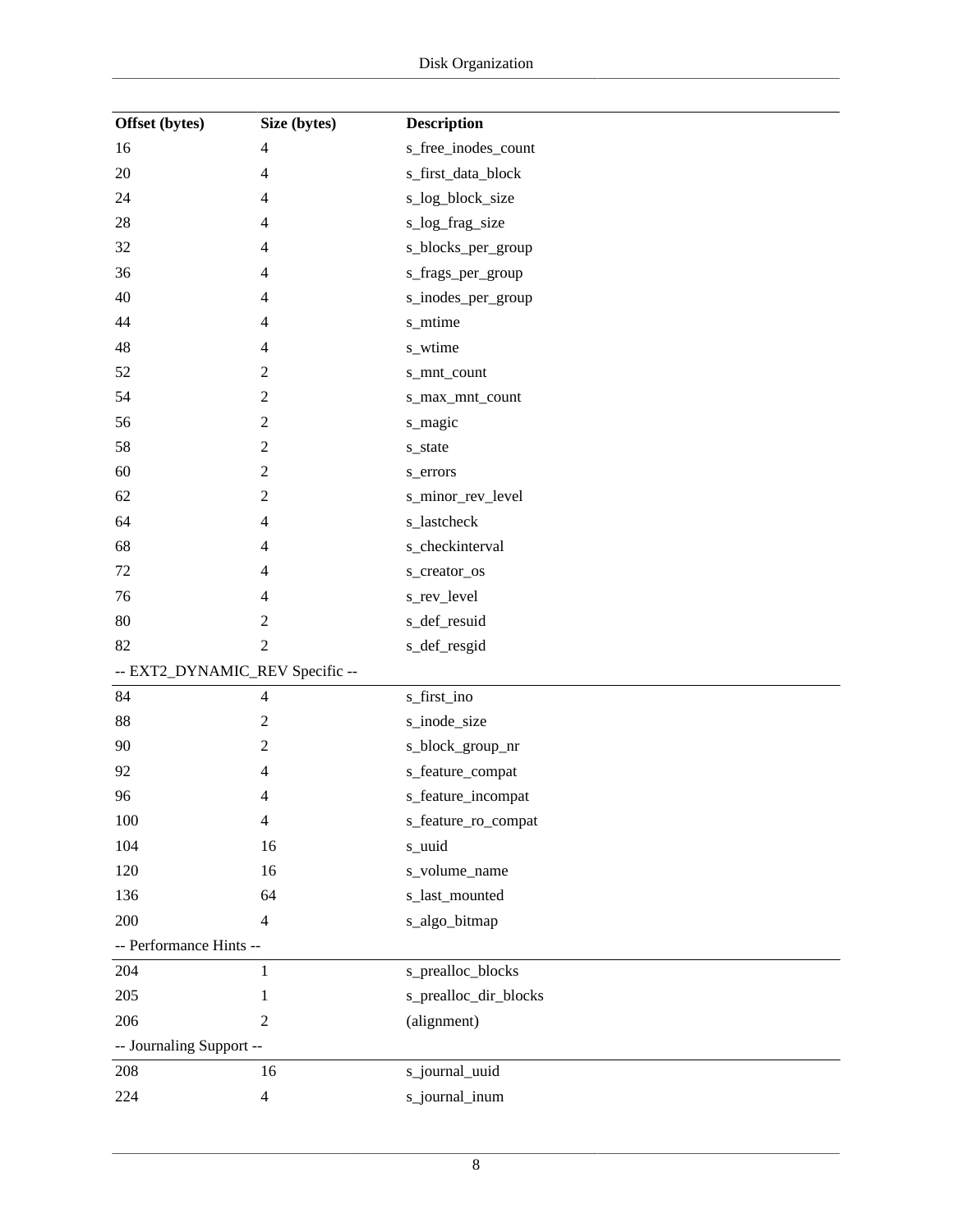| Offset (bytes)                   | Size (bytes)   | <b>Description</b>                      |
|----------------------------------|----------------|-----------------------------------------|
| 228                              | 4              | s_journal_dev                           |
| 232                              | 4              | s_last_orphan                           |
| -- Directory Indexing Support -- |                |                                         |
| 236                              | $4 \times 4$   | s_hash_seed                             |
| 252                              |                | s_def_hash_version                      |
| 253                              | 3              | padding - reserved for future expansion |
| -- Other options --              |                |                                         |
| 256                              | $\overline{4}$ | s_default_mount_options                 |
| 260                              | $\overline{4}$ | s_first_meta_bg                         |
| 264                              | 760            | Unused - reserved for future revisions  |

### <span id="page-16-0"></span>**s\_inodes\_count**

32bit value indicating the total number of inodes, both used and free, in the file system. This value must be lower or equal to (s\_inodes\_per\_group \* number of block groups). It must be equal to the sum of the inodes defined in each block group.

### <span id="page-16-1"></span>**s\_blocks\_count**

32bit value indicating the total number of blocks in the system including all used, free and reserved. This value must be lower or equal to (s\_blocks\_per\_group \* number of block groups). It can be lower than the previous calculation if the last block group has a smaller number of blocks than s\_blocks\_per\_group du to volume size. It must be equal to the sum of the blocks defined in each block group.

### <span id="page-16-2"></span>**s\_r\_blocks\_count**

32bit value indicating the total number of blocks reserved for the usage of the super user. This is most useful if for some reason a user, maliciously or not, fill the file system to capacity; the super user will have this specified amount of free blocks at his disposal so he can edit and save configuration files.

### <span id="page-16-3"></span>**s\_free\_blocks\_count**

32bit value indicating the total number of free blocks, including the number of reserved blocks (see [s\\_r\\_blocks\\_count\)](#page-16-2). This is a sum of all free blocks of all the block groups.

## <span id="page-16-4"></span>**s\_free\_inodes\_count**

32bit value indicating the total number of free inodes. This is a sum of all free inodes of all the block groups.

## <span id="page-16-5"></span>**s\_first\_data\_block**

32bit value identifying the first data block, in other word the id of the block containing the superblock structure.

Note that this value is always 0 for file systems with a block size larger than 1KB, and always 1 for file systems with a block size of 1KB. The superblock is *always* starting at the 1024th byte of the disk, which normally happens to be the first byte of the 3rd sector.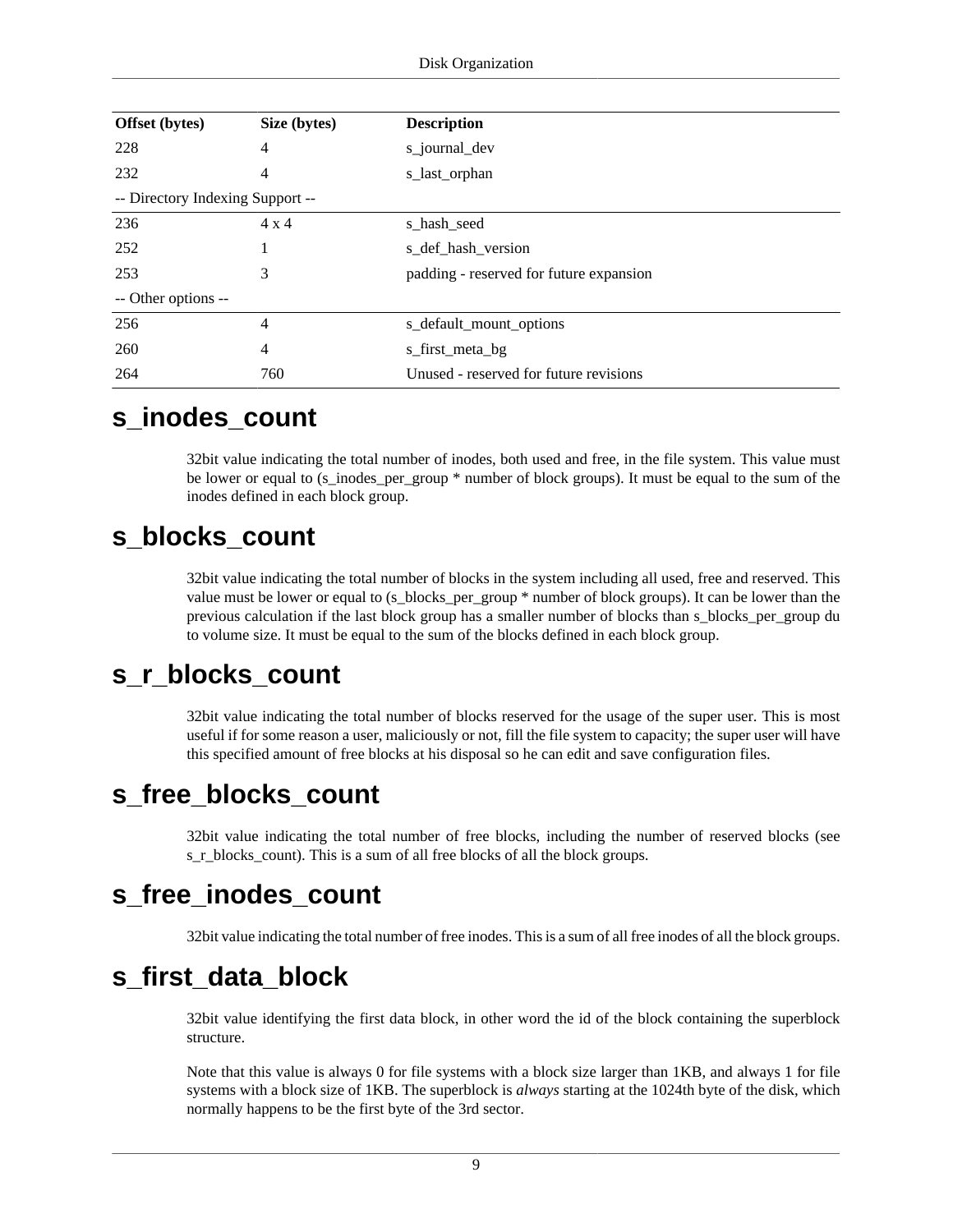### <span id="page-17-0"></span>**s\_log\_block\_size**

The block size is computed using this 32bit value as the number of bits to shift left the value 1024. This value may only be non-negative.

block size =  $1024 \leq s$  log block size;

Common block sizes include 1KiB, 2KiB, 4KiB and 8Kib. For information about the impact of selecting a block size, see [Impact of Block Sizes](#page-9-2).

#### **Note**

In Linux, at least up to 2.6.28, the block size must be at least as large as the sector size of the block device, and cannot be larger than the supported memory page of the architecture.

### <span id="page-17-1"></span>**s\_log\_frag\_size**

The fragment size is computed using this 32bit value as the number of bits to shift left the value 1024. Note that a negative value would shift the bit right rather than left.

```
if( positive )
  fragmnet size = 1024 << s_log_frag_size;
else
  framgnet size = 1024 \gg -s log frag size;
```
#### **Note**

As of Linux 2.6.28 no support exists for an Ext2 partition with fragment size smaller than the block size, as this feature seems to not be available.

### <span id="page-17-2"></span>**s\_blocks\_per\_group**

32bit value indicating the total number of blocks per group. This value in combination with [s\\_first\\_da](#page-16-5)[ta\\_block](#page-16-5) can be used to determine the block groups boundaries. Due to volume size boundaries, the last block group might have a smaller number of blocks than what is specified in this field.

### <span id="page-17-3"></span>**s\_frags\_per\_group**

32bit value indicating the total number of fragments per group. It is also used to determine the size of the block bitmap of each block group.

### <span id="page-17-4"></span>**s\_inodes\_per\_group**

32bit value indicating the total number of inodes per group. This is also used to determine the size of the inode bitmap of each block group. Note that you cannot have more than (block size in bytes \* 8) inodes per group as the inode bitmap must fit within a single block. This value must be a perfect multiple of the number of inodes that can fit in a block ((1024<<s\_log\_block\_size)/s\_inode\_size).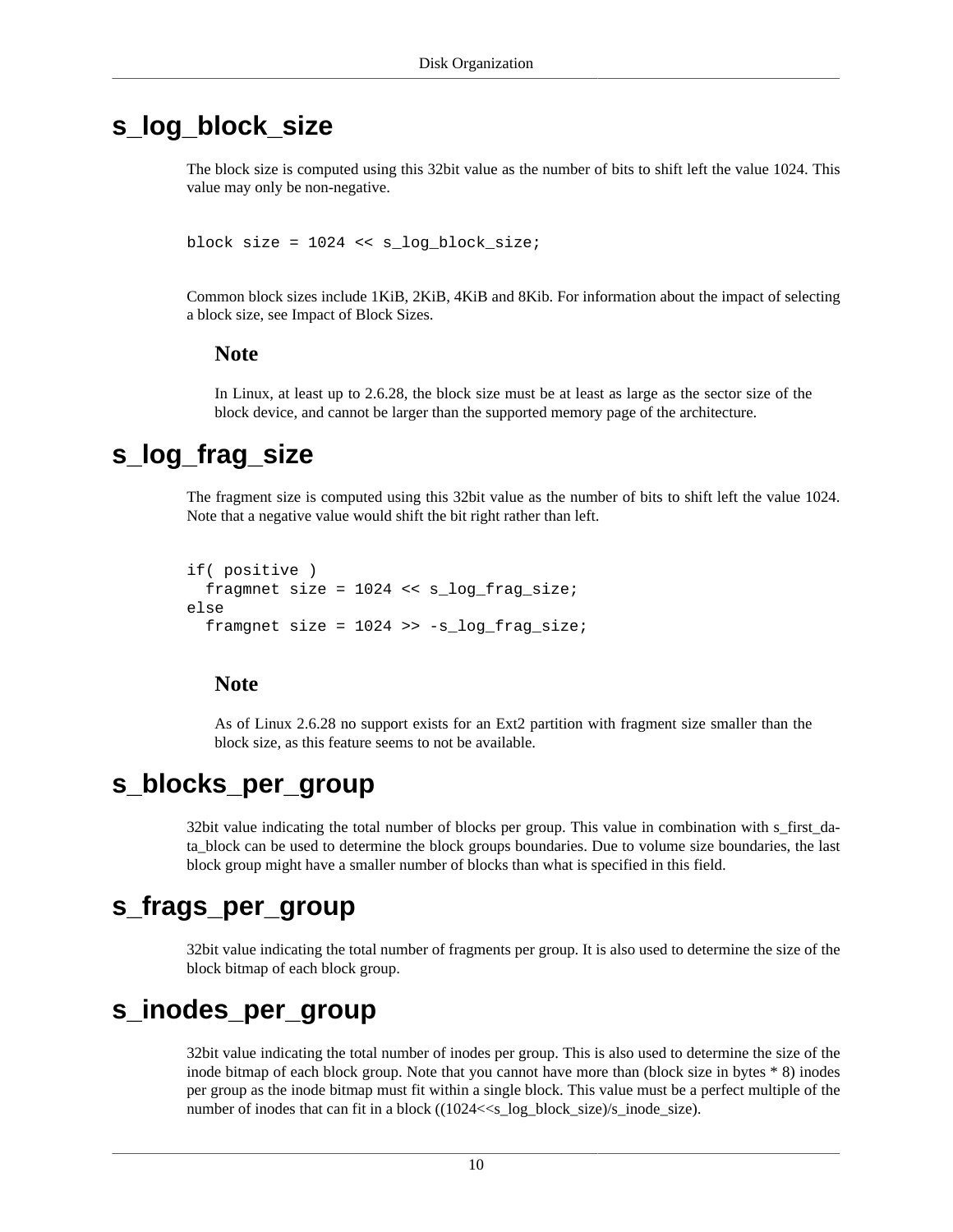### <span id="page-18-0"></span>**s\_mtime**

Unix time, as defined by POSIX, of the last time the file system was mounted.

### <span id="page-18-1"></span>**s\_wtime**

Unix time, as defined by POSIX, of the last write access to the file system.

### <span id="page-18-2"></span>**s\_mnt\_count**

16bit value indicating how many time the file system was mounted since the last time it was fully verified.

### <span id="page-18-3"></span>**s\_max\_mnt\_count**

16bit value indicating the maximum number of times that the file system may be mounted before a full check is performed.

### <span id="page-18-4"></span>**s\_magic**

16bit value identifying the file system as Ext2. The value is currently fixed to EXT2\_SUPER\_MAGIC of value 0xEF53.

### <span id="page-18-5"></span>**s\_state**

16bit value indicating the file system state. When the file system is mounted, this state is set to EXT2\_ER-ROR\_FS. After the file system was cleanly unmounted, this value is set to EXT2\_VALID\_FS.

When mounting the file system, if a valid of  $\text{EXT}2\_\text{ERROR}\_\text{FS}$  is encountered it means the file system was not cleanly unmounted and most likely contain errors that will need to be fixed. Typically under Linux this means running fsck.

#### <span id="page-18-7"></span>**Table 3.4. Defined s\_state Values**

| <b>Constant Name</b> | Value | <b>Description</b> |
|----------------------|-------|--------------------|
| EXT2 VALID FS        |       | Unmounted cleanly  |
| EXT2 ERROR FS        |       | Errors detected    |

#### <span id="page-18-6"></span>**s\_errors**

16bit value indicating what the file system driver should do when an error is detected. The following values have been defined:

#### <span id="page-18-8"></span>**Table 3.5. Defined s\_errors Values**

| <b>Constant Name</b>        | Value | <b>Description</b>              |
|-----------------------------|-------|---------------------------------|
| <b>EXT2 ERRORS CONTINUE</b> |       | continue as if nothing happened |
| EXT2 ERRORS RO              |       | remount read-only               |
| <b>EXT2 ERRORS PANIC</b>    |       | cause a kernel panic            |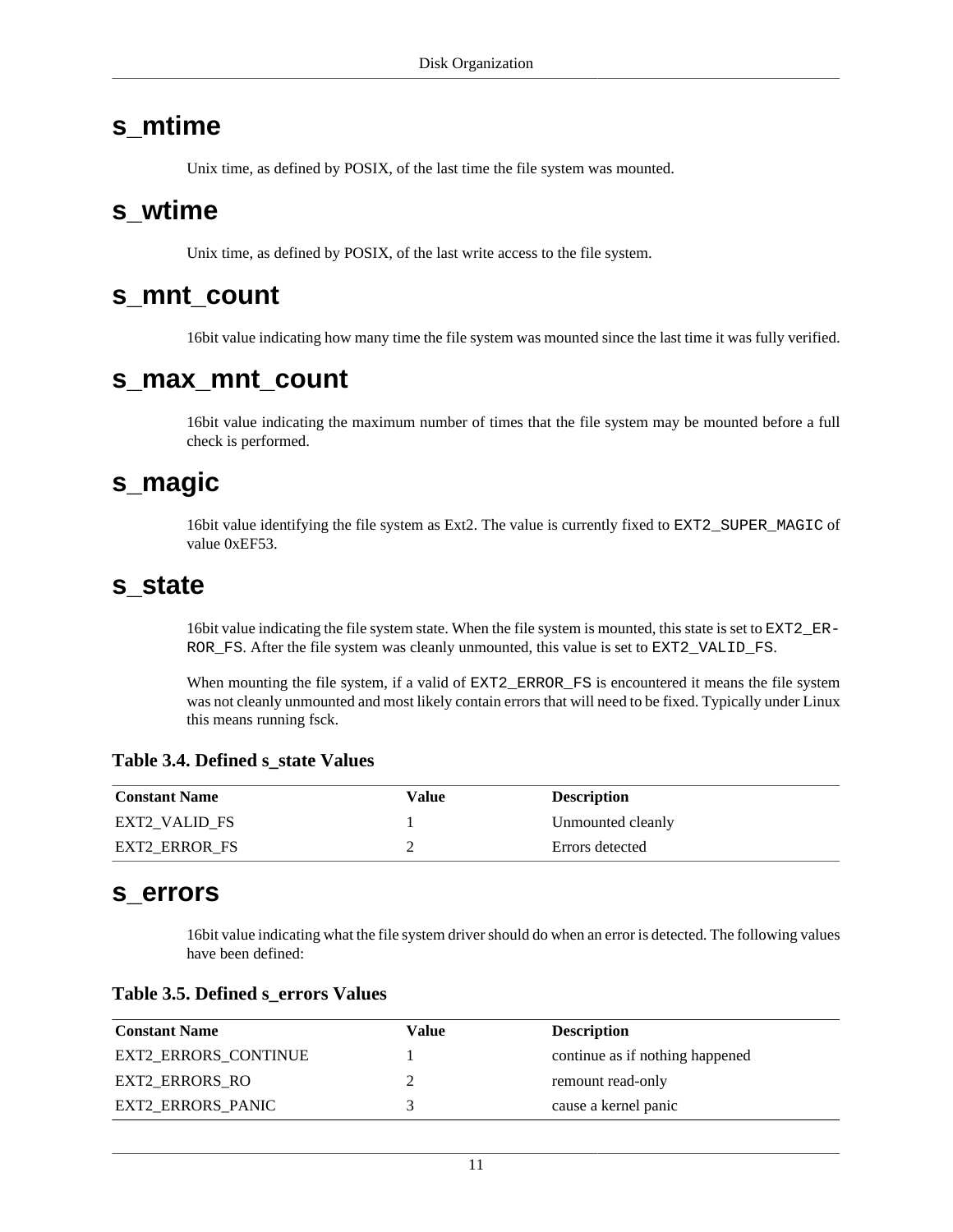## <span id="page-19-0"></span>**s\_minor\_rev\_level**

16bit value identifying the minor revision level within its [revision level.](#page-19-4)

### <span id="page-19-1"></span>**s\_lastcheck**

Unix time, as defined by POSIX, of the last file system check.

### <span id="page-19-2"></span>**s\_checkinterval**

Maximum Unix time interval, as defined by POSIX, allowed between file system checks.

### <span id="page-19-3"></span>**s\_creator\_os**

32bit identifier of the os that created the file system. Defined values are:

#### <span id="page-19-7"></span>**Table 3.6. Defined s\_creator\_os Values**

| <b>Constant Name</b> | Value | <b>Description</b> |
|----------------------|-------|--------------------|
| EXT2_OS_LINUX        | 0     | Linux              |
| EXT2_OS_HURD         |       | <b>GNU HURD</b>    |
| EXT2 OS MASIX        | 2     | <b>MASIX</b>       |
| EXT2_OS_FREEBSD      | 3     | FreeBSD            |
| EXT2_OS_LITES        | 4     | Lites              |

### <span id="page-19-4"></span>**s\_rev\_level**

32bit revision level value.

#### <span id="page-19-8"></span>**Table 3.7. Defined s\_rev\_level Values**

| <b>Constant Name</b>    | Value | <b>Description</b>                                                   |
|-------------------------|-------|----------------------------------------------------------------------|
| EXT2 GOOD OLD REV       |       | Revision 0                                                           |
| <b>EXT2 DYNAMIC REV</b> |       | Revision 1 with variable inode sizes, extend-<br>ed attributes, etc. |

## <span id="page-19-5"></span>**s\_def\_resuid**

16bit value used as the default user id for reserved blocks.

**Note**

In Linux this defaults to EXT2\_DEF\_RESUID of 0.

## <span id="page-19-6"></span>**s\_def\_resgid**

16bit value used as the default group id for reserved blocks.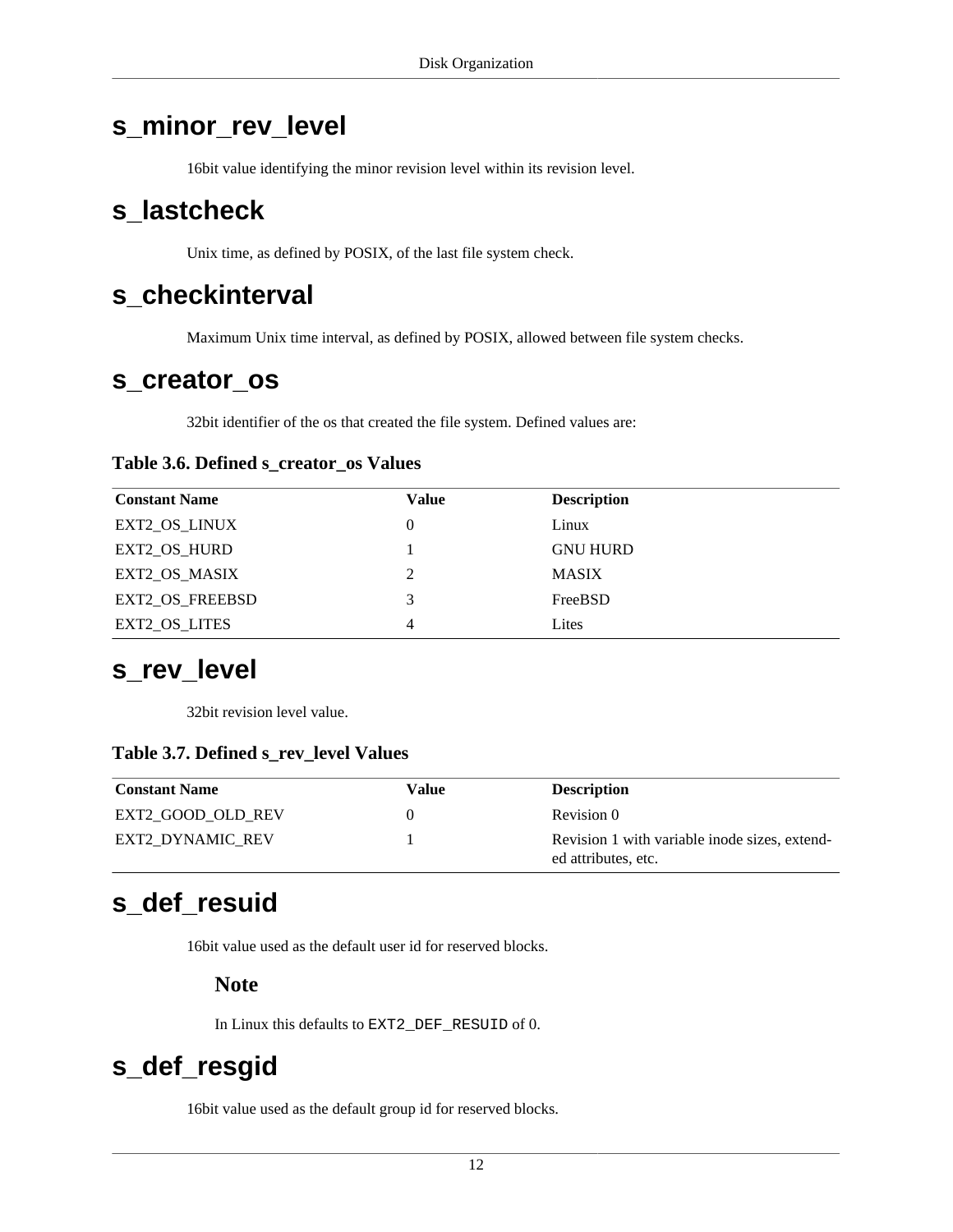#### **Note**

In Linux this defaults to EXT2\_DEF\_RESGID of 0.

## <span id="page-20-0"></span>**s\_first\_ino**

32bit value used as index to the first inode useable for standard files. In revision 0, the first non-reserved inode is fixed to 11 (EXT2\_GOOD\_OLD\_FIRST\_INO). In revision 1 and later this value may be set to any value.

## <span id="page-20-1"></span>**s\_inode\_size**

16bit value indicating the size of the inode structure. In revision 0, this value is always 128 (EX-T2\_GOOD\_OLD\_INODE\_SIZE). In revision 1 and later, this value must be a perfect power of 2 and must be smaller or equal to the block size (1<<s\_log\_block\_size).

## <span id="page-20-2"></span>**s\_block\_group\_nr**

16bit value used to indicate the block group number hosting this superblock structure. This can be used to rebuild the file system from any superblock backup.

## <span id="page-20-3"></span>**s\_feature\_compat**

32bit bitmask of compatible features. The file system implementation is free to support them or not without risk of damaging the meta-data.

<span id="page-20-5"></span>**Table 3.8. Defined s\_feature\_compat Values**

| <b>Constant Name</b>              | Value  | <b>Description</b>                       |
|-----------------------------------|--------|------------------------------------------|
| EXT2 FEATURE COMPAT DIR PREALLOC  |        |                                          |
|                                   | 0x0001 | Block pre-allocation for new directories |
| EXT2 FEATURE COMPAT IMAGIC INODES |        |                                          |
|                                   | 0x0002 |                                          |
| EXT3_FEATURE_COMPAT_HAS_JOURNAL   |        |                                          |
|                                   | 0x0004 | An Ext <sub>3</sub> journal exists       |
| EXT2 FEATURE COMPAT EXT ATTR      |        |                                          |
|                                   | 0x0008 | Extended inode attributes are present    |
| EXT2 FEATURE COMPAT RESIZE INO    |        |                                          |
|                                   | 0x0010 | Non-standard inode size used             |
| EXT2 FEATURE COMPAT DIR INDEX     |        |                                          |
|                                   | 0x0020 | Directory indexing (HTree)               |

## <span id="page-20-4"></span>**s\_feature\_incompat**

32bit bitmask of incompatible features. The file system implementation should refuse to mount the file system if any of the indicated feature is unsupported.

An implementation not supporting these features would be unable to properly use the file system. For example, if compression is being used and an executable file would be unusable after being read from the disk if the system does not know how to uncompress it.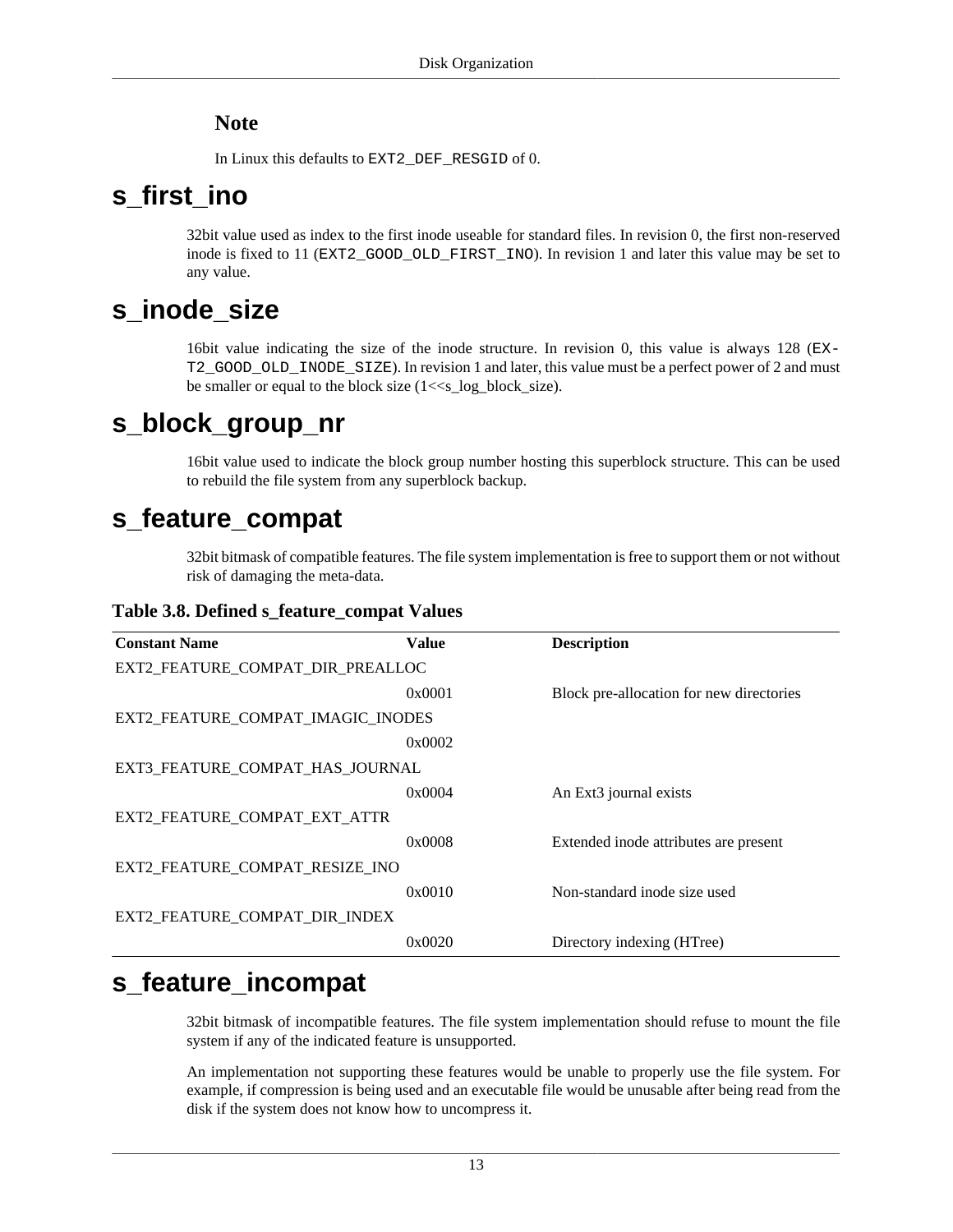| <b>Constant Name</b>              | <b>Value</b> | <b>Description</b>            |
|-----------------------------------|--------------|-------------------------------|
| EXT2_FEATURE_INCOMPAT_COMPRESSION |              |                               |
|                                   | 0x0001       | Disk/File compression is used |
| EXT2_FEATURE_INCOMPAT_FILETYPE    |              |                               |
|                                   | 0x0002       |                               |
| EXT3_FEATURE_INCOMPAT_RECOVER     |              |                               |
|                                   | 0x0004       |                               |
| EXT3 FEATURE INCOMPAT JOURNAL DEV |              |                               |
|                                   | 0x0008       |                               |
| EXT2_FEATURE_INCOMPAT_META_BG     |              |                               |
|                                   | 0x0010       |                               |
|                                   |              |                               |

#### <span id="page-21-5"></span>**Table 3.9. Defined s\_feature\_incompat Values**

### <span id="page-21-0"></span>**s\_feature\_ro\_compat**

32bit bitmask of "read-only" features. The file system implementation should mount as read-only if any of the indicated feature is unsupported.

#### <span id="page-21-6"></span>**Table 3.10. Defined s\_feature\_ro\_compat Values**

| <b>Constant Name</b>                | Value  | <b>Description</b>                   |
|-------------------------------------|--------|--------------------------------------|
| EXT2 FEATURE RO COMPAT SPARSE SUPER |        |                                      |
|                                     | 0x0001 | Sparse Superblock                    |
| EXT2 FEATURE RO COMPAT LARGE FILE   |        |                                      |
|                                     | 0x0002 | Large file support, 64-bit file size |
| EXT2 FEATURE RO COMPAT BTREE DIR    |        |                                      |
|                                     | 0x0004 | Binary tree sorted directory files   |

### <span id="page-21-1"></span>**s\_uuid**

128bit value used as the volume id. This should, as much as possible, be unique for each file system formatted.

### <span id="page-21-2"></span>**s\_volume\_name**

16 bytes volume name, mostly unusued. A valid volume name would consist of only ISO-Latin-1 characters and be 0 terminated.

### <span id="page-21-3"></span>**s\_last\_mounted**

64 bytes directory path where the file system was last mounted. While not normally used, it could serve for auto-finding the mountpoint when not indicated on the command line. Again the path should be zero terminated for compatibility reasons. Valid path is constructed from ISO-Latin-1 characters.

## <span id="page-21-4"></span>**s\_algo\_bitmap**

32bit value used by compression algorithms to determine the compression method(s) used.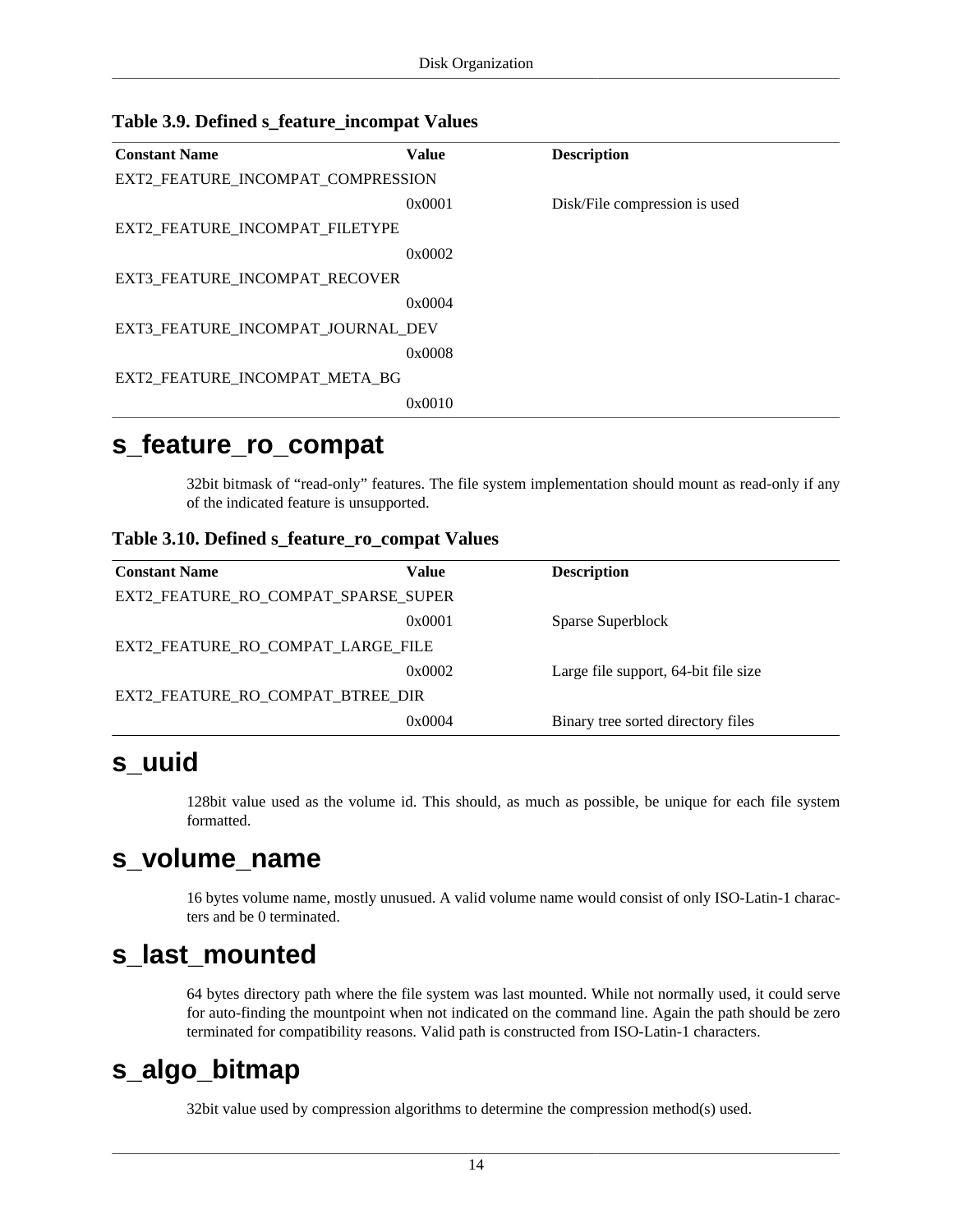#### **Note**

Compression is supported in Linux 2.4 and 2.6 via the e2compr patch. For more information, visit http://e2compr.sourceforge.net/

<span id="page-22-7"></span>

| <b>Constant Name</b> | <b>Bit Number</b> | <b>Description</b>         |
|----------------------|-------------------|----------------------------|
| EXT2 LZV1 ALG        | 0                 | Binary value of 0x00000001 |
| EXT2 LZRW3A ALG      |                   | Binary value of 0x00000002 |
| EXT2 GZIP ALG        | 2                 | Binary value of 0x00000004 |
| EXT2 BZIP2 ALG       | 3                 | Binary value of 0x00000008 |
| EXT2 LZO ALG         | 4                 | Binary value of 0x00000010 |

### <span id="page-22-0"></span>**s\_prealloc\_blocks**

8-bit value representing the number of blocks the implementation should attempt to pre-allocate when creating a new regular file.

Linux 2.6.28 will only perform pre-allocation using Ext4 although no problem is expected if any version of Linux encounters a file with more blocks present than required.

## <span id="page-22-1"></span>**s\_prealloc\_dir\_blocks**

8-bit value representing the number of blocks the implementation should attempt to pre-allocate when creating a new directory.

Linux 2.6.28 will only perform pre-allocation using Ext4 and only if the EXT4\_FEATURE\_COM-PAT\_DIR\_PREALLOC flag is present. Since Linux does not de-allocate blocks from directories after they were allocated, it should be safe to perform pre-allocation and maintain compatibility with Linux.

## <span id="page-22-2"></span>**s\_journal\_uuid**

16-byte value containing the uuid of the journal superblock. See Ext3 Journaling for more information.

## <span id="page-22-3"></span>**s\_journal\_inum**

32-bit inode number of the journal file. See Ext3 Journaling for more information.

## <span id="page-22-4"></span>**s\_journal\_dev**

32-bit device number of the journal file. See Ext3 Journaling for more information.

## <span id="page-22-5"></span>**s\_last\_orphan**

32-bit inode number, pointing to the first inode in the list of inodes to delete. See Ext3 Journaling for more information.

### <span id="page-22-6"></span>**s\_hash\_seed**

An array of 4 32bit values containing the seeds used for the hash algorithm for directory indexing.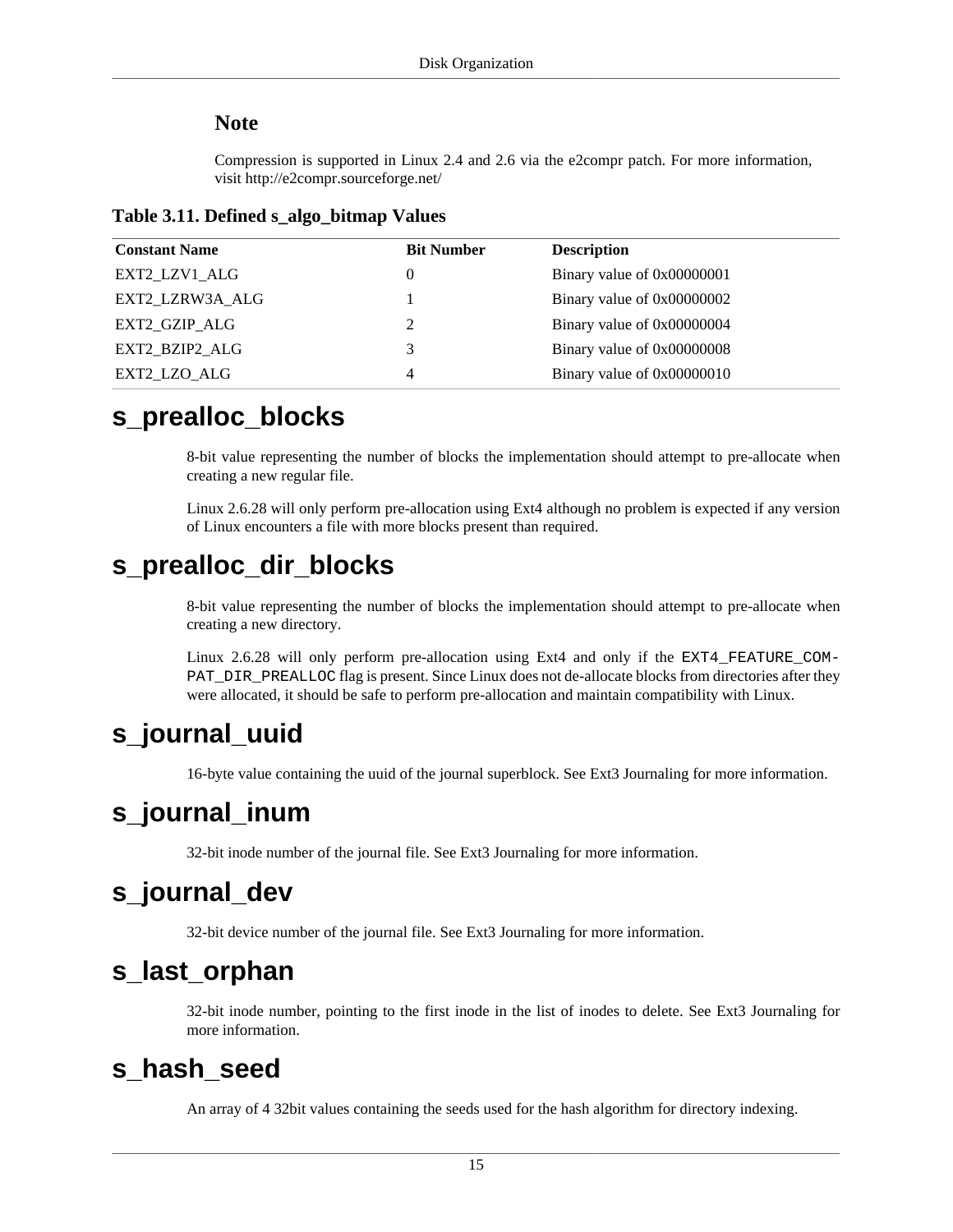## <span id="page-23-0"></span>**s\_def\_hash\_version**

An 8bit value containing the default hash version used for directory indexing.

## <span id="page-23-1"></span>**s\_default\_mount\_options**

A 32bit value containing the default mount options for this file system. TODO: Add more information here!

## <span id="page-23-2"></span>**s\_first\_meta\_bg**

A 32bit value indicating the block group ID of the first meta block group. TODO: Research if this is an Ext3-only extension.

## <span id="page-23-3"></span>**Block Group Descriptor Table**

The block group descriptor table is an array of [block group descriptor](#page-23-5), used to define parameters of all the [block groups](#page-10-0). It provides the location of the inode bitmap and inode table, block bitmap, number of free blocks and inodes, and some other useful information.

The block group descriptor table starts on the first block following the superblock. This would be the third block on a 1KiB block file system, or the second block for 2KiB and larger block file systems. Shadow copies of the block group descriptor table are also stored with every copy of the superblock.

Depending on how many block groups are defined, this table can require multiple blocks of storage. Always refer to the superblock in case of doubt.

The layout of a block group descriptor is as follows:

| <b>Offset</b> (bytes) | Size (bytes) | <b>Description</b>   |
|-----------------------|--------------|----------------------|
| $\boldsymbol{0}$      | 4            | bg_block_bitmap      |
| $\overline{4}$        | 4            | bg_inode_bitmap      |
| 8                     | 4            | bg_inode_table       |
| 12                    | 2            | bg_free_blocks_count |
| 14                    | 2            | bg_free_inodes_count |
| 16                    | 2            | bg_used_dirs_count   |
| 18                    | 2            | bg_pad               |
| 20                    | 12           | bg_reserved          |

#### <span id="page-23-5"></span>**Table 3.12. Block Group Descriptor Structure**

For each block group in the file system, such a group\_desc is created. Each represent a single block group within the file system and the information within any one of them is pertinent only to the group it is describing. Every block group descriptor table contains all the information about all the block groups.

NOTE: All indicated "block id" are absolute.

## <span id="page-23-4"></span>**bg\_block\_bitmap**

32bit block id of the first block of the "[block bitmap](#page-24-7)" for the group represented.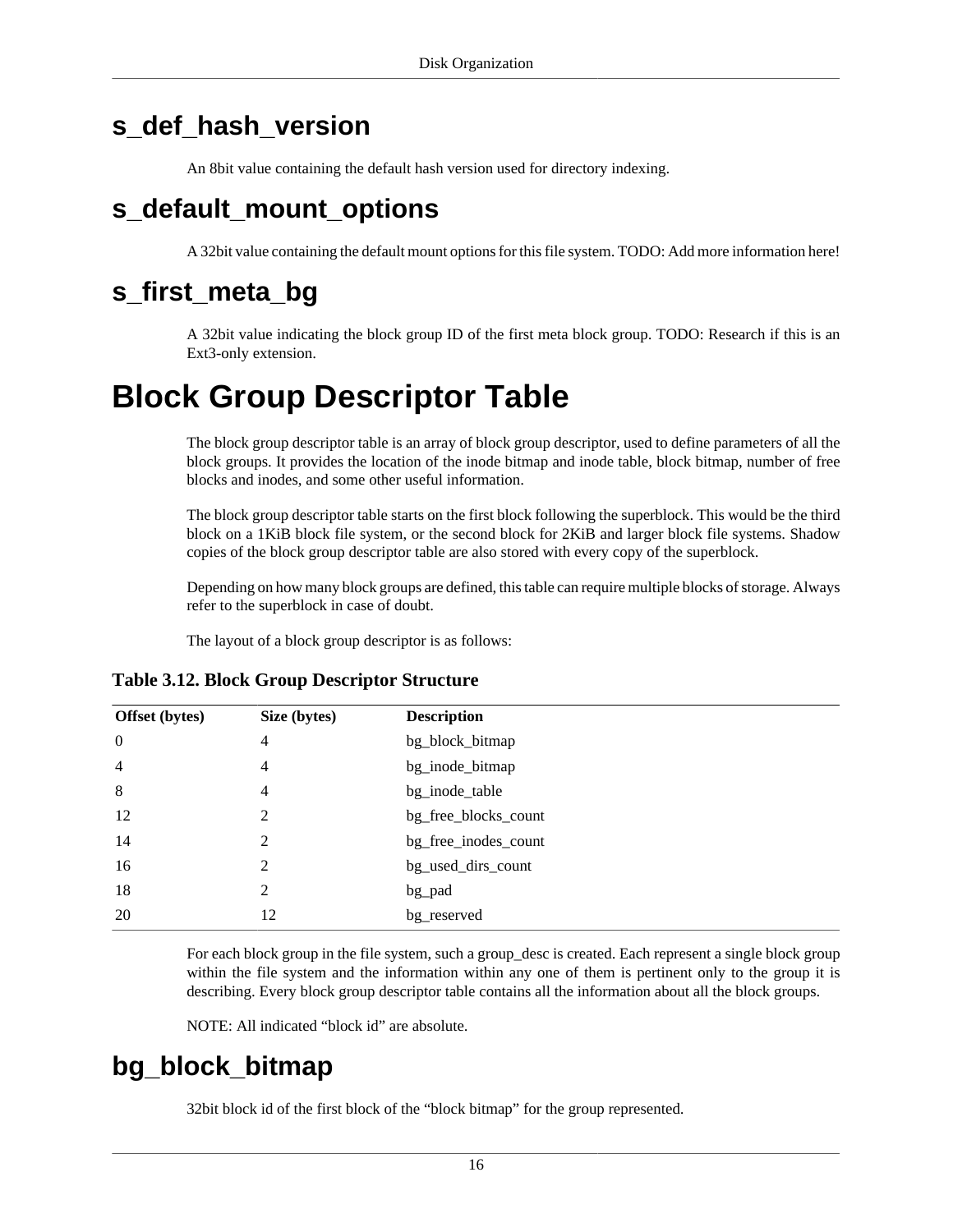The actual block bitmap is located within its own allocated blocks starting at the block ID specified by this value.

## <span id="page-24-0"></span>**bg\_inode\_bitmap**

32bit block id of the first block of the "[inode bitmap](#page-24-8)" for the group represented.

## <span id="page-24-1"></span>**bg\_inode\_table**

32bit block id of the first block of the "[inode table](#page-25-0)" for the group represented.

## <span id="page-24-2"></span>**bg\_free\_blocks\_count**

16bit value indicating the total number of free blocks for the represented group.

## <span id="page-24-3"></span>**bg\_free\_inodes\_count**

16bit value indicating the total number of free inodes for the represented group.

## <span id="page-24-4"></span>**bg\_used\_dirs\_count**

16bit value indicating the number of inodes allocated to directories for the represented group.

## <span id="page-24-5"></span>**bg\_pad**

16bit value used for padding the structure on a 32bit boundary.

### <span id="page-24-6"></span>**bg\_reserved**

12 bytes of reserved space for future revisions.

## <span id="page-24-7"></span>**Block Bitmap**

On small file systems, the "Block Bitmap" is normally located at the first block, or second block if a superblock backup is present, of each block group. Its official location can be determined by reading the ["bg\\_block\\_bitmap](#page-23-4)" in its associated [group descriptor](#page-23-3).

Each bit represent the current state of a block within that block group, where 1 means "used" and 0 "free/ available". The first block of this block group is represented by bit 0 of byte 0, the second by bit 1 of byte 0. The 8th block is represented by bit 7 (most significant bit) of byte 0 while the 9th block is represented by bit 0 (least significant bit) of byte 1.

## <span id="page-24-8"></span>**Inode Bitmap**

The "Inode Bitmap" works in a similar way as the "[Block Bitmap](#page-24-7)", difference being in each bit representing an inode in the "[Inode Table"](#page-25-0) rather than a block. Since inode numbers start from 1 rather than 0, the first bit in the first block group's inode bitmap represent inode number 1.

There is one inode bitmap per group and its location may be determined by reading the "[bg\\_inode\\_bitmap"](#page-24-0) in its associated [group descriptor.](#page-23-3)

When the inode table is created, all the reserved inodes are marked as used. In revision 0 this is the first 11 inodes.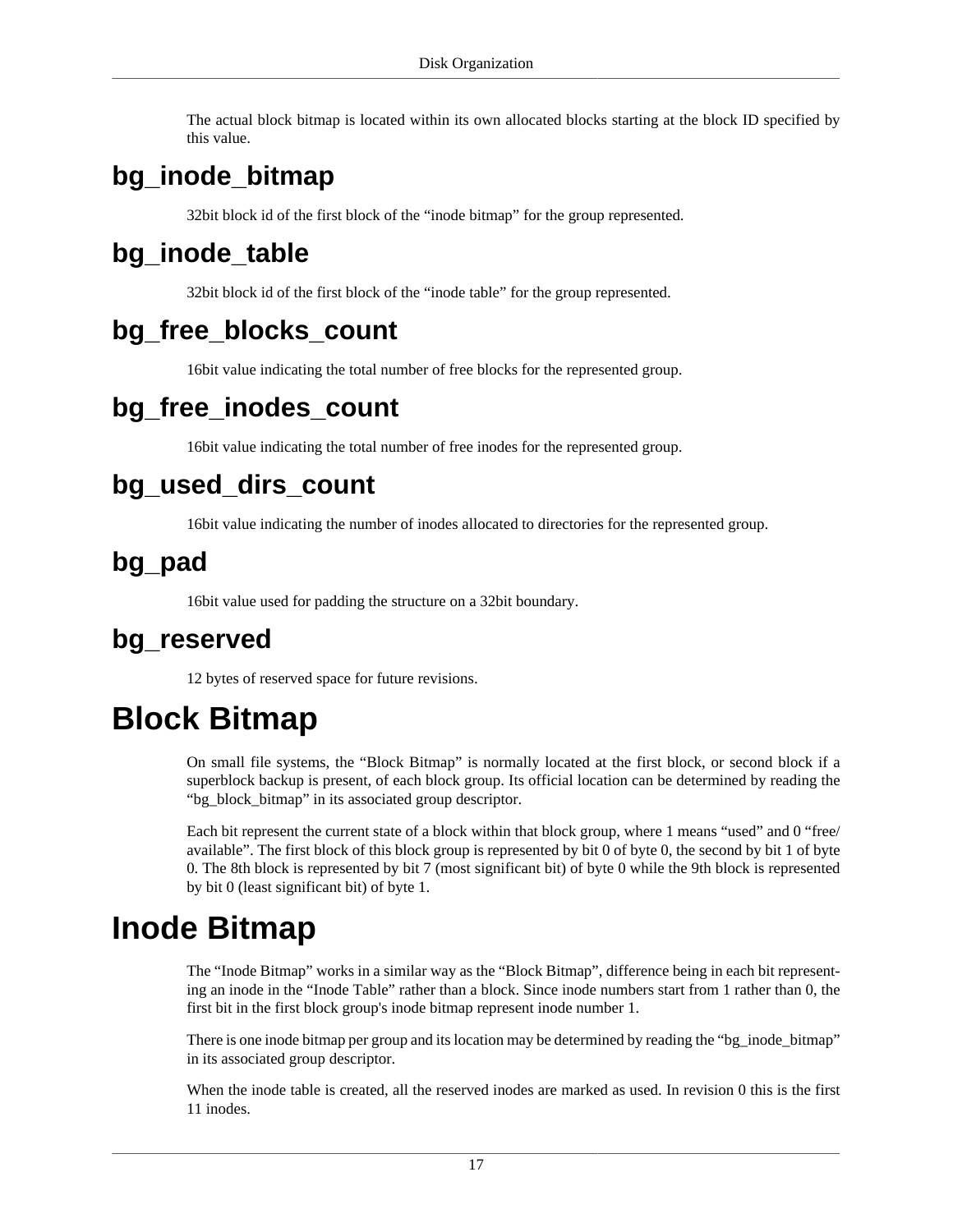## <span id="page-25-0"></span>**Inode Table**

The inode table is used to keep track of every directory, regular file, symbolic link, or special file; their location, size, type and access rights are all stored in inodes. There is no filename stored in the inode itself, names are contained in [directory](#page-33-0) files only.

There is one inode table per block group and it can be located by reading the [bg\\_inode\\_table](#page-24-1) in its associated [group descriptor](#page-23-3). There are [s\\_inodes\\_per\\_group](#page-17-4) inodes per table.

Each inode contain the information about a single physical file on the system. A file can be a directory, a socket, a buffer, character or block device, symbolic link or a regular file. So an inode can be seen as a block of information related to an entity, describing its location on disk, its size and its owner. An inode looks like this:

| Offset (bytes)   | Size (bytes)            | <b>Description</b> |
|------------------|-------------------------|--------------------|
| $\boldsymbol{0}$ | $\sqrt{2}$              | i_mode             |
| $\sqrt{2}$       | $\overline{2}$          | i_uid              |
| $\overline{4}$   | $\overline{4}$          | <i>i_size</i>      |
| $8\,$            | $\overline{4}$          | i_atime            |
| 12               | $\overline{4}$          | i_ctime            |
| 16               | $\overline{4}$          | i_mtime            |
| $20\,$           | $\overline{4}$          | i_dtime            |
| 24               | $\overline{2}$          | i_gid              |
| $26\,$           | $\sqrt{2}$              | i_links_count      |
| $28\,$           | $\overline{4}$          | i_blocks           |
| 32               | $\overline{4}$          | i_flags            |
| 36               | $\overline{4}$          | i_osd1             |
| 40               | $15$ x $4\,$            | i_block            |
| $100\,$          | $\overline{4}$          | i_generation       |
| 104              | $\overline{\mathbf{4}}$ | i_file_acl         |
| 108              | $\overline{4}$          | i_dir_acl          |
| 112              | $\overline{4}$          | i_faddr            |
| 116              | 12                      | i_osd2             |

#### <span id="page-25-1"></span>**Table 3.13. Inode Structure**

The first few entries of the inode tables are reserved. In revision 0 there are 11 entries reserved while in revision 1 (EXT2\_DYNAMIC\_REV) and later the number of reserved inodes entries is specified in the [s\\_first\\_ino](#page-20-0) of the superblock structure. Here's a listing of the known reserved inode entries:

<span id="page-25-2"></span>

| <b>Table 3.14. Defined Reserved Inodes</b> |  |  |  |
|--------------------------------------------|--|--|--|
|--------------------------------------------|--|--|--|

| <b>Constant Name</b> | Value | <b>Description</b>            |
|----------------------|-------|-------------------------------|
| EXT2 BAD INO         |       | bad blocks inode              |
| EXT2 ROOT INO        |       | root directory inode          |
| EXT2 ACL IDX INO     | 3     | ACL index inode (deprecated?) |
| EXT2 ACL DATA INO    | 4     | ACL data inode (deprecated?)  |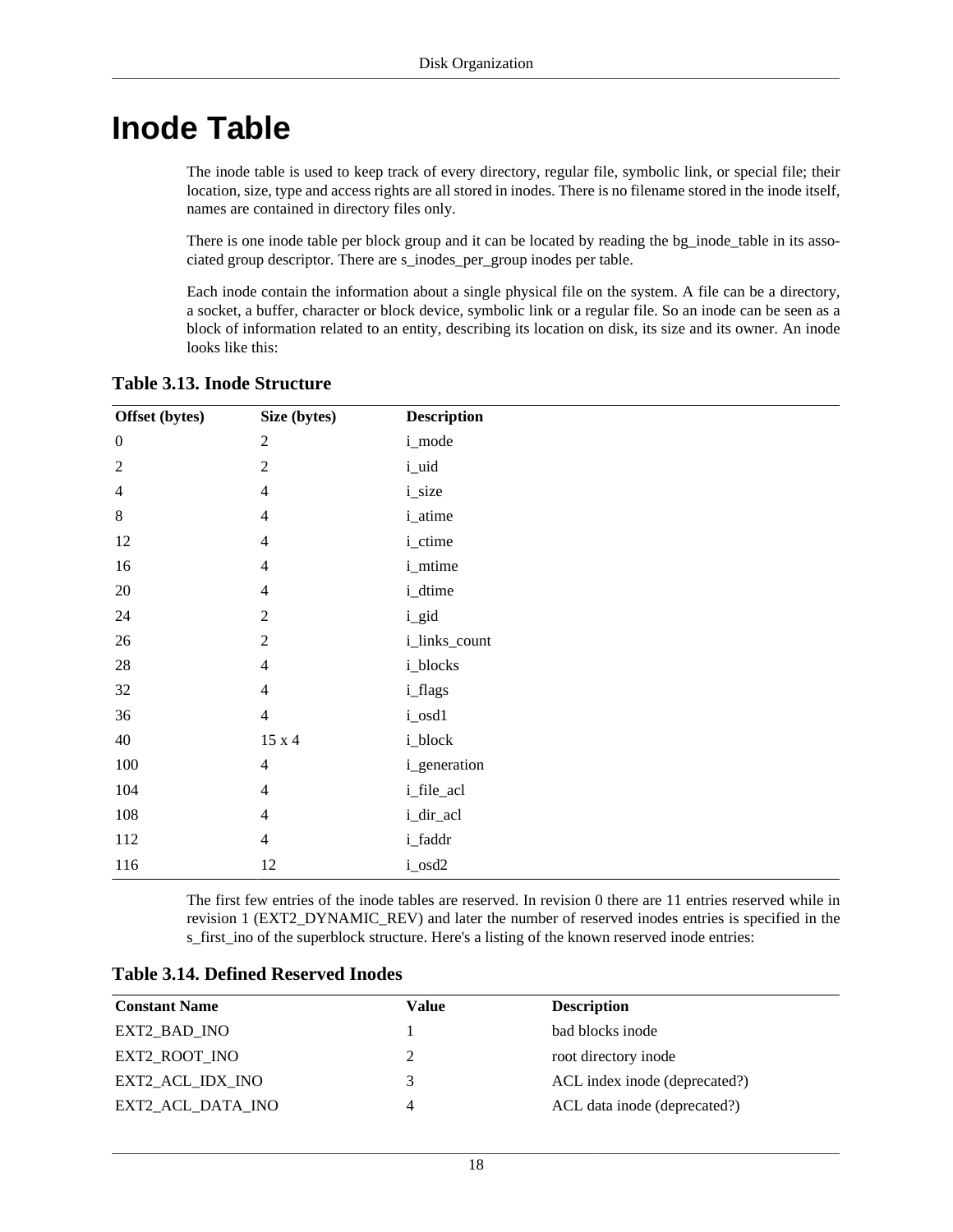| <b>Constant Name</b> | Value | <b>Description</b>       |
|----------------------|-------|--------------------------|
| EXT2 BOOT LOADER INO |       | boot loader inode        |
| EXT2_UNDEL_DIR_INO   |       | undelete directory inode |

## <span id="page-26-0"></span>**i\_mode**

16bit value used to indicate the format of the described file and the access rights. Here are the possible values, which can be combined in various ways:

| <b>Constant</b>                             | <b>Value</b> | <b>Description</b>   |
|---------------------------------------------|--------------|----------------------|
| -- file format --                           |              |                      |
| EXT2_S_IFSOCK                               | 0xC000       | socket               |
| EXT2_S_IFLNK                                | 0xA000       | symbolic link        |
| EXT2_S_IFREG                                | 0x8000       | regular file         |
| EXT2 S IFBLK                                | 0x6000       | block device         |
| EXT2 S IFDIR                                | 0x4000       | directory            |
| EXT2_S_IFCHR                                | 0x2000       | character device     |
| EXT2_S_IFIFO                                | 0x1000       | fifo                 |
| -- process execution user/group override -- |              |                      |
| EXT2_S_ISUID                                | 0x0800       | Set process User ID  |
| EXT2 S ISGID                                | 0x0400       | Set process Group ID |
| EXT2_S_ISVTX                                | 0x0200       | sticky bit           |
| -- access rights --                         |              |                      |
| EXT2_S_IRUSR                                | 0x0100       | user read            |
| EXT2_S_IWUSR                                | 0x0080       | user write           |
| EXT2_S_IXUSR                                | 0x0040       | user execute         |
| EXT2_S_IRGRP                                | 0x0020       | group read           |
| EXT2_S_IWGRP                                | 0x0010       | group write          |
| <b>EXT2 S IXGRP</b>                         | 0x0008       | group execute        |
| EXT2_S_IROTH                                | 0x0004       | others read          |
| EXT2_S_IWOTH                                | 0x0002       | others write         |
| EXT2_S_IXOTH                                | 0x0001       | others execute       |

<span id="page-26-3"></span>**Table 3.15. Defined i\_mode Values**

## <span id="page-26-1"></span>**i\_uid**

16bit user id associated with the file.

## <span id="page-26-2"></span>**i\_size**

In revision 0, (signed) 32bit value indicating the size of the file in bytes. In revision 1 and later revisions, and only for regular files, this represents the lower 32-bit of the file size; the upper 32-bit is located in the i\_dir\_acl.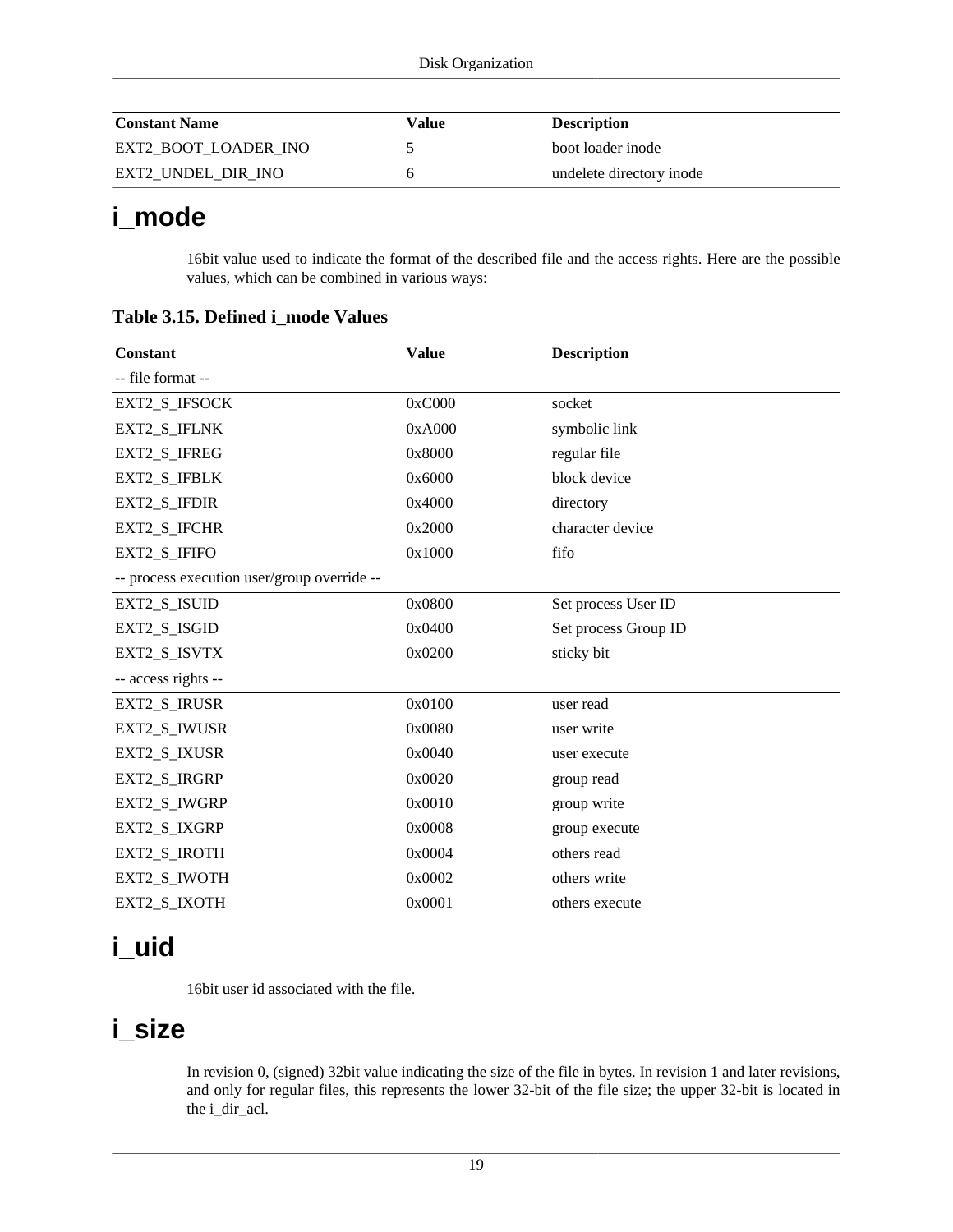## <span id="page-27-0"></span>**i\_atime**

32bit value representing the number of seconds since january 1st 1970 of the last time this inode was accessed.

### <span id="page-27-1"></span>**i\_ctime**

32bit value representing the number of seconds since january 1st 1970, of when the inode was created.

### <span id="page-27-2"></span>**i\_mtime**

32bit value representing the number of seconds since january 1st 1970, of the last time this inode was modified.

## <span id="page-27-3"></span>**i\_dtime**

32bit value representing the number of seconds since january 1st 1970, of when the inode was deleted.

## <span id="page-27-4"></span>**i\_gid**

16bit value of the POSIX group having access to this file.

## <span id="page-27-5"></span>**i\_links\_count**

16bit value indicating how many times this particular inode is linked (referred to). Most files will have a link count of 1. Files with hard links pointing to them will have an additional count for each hard link.

Symbolic links do not affect the link count of an inode. When the link count reaches 0 the inode and all its associated blocks are freed.

### <span id="page-27-6"></span>**i\_blocks**

32-bit value representing the total number of 512-bytes blocks reserved to contain the data of this inode, regardless if these blocks are used or not. The block numbers of these reserved blocks are contained in the [i\\_block](#page-28-1) array.

Since this value represents 512-byte blocks and not file system blocks, this value should not be directly used as an index to the i\_block array. Rather, the maximum index of the i\_block array should be computed from i\_blocks /  $((1024 < s \_log_b) \cdot \text{block}_s$  ize)/512), or once simplified, i\_blocks/ $(2 < s \_log_b) \cdot \text{block}_s$  ize).

## <span id="page-27-7"></span>**i\_flags**

32bit value indicating how the ext2 implementation should behave when accessing the data for this inode.

| <b>Constant Name</b> | Value      | <b>Description</b>  |
|----------------------|------------|---------------------|
| EXT2 SECRM FL        | 0x00000001 | secure deletion     |
| EXT2 UNRM FL         | 0x00000002 | record for undelete |
| EXT2 COMPR FL        | 0x00000004 | compressed file     |
| EXT2 SYNC FL         | 0x00000008 | synchronous updates |

#### <span id="page-27-8"></span>**Table 3.16. Defined i\_flags Values**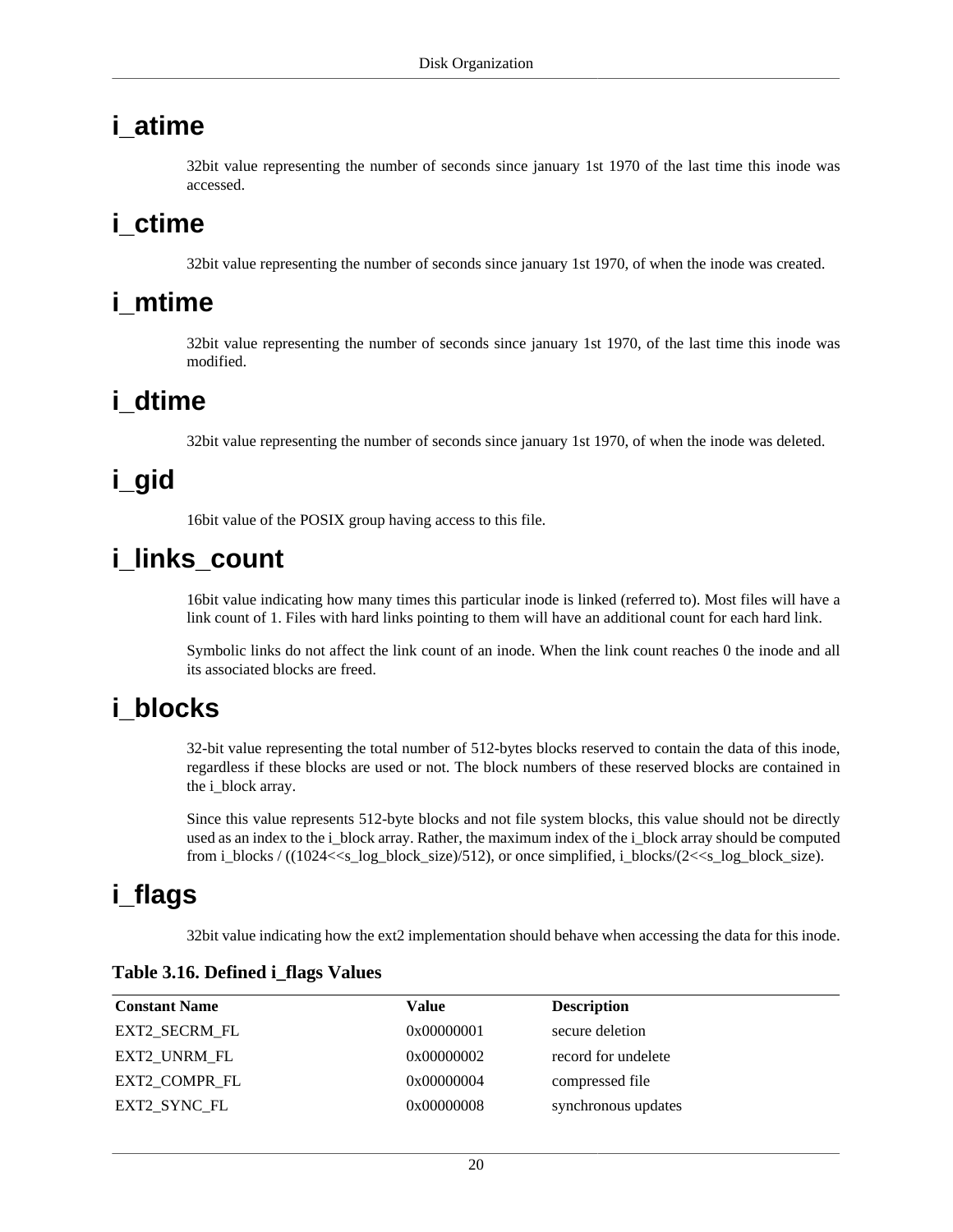| <b>Constant Name</b>                 | <b>Value</b> | <b>Description</b>         |
|--------------------------------------|--------------|----------------------------|
| EXT2_IMMUTABLE_FL                    | 0x00000010   | immutable file             |
| EXT2_APPEND_FL                       | 0x00000020   | append only                |
| EXT2_NODUMP_FL                       | 0x00000040   | do not dump/delete file    |
| EXT2_NOATIME_FL                      | 0x00000080   | do not update .i_atime     |
| -- Reserved for compression usage -- |              |                            |
| EXT2_DIRTY_FL                        | 0x00000100   | Dirty (modified)           |
| EXT2_COMPRBLK_FL                     | 0x00000200   | compressed blocks          |
| EXT2_NOCOMPR_FL                      | 0x00000400   | access raw compressed data |
| EXT2_ECOMPR_FL                       | 0x00000800   | compression error          |
| -- End of compression flags --       |              |                            |
| EXT2_BTREE_FL                        | 0x00001000   | b-tree format directory    |
| EXT2_INDEX_FL                        | 0x00001000   | hash indexed directory     |
| EXT2_IMAGIC_FL                       | 0x00002000   | AFS directory              |
| EXT3_JOURNAL_DATA_FL                 | 0x00004000   | journal file data          |
| EXT2_RESERVED_FL                     | 0x80000000   | reserved for ext2 library  |

## <span id="page-28-0"></span>**i\_osd1**

32bit OS dependant value.

#### **Hurd**

32bit value labeled as "translator".

#### **Linux**

32bit value currently reserved.

#### **Masix**

32bit value currently reserved.

## <span id="page-28-1"></span>**i\_block**

15 x 32bit block numbers pointing to the blocks containing the data for this inode. The first 12 blocks are direct blocks. The 13th entry in this array is the block number of the first indirect block; which is a block containing an array of block ID containing the data. Therefore, the 13th block of the file will be the first block ID contained in the indirect block. With a 1KiB block size, blocks 13 to 268 of the file data are contained in this indirect block.

The 14th entry in this array is the block number of the first doubly-indirect block; which is a block containing an array of indirect block IDs, with each of those indirect blocks containing an array of blocks containing the data. In a 1KiB block size, there would be 256 indirect blocks per doubly-indirect block, with 256 direct blocks per indirect block for a total of 65536 blocks per doubly-indirect block.

The 15th entry in this array is the block number of the triply-indirect block; which is a block containing an array of doubly-indrect block IDs, with each of those doubly-indrect block containing an array of indrect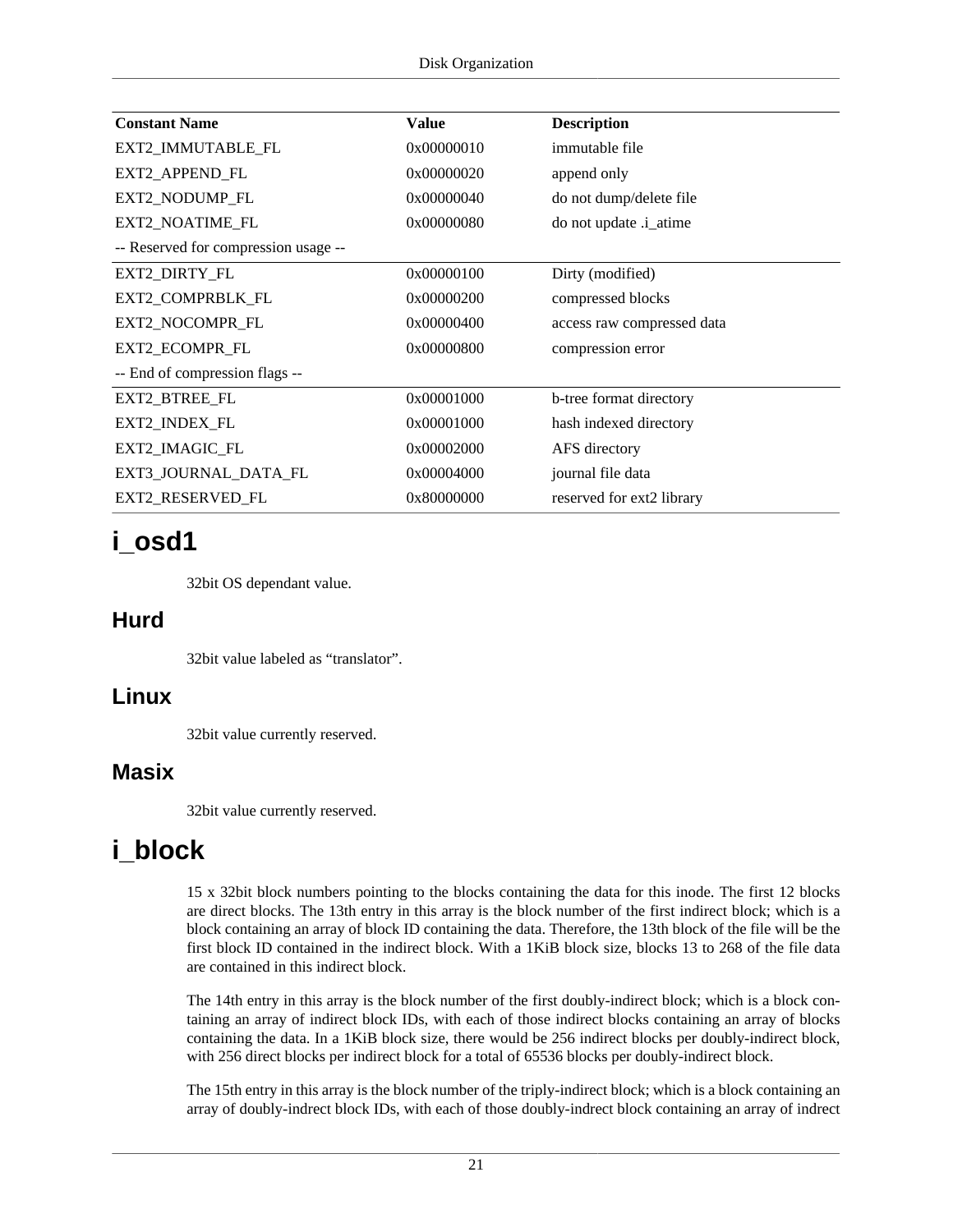block, and each of those indirect block containing an array of direct block. In a 1KiB file system, this would be a total of 16777216 blocks per triply-indirect block.

In the original implementation of Ext2, a value of 0 in this array effectively terminated it with no further block defined. In sparse files, it is possible to have some blocks allocated and some others not yet allocated with the value 0 being used to indicate which blocks are not yet allocated for this file.

### <span id="page-29-0"></span>**i\_generation**

32bit value used to indicate the file version (used by NFS).

### <span id="page-29-1"></span>**i\_file\_acl**

32bit value indicating the block number containing the extended attributes. In revision 0 this value is always 0.

#### **Note**

Patches and implementation status of ACL under Linux can generally be found at http://acl.bestbits.at/

## <span id="page-29-2"></span>**i\_dir\_acl**

In revision 0 this 32bit value is always 0. In revision 1, for regular files this 32bit value contains the high 32 bits of the 64bit file size.

#### **Note**

Linux sets this value to 0 if the file is not a regular file (i.e. block devices, directories, etc). In theory, this value could be set to point to a block containing extended attributes of the directory or special file.

## <span id="page-29-3"></span>**i\_faddr**

32bit value indicating the location of the file fragment.

#### **Note**

In Linux and GNU HURD, since fragments are unsupported this value is always 0. In Ext4 this value is now marked as obsolete.

In theory, this should contain the block number which hosts the actual fragment. The fragment number and its size would be contained in the [i\\_osd2](#page-29-4) structure.

### <span id="page-29-4"></span>**Inode i\_osd2 Structure**

96bit OS dependant structure.

#### **Hurd**

#### <span id="page-29-5"></span>**Table 3.17. Inode i\_osd2 Structure: Hurd**

| Offset (bytes) | Size (bytes) | <b>Description</b> |
|----------------|--------------|--------------------|
| 0              |              | h_i_frag           |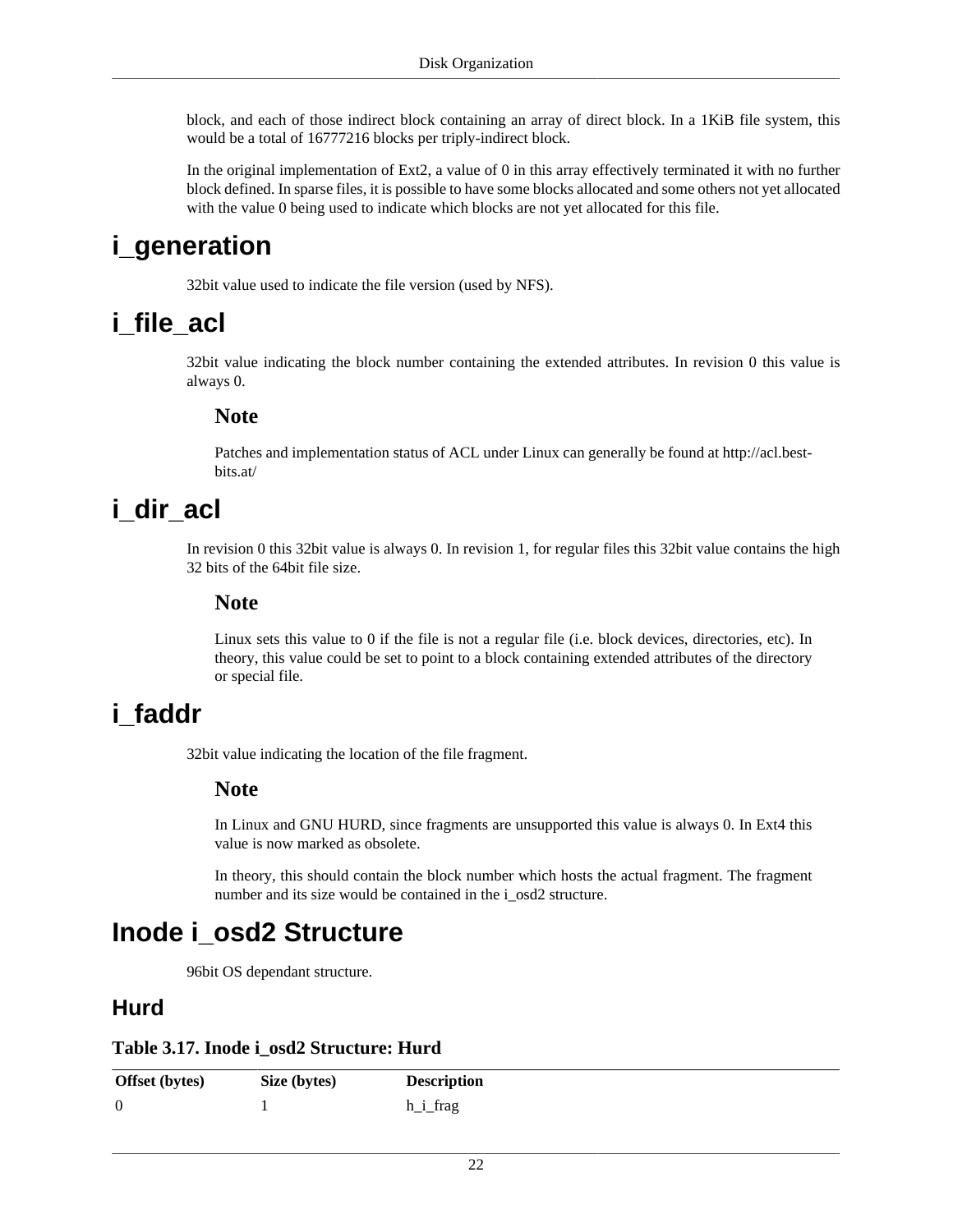| <b>Offset</b> (bytes) | Size (bytes) | <b>Description</b> |
|-----------------------|--------------|--------------------|
|                       |              | h_i_fsize          |
| 2                     | າ            | h_i_mode_high      |
| $\overline{4}$        |              | h_i_uid_high       |
| 6                     |              | h_i_gid_high       |
| 8                     |              | h_i_author         |

#### <span id="page-30-1"></span>**h\_i\_frag**

8bit fragment number. Always 0 GNU HURD since fragments are not supported. Obsolete with Ext4.

#### <span id="page-30-2"></span>**h\_i\_fsize**

8bit fragment size. Always 0 in GNU HURD since fragments are not supported. Obsolete with Ext4.

#### <span id="page-30-3"></span>**h\_i\_mode\_high**

High 16bit of the 32bit mode.

#### <span id="page-30-4"></span>**h\_i\_uid\_high**

High 16bit of [user id](#page-26-1).

#### <span id="page-30-5"></span>**h\_i\_gid\_high**

High 16bit of [group id](#page-27-4).

#### <span id="page-30-6"></span>**h\_i\_author**

32bit user id of the assigned file author. If this value is set to -1, the POSIX [user id](#page-26-1) will be used.

#### **Linux**

<span id="page-30-0"></span>

| Table 3.18. Inode i_osd2 Structure: Linux |  |  |  |
|-------------------------------------------|--|--|--|
|-------------------------------------------|--|--|--|

| <b>Offset</b> (bytes) | Size (bytes)  | <b>Description</b> |
|-----------------------|---------------|--------------------|
| $\boldsymbol{0}$      |               | 1_i_frag           |
|                       |               | $l_i$ fsize        |
| 2                     | $\mathcal{D}$ | reserved           |
| $\overline{4}$        | C             | 1_i_uid_high       |
| 6                     | ∍             | 1_i_gid_high       |
| 8                     | 4             | reserved           |

#### <span id="page-30-7"></span>**l\_i\_frag**

8bit fragment number.

#### **Note**

Always 0 in Linux since fragments are not supported.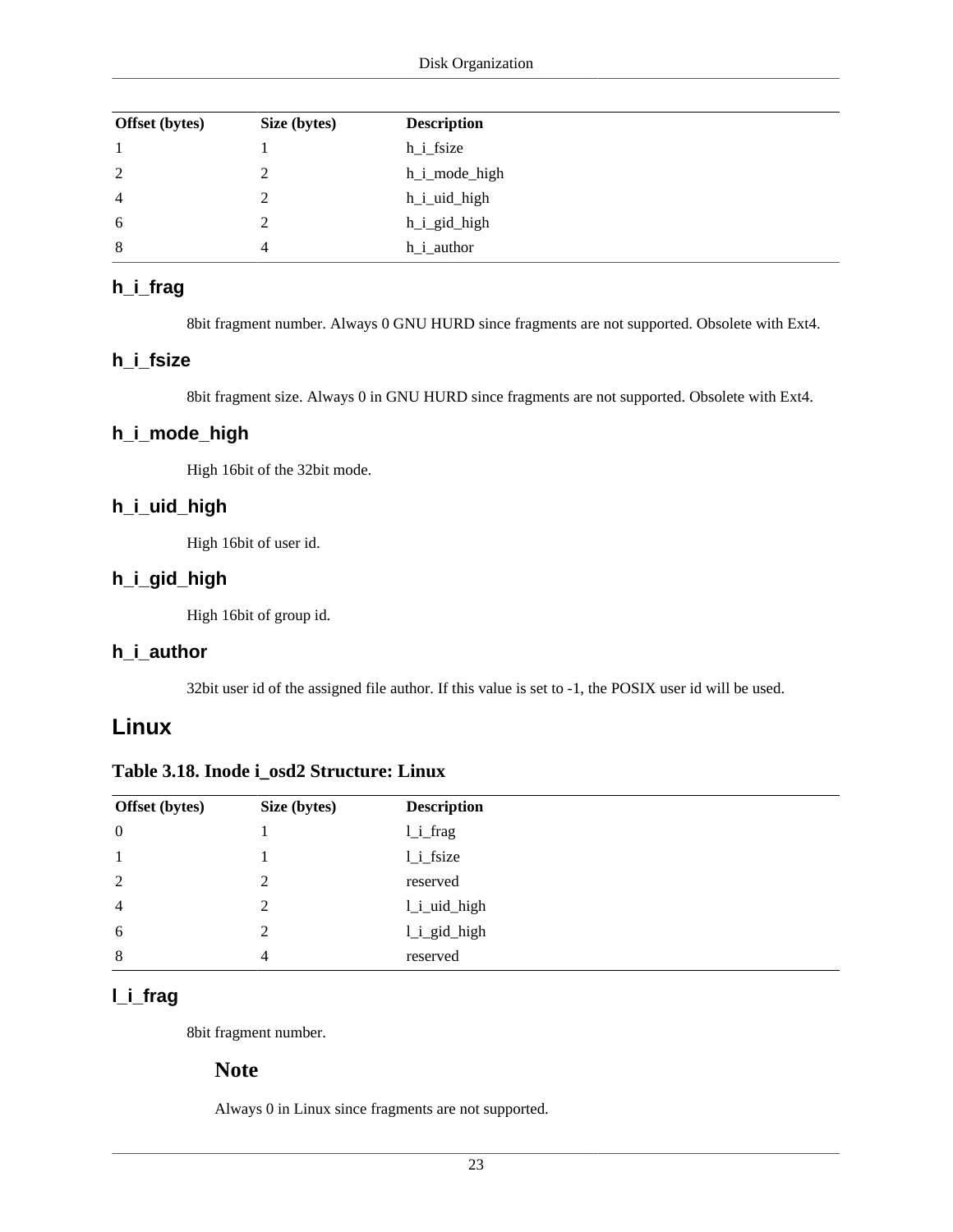#### **Important**

A new implementation of Ext2 should completely disregard this field if the [i\\_faddr](#page-29-3) value is 0; in Ext4 this field is combined with [l\\_i\\_fsize](#page-31-2) to become the high 16bit of the 48bit blocks count for the inode data.

#### <span id="page-31-2"></span>**l\_i\_fsize**

8bit fragment size.

#### **Note**

Always 0 in Linux since fragments are not supported.

#### **Important**

A new implementation of Ext2 should completely disregard this field if the i faddr value is 0; in Ext4 this field is combined with [l\\_i\\_frag](#page-30-7) to become the high 16bit of the 48bit blocks count for the inode data.

#### <span id="page-31-3"></span>**l\_i\_uid\_high**

High 16bit of [user id](#page-26-1).

#### <span id="page-31-4"></span>**l\_i\_gid\_high**

High 16bit of [group id](#page-27-4).

#### **Masix**

#### <span id="page-31-1"></span>**Table 3.19. Inode i\_osd2 Structure: Masix**

| <b>Offset</b> (bytes) | Size (bytes) | <b>Description</b> |
|-----------------------|--------------|--------------------|
| $\theta$              |              | $m_i$ frag         |
|                       |              | $m_i$ fsize        |
| 2                     | 10           | reserved           |

#### <span id="page-31-5"></span>**m\_i\_frag**

8bit fragment number. Always 0 in Masix as framgents are not supported. Obsolete with Ext4.

#### <span id="page-31-6"></span>**m\_i\_fsize**

8bit fragment size. Always 0 in Masix as fragments are not supported. Obsolete with Ext4.

## <span id="page-31-0"></span>**Locating an Inode**

Inodes are all numerically ordered. The "inode number" is an index in the [inode table](#page-25-0) to an [inode](#page-25-1) structure. The size of the inode table is fixed at format time; it is built to hold a maximum number of entries. Due to the large amount of entries created, the table is quite big and thus, it is split equally among all the [block](#page-23-3) [groups](#page-23-3) (see Chapter 3, *[Disk Organization](#page-13-0)* for more information).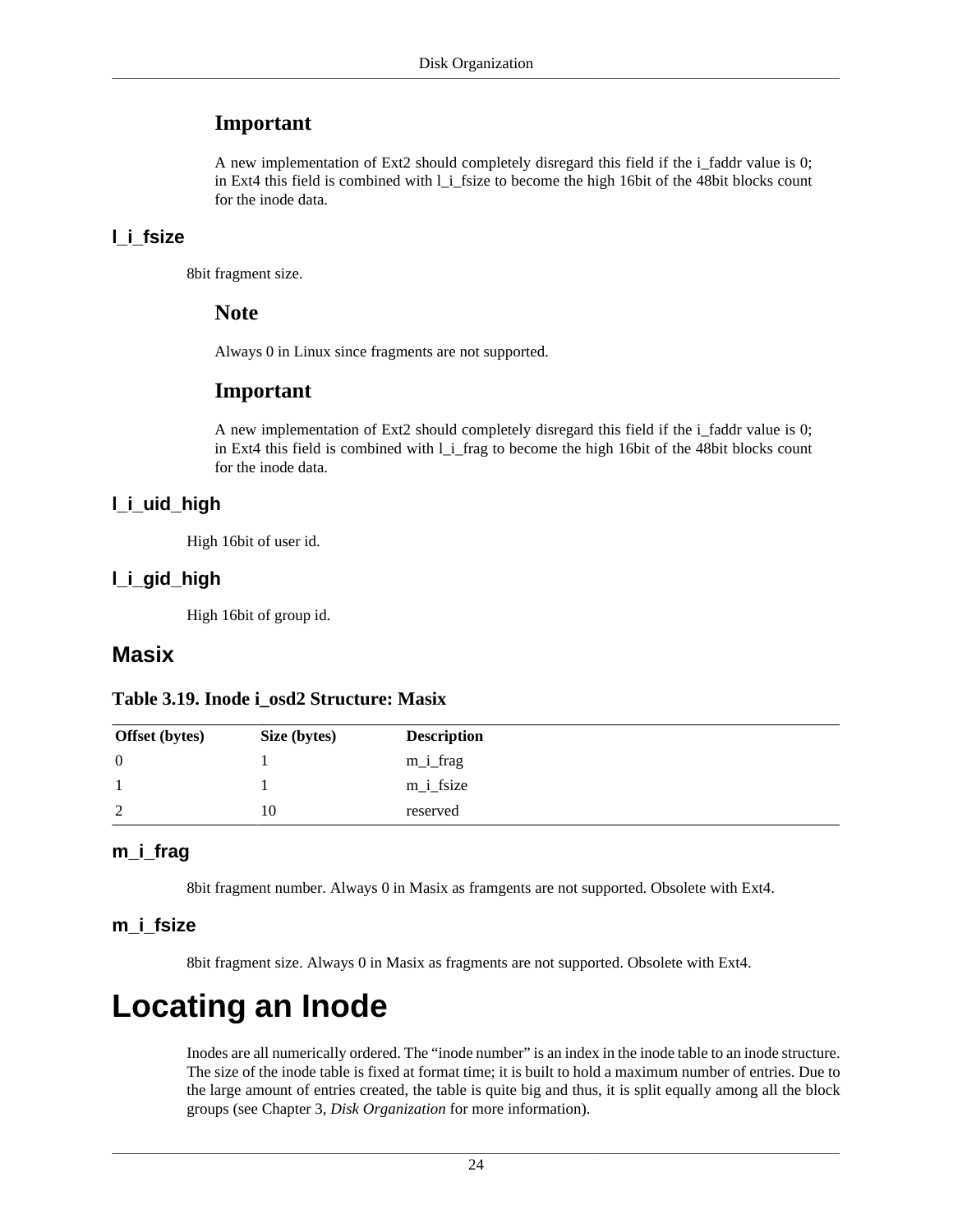The [s\\_inodes\\_per\\_group](#page-17-4) field in the [superblock](#page-14-0) structure tells us how many inodes are defined per group. Knowing that inode 1 is the first inode defined in the inode table, one can use the following formulaes:

```
block group = (inode - 1) / s_inodes_per-group
```
Once the block is identified, the local inode index for the local inode table can be identified using:

local inode index = (inode - 1) % s\_inodes\_per\_group

Here are a couple of sample values that could be used to test your implementation:

<span id="page-32-0"></span>

|  | <b>Table 3.20. Sample Inode Computations</b> |  |
|--|----------------------------------------------|--|
|  |                                              |  |

| <b>Inode Number</b>         | <b>Block Group Number</b> | <b>Local Inode Index</b> |
|-----------------------------|---------------------------|--------------------------|
| s_inodes_per_group = $1712$ |                           |                          |
| -1                          | $\boldsymbol{0}$          | $\theta$                 |
| 963                         | $\boldsymbol{0}$          | 962                      |
| 1712                        | $\boldsymbol{0}$          | 1711                     |
| 1713                        |                           | $\theta$                 |
| 3424                        |                           | 1711                     |
| 3425                        | 2                         | $\Omega$                 |

As many of you are most likely already familiar with, an index of 0 means the first entry. The reason behind using 0 rather than 1 is that it can more easily be multiplied by the structure size to find the final byte offset of its location in memory or on disk.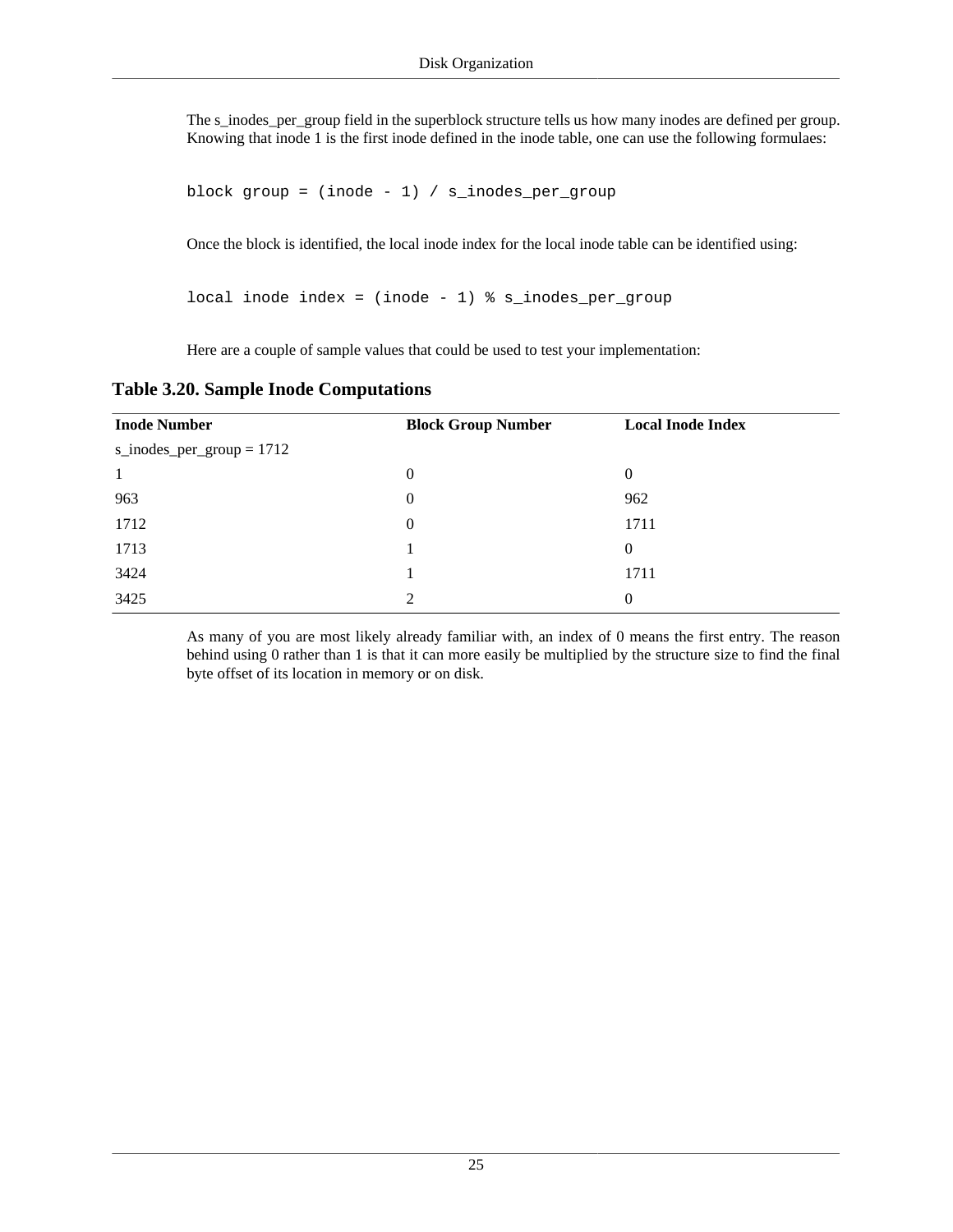# <span id="page-33-0"></span>**Chapter 4. Directory Structure**

Directories are used to hierarchically organize files. Each directory can contain other directories, regular files and special files.

Directories are stored as data block and referenced by an inode. They can be identified by the file type EXT2 S IFDIR stored in the i mode field of the [inode](#page-25-1) structure.

The second entry of the [Inode table](#page-25-0) contains the inode pointing to the data of the root directory; as defined by the EXT2\_ROOT\_INO constant.

In revision 0 directories could only be stored in a linked list. Revision 1 and later introduced indexed directories. The indexed directory is backward compatible with the linked list directory; this is achieved by inserting empty directory entry records to skip over the hash indexes.

## <span id="page-33-1"></span>**Linked List Directory**

A directory file is a linked list of [directory entry](#page-33-4) structures. Each structure contains the name of the entry, the inode associated with the data of this entry, and the distance within the directory file to the next entry.

In revision 0, the type of the entry (file, directory, special file, etc) has to be looked up in the inode of the file. In revision 0.5 and later, the file type is also contained in the [directory entry](#page-33-4) structure.

| Offset (bytes) | Size (bytes) | <b>Description</b>     |
|----------------|--------------|------------------------|
| $\theta$       | 4            | inode                  |
| $\overline{4}$ |              | rec_len                |
| 6              |              | name_len <sup>a</sup>  |
| 7              |              | file_type <sup>b</sup> |
| 8              | $0 - 255$    | name                   |

<span id="page-33-4"></span>**Table 4.1. Linked Directory Entry Structure**

<sup>a</sup> Revision 0 of Ext2 used a 16bit name\_len; since most implementations restricted filenames to a maximum of 255 characters this value was truncated to 8bit with the upper 8bit recycled as [file\\_type](#page-34-1).

<sup>b</sup> Not available in revision 0; this field was part of the 16bit [name\\_len](#page-34-0) field.

### <span id="page-33-2"></span>**inode**

32bit inode number of the file entry. A value of 0 indicate that the entry is not used.

### <span id="page-33-3"></span>**rec\_len**

16bit unsigned displacement to the next directory entry from the start of the current directory entry. This field must have a value at least equal to the length of the current record.

The directory entries must be aligned on 4 bytes boundaries and there cannot be any directory entry spanning multiple data blocks. If an entry cannot completely fit in one block, it must be pushed to the next data block and the rec\_len of the previous entry properly adjusted.

#### **Note**

Since this value cannot be negative, when a file is removed the previous record within the block has to be modified to point to the next valid record within the block or to the end of the block when no other directory entry is present.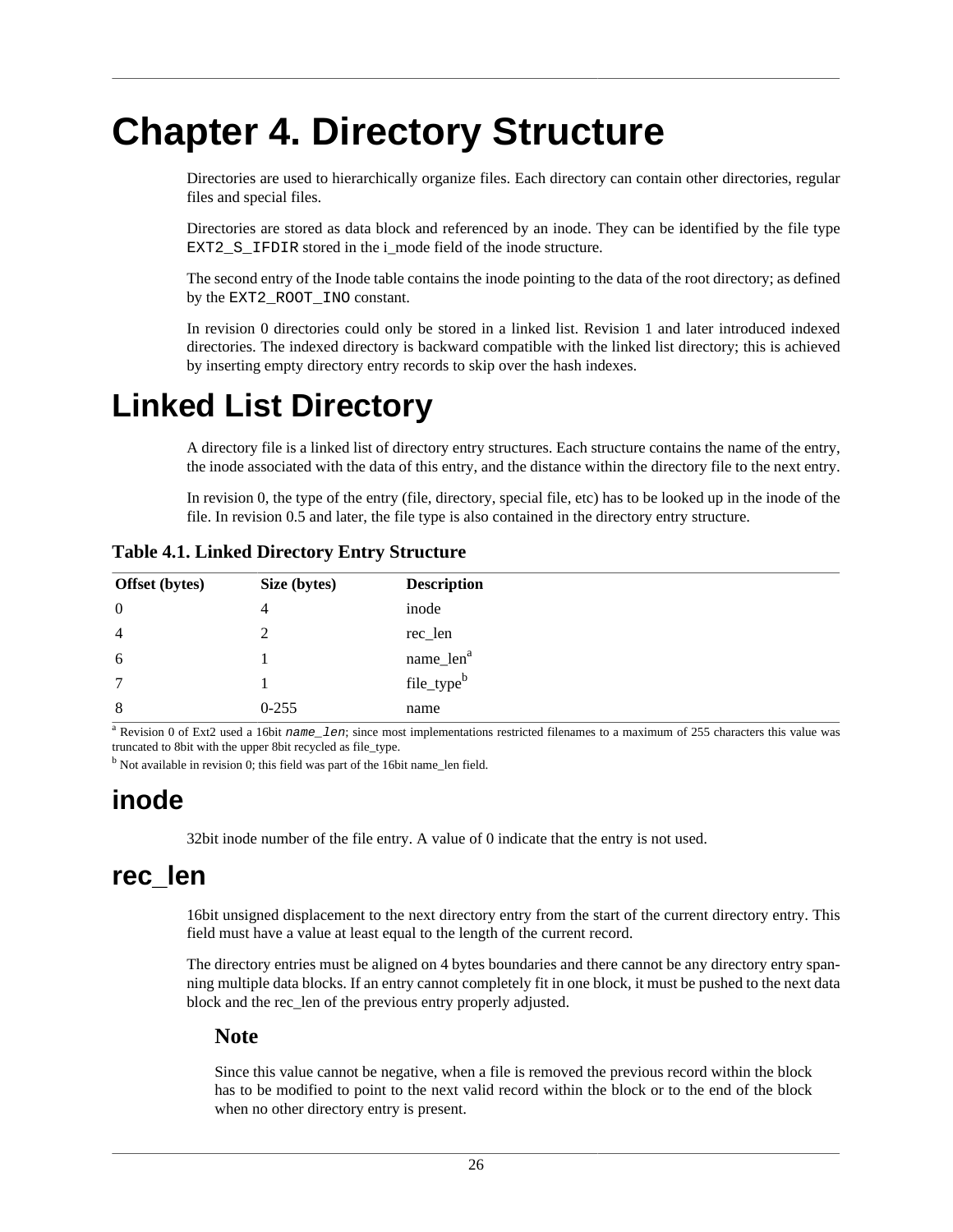If the first entry within the block is removed, a blank record will be created and point to the next directory entry or to the end of the block.

#### <span id="page-34-0"></span>**name\_len**

8bit unsigned value indicating how many bytes of character data are contained in the name.

#### **Note**

This value must never be larger than rec\_len - 8. If the directory entry name is updated and cannot fit in the existing directory entry, the entry may have to be relocated in a new directory entry of sufficient size and possibly stored in a new data block.

### <span id="page-34-1"></span>**file\_type**

8bit unsigned value used to indicate file type.

#### **Note**

In revision 0, this field was the upper 8-bit of the then 16-bit name\_len. Since all implementations still limited the file names to 255 characters this 8-bit value was always 0.

This value must match the inode type defined in the related inode entry.

<span id="page-34-4"></span>**Table 4.2. Defined Inode File Type Values**

| <b>Constant Name</b> | <b>Value</b>   | <b>Description</b>      |
|----------------------|----------------|-------------------------|
| EXT2_FT_UNKNOWN      | $\theta$       | Unknown File Type       |
| EXT2_FT_REG_FILE     |                | Regular File            |
| EXT2_FT_DIR          | $\overline{2}$ | Directory File          |
| EXT2_FT_CHRDEV       | 3              | <b>Character Device</b> |
| EXT2_FT_BLKDEV       | 4              | <b>Block Device</b>     |
| EXT2 FT FIFO         | 5              | Buffer File             |
| EXT2_FT_SOCK         | 6              | Socket File             |
| EXT2_FT_SYMLINK      | 7              | Symbolic Link           |

#### <span id="page-34-2"></span>**name**

Name of the entry. The ISO-Latin-1 character set is expected in most system. The name must be no longer than 255 bytes after encoding.

## <span id="page-34-3"></span>**Sample Directory**

Here's a sample of the home directory of one user on my system:

```
$ 1s -1a ~.
..
.bash profile
.bashrc
```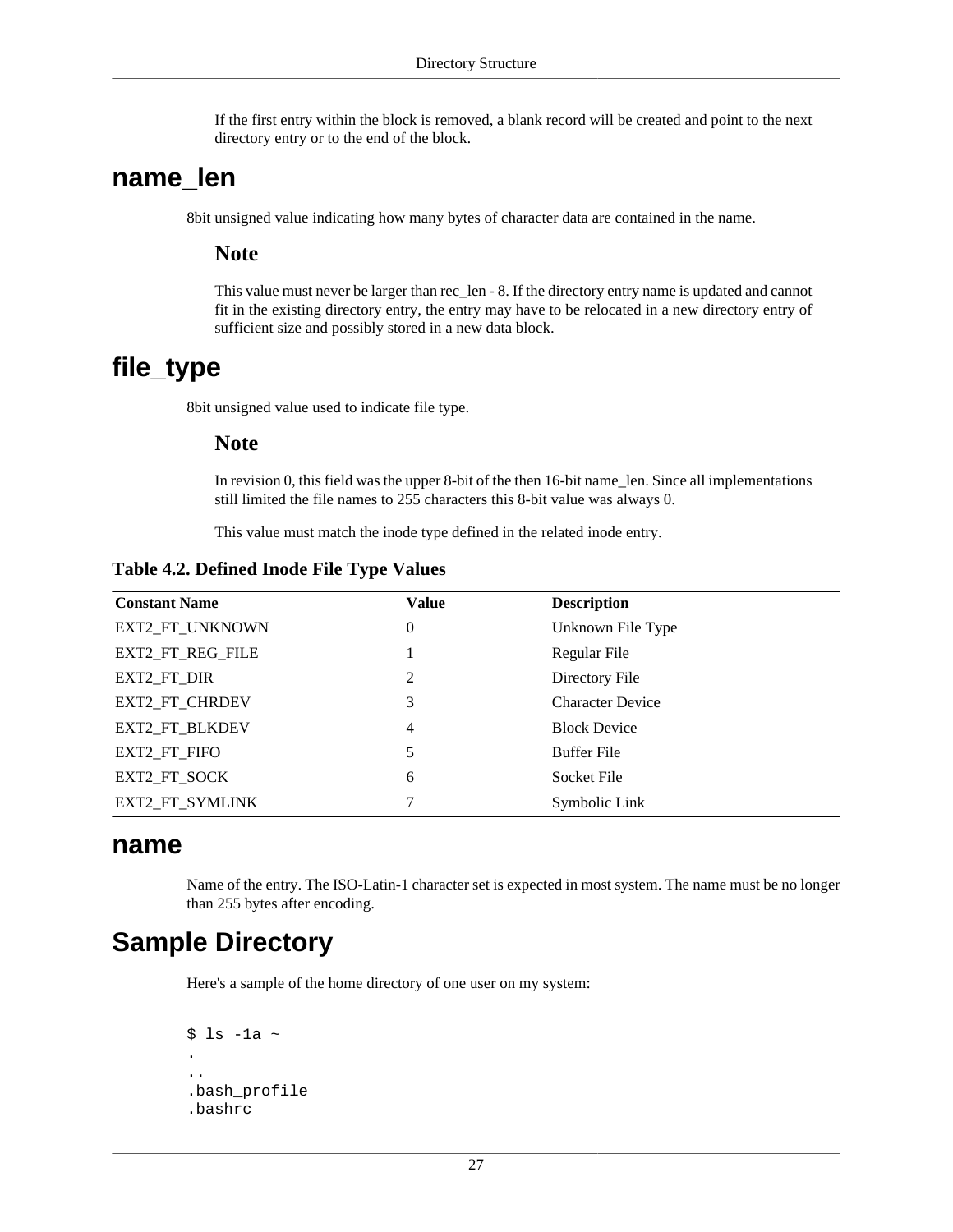mbox public\_html tmp

For which the following data representation can be found on the storage device:

<span id="page-35-0"></span>**Table 4.3. Sample Linked Directory Data Layout, 4KiB blocks**

| Offset (bytes)    | Size (bytes)   | <b>Description</b>          |
|-------------------|----------------|-----------------------------|
| Directory Entry 0 |                |                             |
| $\boldsymbol{0}$  | $\overline{4}$ | inode number: 783362        |
| 4                 | $\mathfrak{2}$ | record length: 12           |
| 6                 | 1              | name length: 1              |
| 7                 | 1              | file type: EXT2_FT_DIR=2    |
| 8                 | 1              | name: .                     |
| 9                 | 3              | padding                     |
| Directory Entry 1 |                |                             |
| 12                | 4              | inode number: 1109761       |
| 16                | $\overline{2}$ | record length: 12           |
| 18                | 1              | name length: 2              |
| 19                | 1              | file type: EXT2_FT_DIR=2    |
| 20                | 2              | name:                       |
| 22                | 2              | padding                     |
| Directory Entry 2 |                |                             |
| 24                | $\overline{4}$ | inode number: 783364        |
| 28                | $\mathfrak{2}$ | record length: 24           |
| 30                | 1              | name length: 13             |
| 31                | 1              | file type: EXT2_FT_REG_FILE |
| 32                | 13             | name: .bash_profile         |
| 45                | 3              | padding                     |
| Directory Entry 3 |                |                             |
| 48                | $\overline{4}$ | inode number: 783363        |
| 52                | $\mathfrak{2}$ | record length: 16           |
| 54                | 1              | name length: 7              |
| 55                | 1              | file type: EXT2_FT_REG_FILE |
| 56                | 7              | name: .bashrc               |
| 63                | 1              | padding                     |
| Directory Entry 4 |                |                             |
| 64                | $\overline{4}$ | inode number: 783377        |
| 68                | $\mathfrak{2}$ | record length: 12           |
| 70                | 1              | name length: 4              |
| 71                | 1              | file type: EXT2_FT_REG_FILE |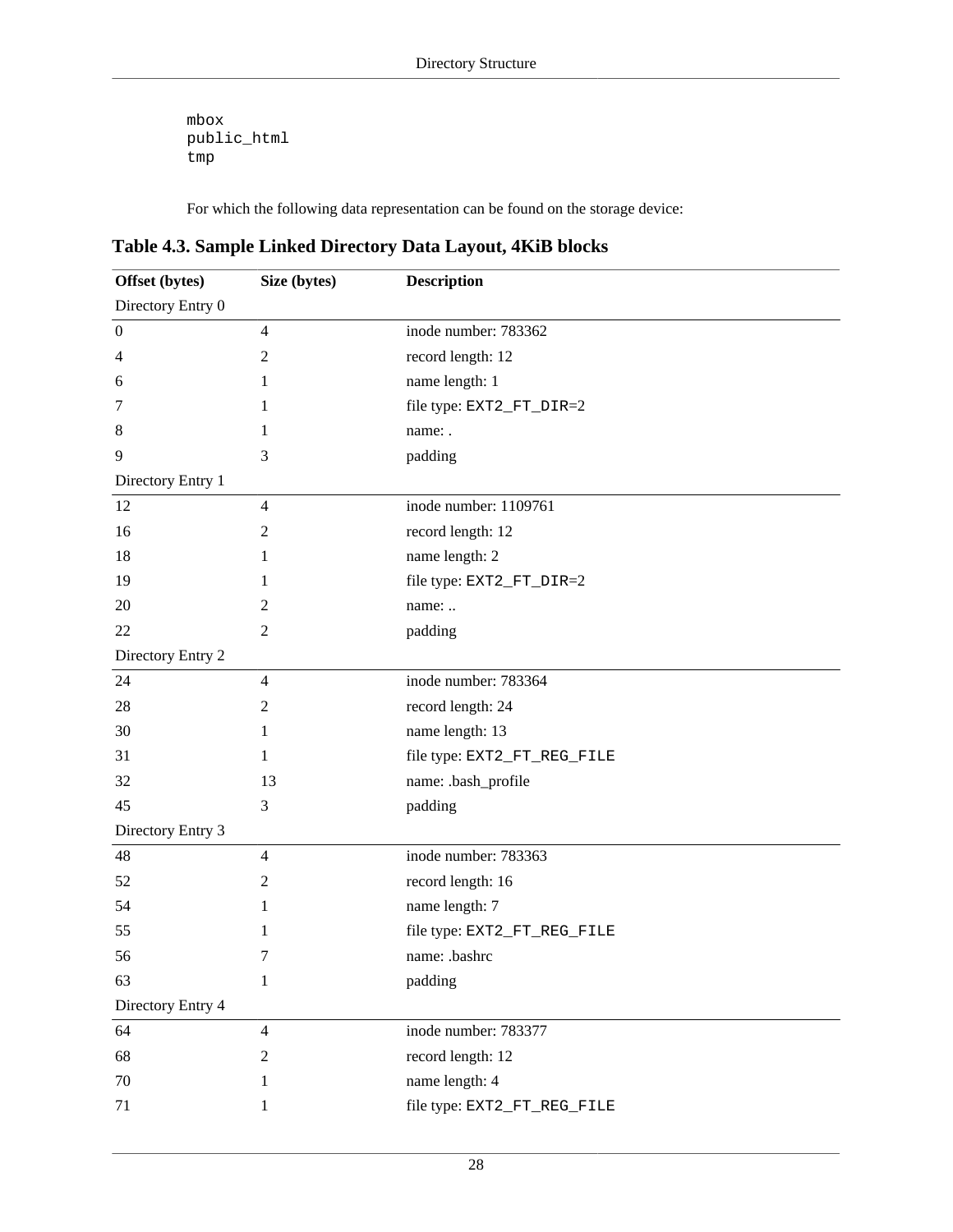| Offset (bytes)    | Size (bytes)   | <b>Description</b>         |
|-------------------|----------------|----------------------------|
| 72                | $\overline{4}$ | name: mbox                 |
| Directory Entry 5 |                |                            |
| 76                | $\overline{4}$ | inode number: 783545       |
| 80                | 2              | record length: 20          |
| 82                | 1              | name length: 11            |
| 83                |                | file type: EXT2_FT_DIR=2   |
| 84                | 11             | name: public_html          |
| 95                | 1              | padding                    |
| Directory Entry 6 |                |                            |
| 96                | $\overline{4}$ | inode number: 669354       |
| 100               | 2              | record length: 12          |
| 102               | 1              | name length: 3             |
| 103               |                | file type: EXT2_FT_DIR=2   |
| 104               | 3              | name: tmp                  |
| 107               | 1              | padding                    |
| Directory Entry 7 |                |                            |
| 108               | $\overline{4}$ | inode number: 0            |
| 112               | 2              | record length: 3988        |
| 114               |                | name length: 0             |
| 115               |                | file type: EXT2_FT_UNKNOWN |
| 116               | $\theta$       | name:                      |
| 116               | 3980           | padding                    |

## <span id="page-36-0"></span>**Indexed Directory Format**

Using the standard linked list directory format can become very slow once the number of files starts growing. To improve performances in such a system, a hashed index is used, which allow to quickly locate the particular file searched.

Bit [EXT2\\_INDEX\\_FL](#page-47-1) in the [i\\_flags](#page-27-7) of the directory inode is set if the indexed directory format is used.

In order to maintain backward compatibility with older implementations, the indexed directory also maintains a linked directory format side-by-side. In case there's any discrepency between the indexed and linked directories, the linked directory is preferred.

This backward compatibility is achieved by placing a fake directory entries at the beginning of block 0 of the indexed directory data blocks. These fake entries are part of the [dx\\_root](#page-37-1) structure and host the linked directory information for the "." and ".." folder entries.

Immediately following the [the section called "Indexed Directory Root"](#page-37-0) structure is an array of [the section](#page-38-0) [called "Indexed Directory Entry"](#page-38-0) up to the end of the data block or until all files have been indexed.

When the number of files to be indexed exceeds the number of [the section called "Indexed Directory](#page-38-0) [Entry"](#page-38-0) that can fit in a block [\(the section called "limit"](#page-38-4)), a level of indirect indexes is created. An indirect index is another data block allocated to the directory inode that contains directory entries.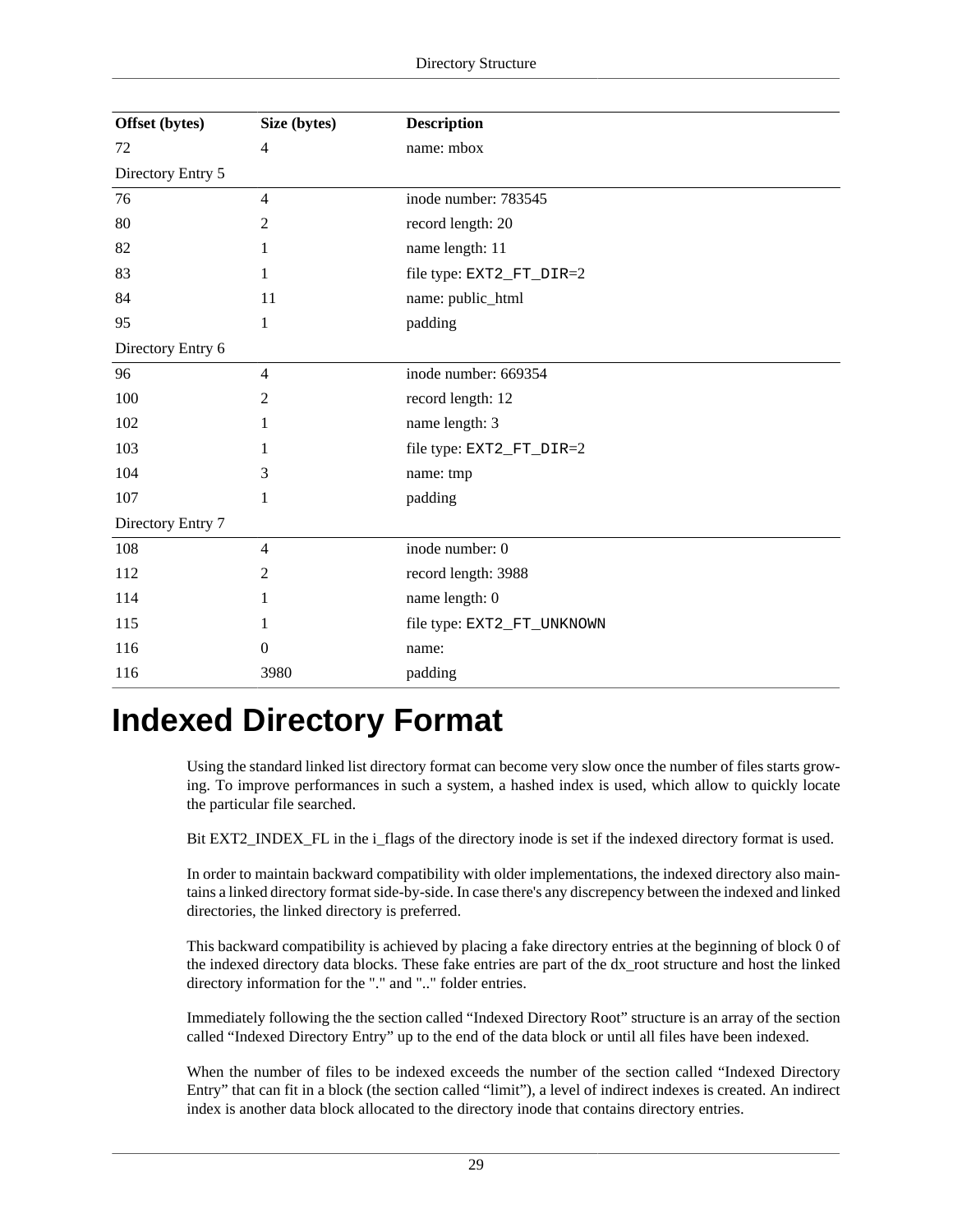## <span id="page-37-0"></span>**Indexed Directory Root**

#### <span id="page-37-1"></span>**Table 4.4. Indexed Directory Root Structure**

| Offset (bytes)                  | Size (bytes)                                       | <b>Description</b>                             |
|---------------------------------|----------------------------------------------------|------------------------------------------------|
| -- Linked Directory Entry: . -- |                                                    |                                                |
| $\boldsymbol{0}$                | 4                                                  | inode: this directory                          |
| $\overline{4}$                  | 2                                                  | rec_len: 12                                    |
| 6                               | 1                                                  | name_len: 1                                    |
| 7                               | 1                                                  | file_type: EXT2_FT_DIR=2                       |
| 8                               |                                                    | name: .                                        |
| 9                               | 3                                                  | padding                                        |
| -- Linked Directory Entry:  --  |                                                    |                                                |
| 12                              | 4                                                  | inode: parent directory                        |
| 16                              | 2                                                  | rec_len: (blocksize - this entry's length(12)) |
| 18                              |                                                    | name_len: 2                                    |
| 19                              |                                                    | file_type: EXT2_FT_DIR=2                       |
| 20                              | 2                                                  | name:                                          |
| 22                              | 2                                                  | padding                                        |
|                                 | -- Indexed Directory Root Information Structure -- |                                                |
| 24                              | 4                                                  | reserved, zero                                 |
| 28                              | 1                                                  | hash_version                                   |
| 29                              | 1                                                  | info_length                                    |
| 30                              |                                                    | indirect_levels                                |
| 31                              |                                                    | reserved - unused flags                        |

#### <span id="page-37-3"></span>**hash\_version**

8bit value representing the hash version used in this indexed directory.

#### <span id="page-37-2"></span>**Table 4.5. Defined Indexed Directory Hash Versions**

| <b>Constant Name</b> | Value | <b>Description</b>    |
|----------------------|-------|-----------------------|
| DX HASH LEGACY       |       | TODO: link to section |
| DX HASH HALF MD4     |       | TODO: link to section |
| DX HASH TEA          |       | TODO: link to section |

### <span id="page-37-4"></span>**info\_length**

8bit length of the indexed directory information structure (dx\_root); currently equal to 8.

#### <span id="page-37-5"></span>**indirect\_levels**

8bit value indicating how many indirect levels of indexing are present in this hash.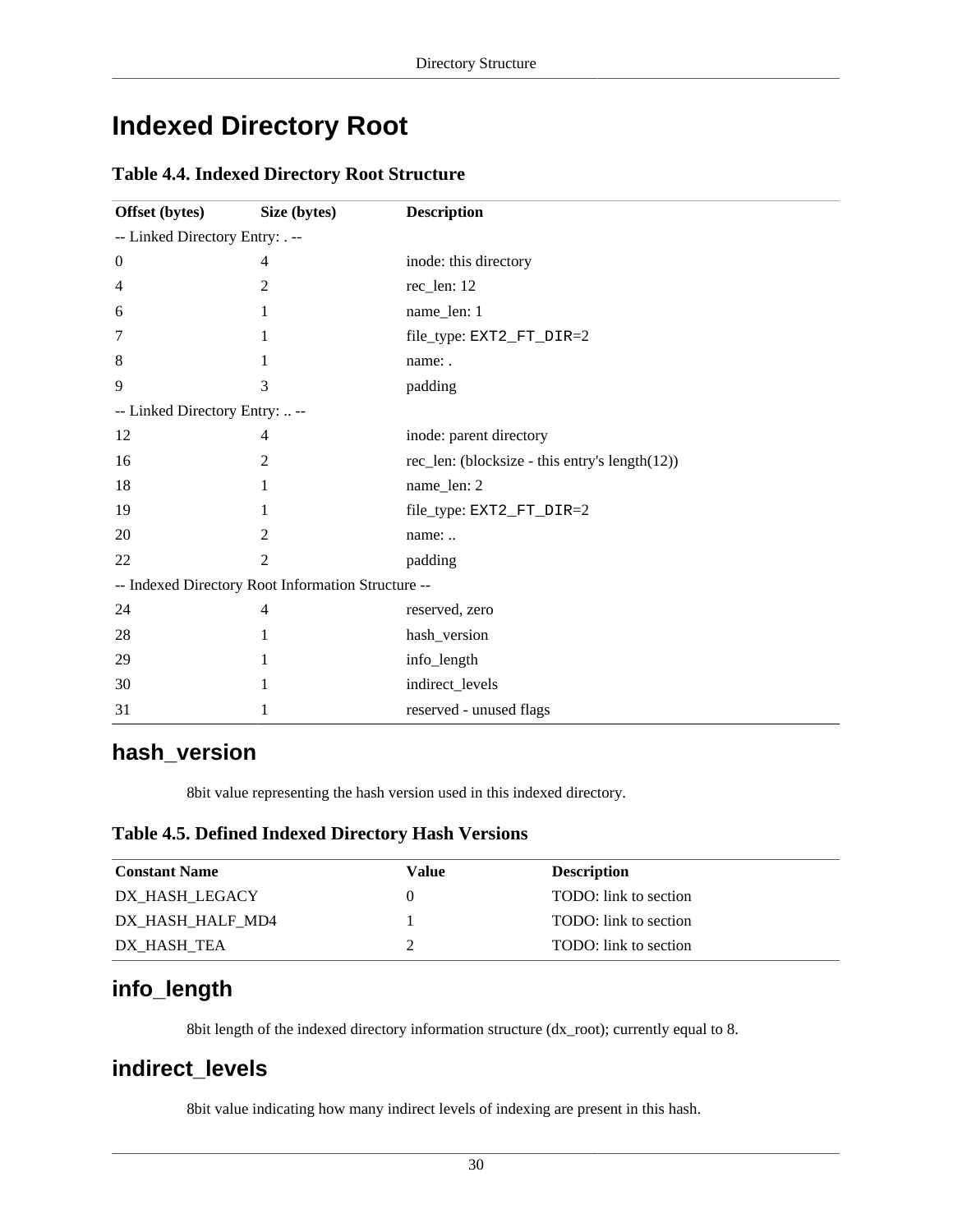#### **Note**

In Linux, as of 2.6.28, the maximum indirect levels value supported is 1.

### <span id="page-38-0"></span>**Indexed Directory Entry**

The indexed directory entries are used to quickly lookup the inode number associated with the hash of a filename. These entries are located immediately following the fake linked directory entry of the directory data blocks, or immediately following the [the section called "Indexed Directory Root".](#page-37-0)

The first indexed directory entry, rather than containing an actual hash and block number, contains the maximum number of indexed directory entries that can fit in the block and the actual number of indexed directory entries stored in the block. The format of this special entry is detailed in [Table 4.7, "Indexed](#page-38-3) [Directory Entry Count and Limit Structure"](#page-38-3).

The other directory entries are sorted by hash value starting from the smallest to the largest numerical value.

#### <span id="page-38-2"></span>**Table 4.6. Indexed Directory Entry Structure (dx\_entry)**

| <b>Offset</b> (bytes) | Size (bytes) | <b>Description</b> |
|-----------------------|--------------|--------------------|
| $\theta$              |              | hash               |
| 4                     |              | block              |

#### <span id="page-38-3"></span>**Table 4.7. Indexed Directory Entry Count and Limit Structure**

| <b>Offset</b> (bytes) | Size (bytes) | <b>Description</b> |
|-----------------------|--------------|--------------------|
|                       |              | limit              |
| $\sqrt{2}$            |              | count              |

#### <span id="page-38-5"></span>**hash**

32bit hash of the filename represented by this entry.

#### <span id="page-38-6"></span>**block**

32bit block index of the directory inode data block containing the (linked) directory entry for the filename.

#### <span id="page-38-4"></span>**limit**

16bit value representing the total number of indexed directory entries that fit within the block, after removing the other structures, but including the count/limit entry.

#### <span id="page-38-7"></span>**count**

16bit value representing the total number of indexed directory entries present in the block. TODO: Research if this value includes the count/limit entry.

### <span id="page-38-1"></span>**Lookup Algorithm**

Lookup is straightforword:

- Compute a hash of the name

- Read the index root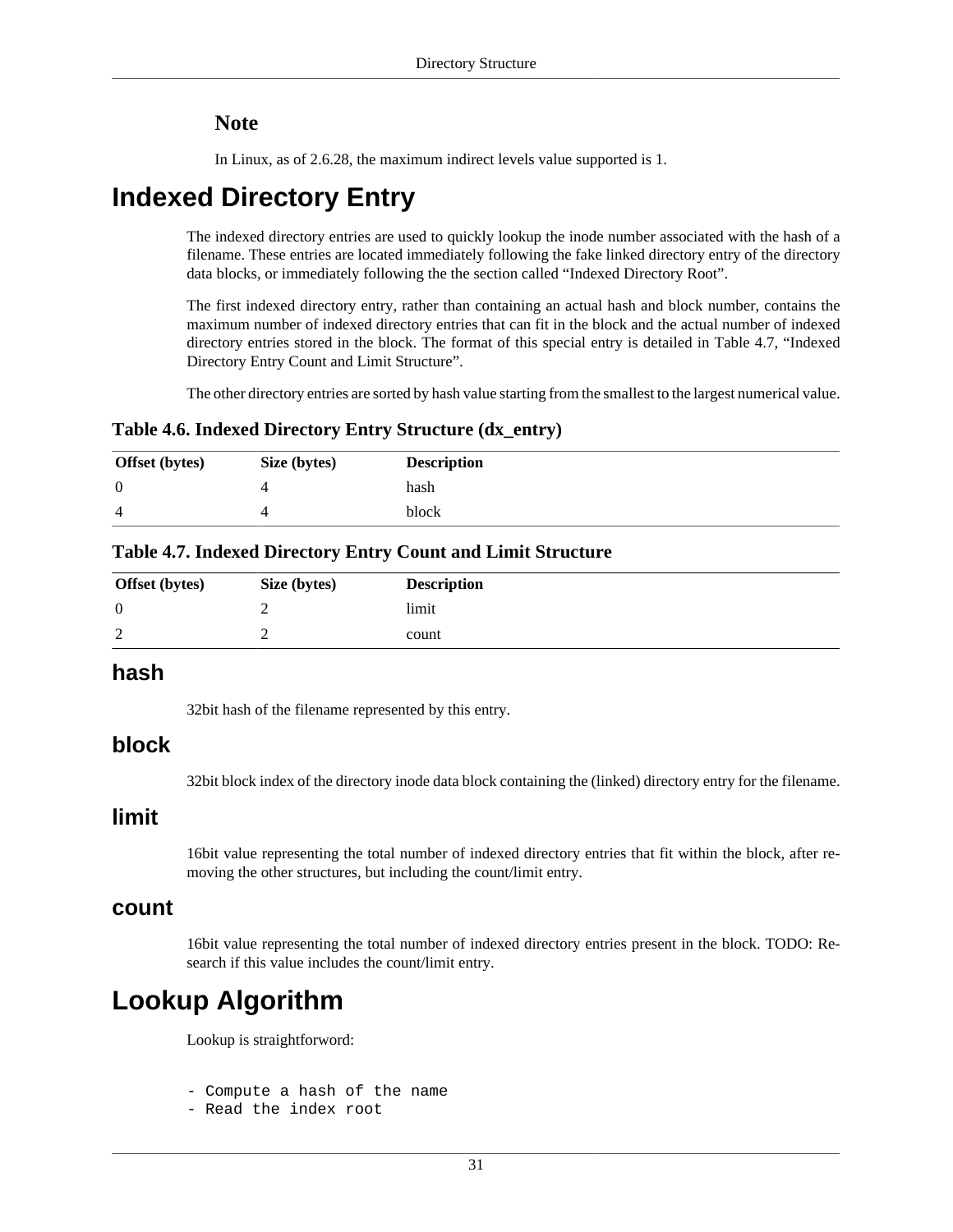- Use binary search (linear in the current code) to find the first index or leaf block that could contain the target hash (in tree order)
- Repeat the above until the lowest tree level is reached
- Read the leaf directory entry block and do a normal Ext2 directory block search in it.
- If the name is found, return its directory entry and buffer
- Otherwise, if the collision bit of the next directory entry is
	- set, continue searching in the successor block

Normally, two logical blocks of the file will need to be accessed, and one or two metadata index blocks. The effect of the metadata index blocks can largely be ignored in terms of disk access time since these blocks are unlikely to be evicted from cache. There is some small CPU cost that can be addressed by moving the whole directory into the page cache.

### <span id="page-39-0"></span>**Insert Algorithm**

Insertion of new entries into the directory is considerably more complex than lookup, due to the need to split leaf blocks when they become full, and to satisfy the conditions that allow hash key collisions to be handled reliably and efficiently. I'll just summarize here:

- Probe the index as for lookup
- If the target leaf block is full, split it and note the block that will receive the new entry
- Insert the new entry in the leaf block using the normal Ext2 directory entry insertion code.

The details of splitting and hash collision handling are somewhat messy, but I will be happy to dwell on them at length if anyone is interested.

## <span id="page-39-1"></span>**Splitting**

In brief, when a leaf node fills up and we want to put a new entry into it the leaf has to be split, and its share of the hash space has to be partitioned. The most straightforward way to do this is to sort the entrys by hash value and split somewhere in the middle of the sorted list. This operation is log(number\_of\_entries\_in\_leaf) and is not a great cost so long as an efficient sorter is used. I used Combsort for this, although Quicksort would have been just as good in this case since average case performance is more important than worst case.

An alternative approach would be just to guess a median value for the hash key, and the partition could be done in linear time, but the resulting poorer partitioning of hash key space outweighs the small advantage of the linear partition algorithm. In any event, the number of entries needing sorting is bounded by the number that fit in a leaf.

## <span id="page-39-2"></span>**Key Collisions**

Some complexity is introduced by the need to handle sequences of hash key collisions. It is desireable to avoid splitting such sequences between blocks, so the split point of a block is adjusted with this in mind. But the possibility still remains that if the block fills up with identically-hashed entries, the sequence may still have to be split. This situation is flagged by placing a 1 in the low bit of the index entry that points at the sucessor block, which is naturally interpreted by the index probe as an intermediate value without any special coding. Thus, handling the collision problem imposes no real processing overhead, just come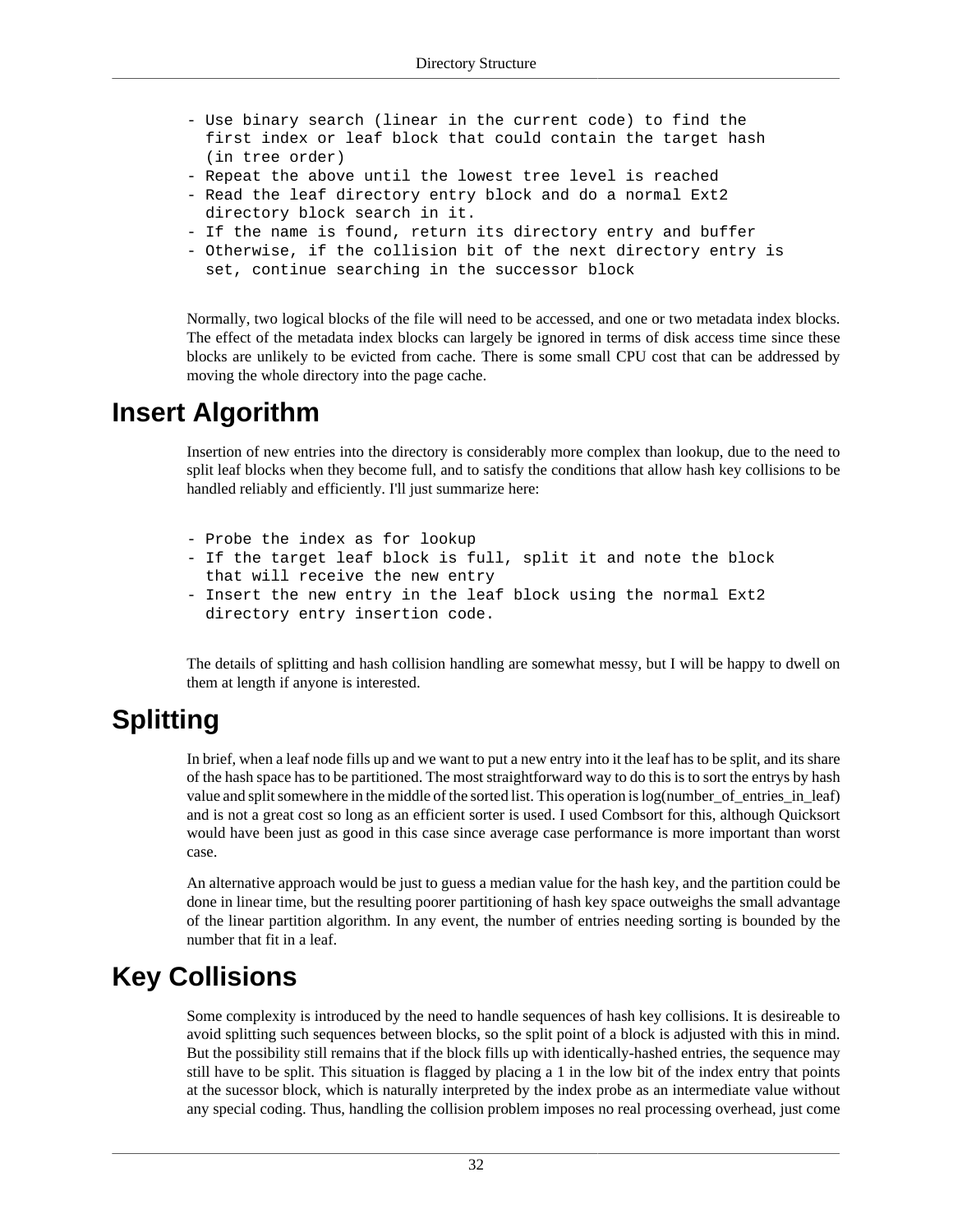extra code and a slight reduction in the hash key space. The hash key space remains sufficient for any conceivable number of directory entries, up into the billions.

## <span id="page-40-0"></span>**Hash Function**

The exact properties of the hash function critically affect the performance of this indexing strategy, as I learned by trying a number of poor hash functions, at times intentionally. A poor hash function will result in many collisions or poor partitioning of the hash space. To illustrate why the latter is a problem, consider what happens when a block is split such that it covers just a few distinct hash values. The probability of later index entries hashing into the same, small hash space is very small. In practice, once a block is split, if its hash space is too small it tends to stay half full forever, an effect I observed in practice.

After some experimentation I came up with a hash function that gives reasonably good dispersal of hash keys across the entire 31 bit key space. This improved the average fullness of leaf blocks considerably, getting much closer to the theoretical average of 3/4 full.

But the current hash function is just a place holder, waiting for an better version based on some solid theory. I currently favor the idea of using crc32 as the default hash function, but I welcome suggestions.

Inevitably, no matter how good a hash function I come up with, somebody will come up with a better one later. For this reason the design allows for additional hash functiones to be added, with backward compatibility. This is accomplished simply, by including a hash function number in the index root. If a new, improved hash function is added, all the previous versions remain available, and previously created indexes remain readable.

Of course, the best strategy is to have a good hash function right from the beginning. The initial, quick hack has produced results that certainly have not been disappointing.

### <span id="page-40-1"></span>**Performance**

OK, if you have read this far then this is no doubt the part you've been waiting for. In short, the performance improvement over normal Ext2 has been stunning. With very small directories performance is similar to standard Ext2, but as directory size increases standard Ext2 quickly blows up quadratically, while htreeenhanced Ext2 continues to scale linearly.

Uli Luckas ran benchmarks for file creation in various sizes of directories ranging from 10,000 to 90,000 files. The results are pleasing: total file creation time stays very close to linear, versus quadratic increase with normal Ext2.

Time to create:

#### <span id="page-40-2"></span>**Figure 4.1. Performance of Indexed Directories**

```
 Indexed Normal
   ======= ======
10000 Files: 0m1.350s 0m23.670s
20000 Files: 0m2.720s 1m20.470s
30000 Files: 0m4.330s 3m9.320s
40000 Files: 0m5.890s 5m48.750s
50000 Files: 0m7.040s 9m31.270s
60000 Files: 0m8.610s 13m52.250s
70000 Files: 0m9.980s 19m24.070s
80000 Files: 0m12.060s 25m36.730s
90000 Files: 0m13.400s 33m18.550s
```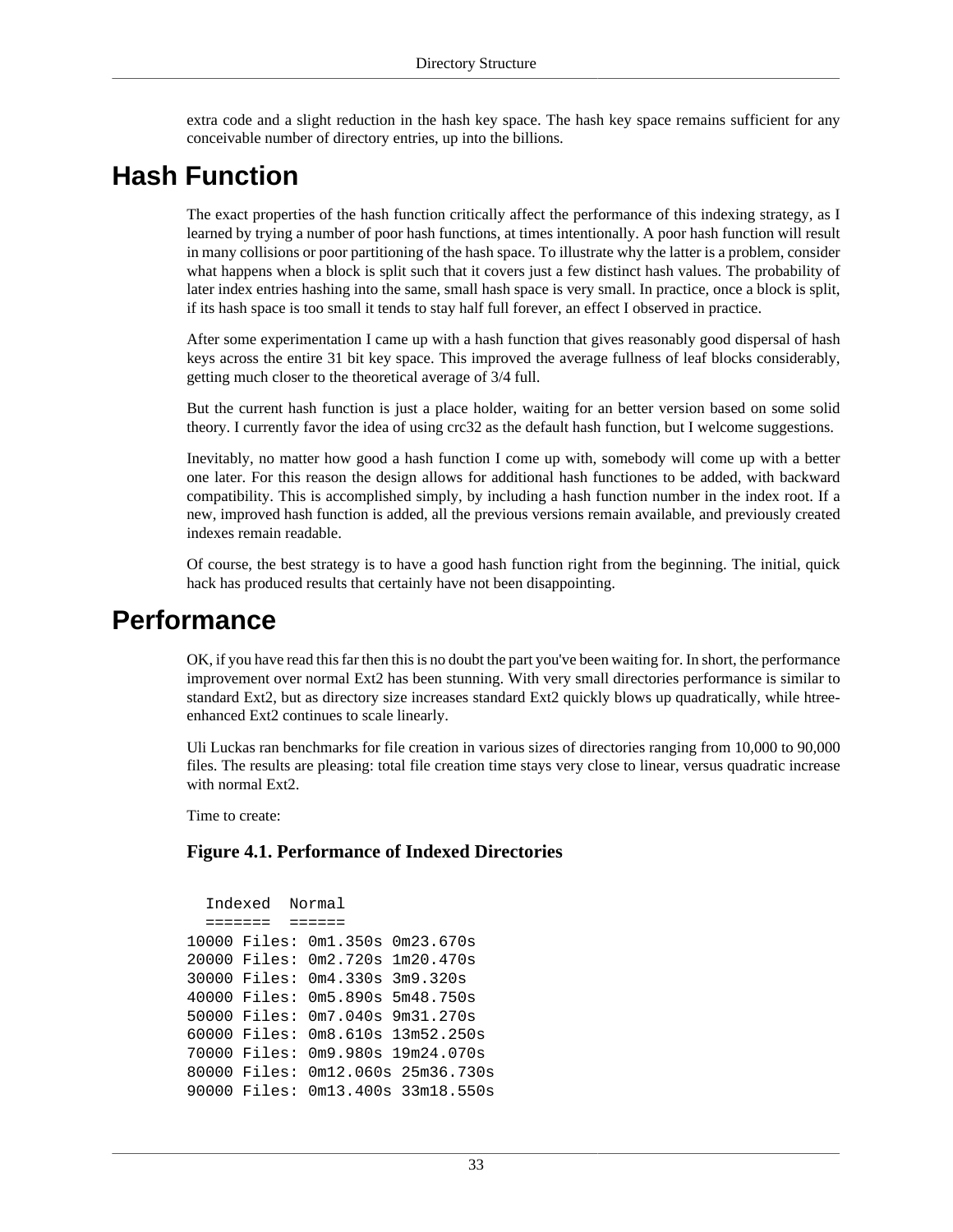The original paper by Daniel Phillips is at https://www.kernel.org/doc/ols/2002/ols2002 pages-425-438.pdf

All of these tests are CPU-bound, which may come as a surprise. The directories fit easily in cache, and the limiting factor in the case of standard Ext2 is the looking up of directory blocks in buffer cache, and the low level scan of directory entries. In the case of htree indexing there are a number of costs to be considered, all of them pretty well bounded. Notwithstanding, there are a few obvious optimizations to be done:

- Use binary search instead of linear search in the interior index nodes.
- If there is only one leaf block in a directory, bypass the index probe, go straight to the block.
- Map the directory into the page cache instead of the buffer cache.

Each of these optimizations will produce a noticeable improvement in performance, but naturally it will never be anything like the big jump going from  $N^{**}2$  to  $Log512(N)$ ,  $\sim$  N. In time the optimizations will be applied and we can expect to see another doubling or so in performance.

There will be a very slight performance hit when the directory gets big enough to need a second level. Because of caching this will be very small. Traversing the directories metadata index blocks will be a bigger cost, and once again, this cost can be reduced by moving the directory blocks into the page cache.

Typically, we will traverse 3 blocks to read or write a directory entry, and that number increases to 4-5 with really huge directories. But this is really nothing compared to normal Ext2, which traverses several hundred blocks in the same situation.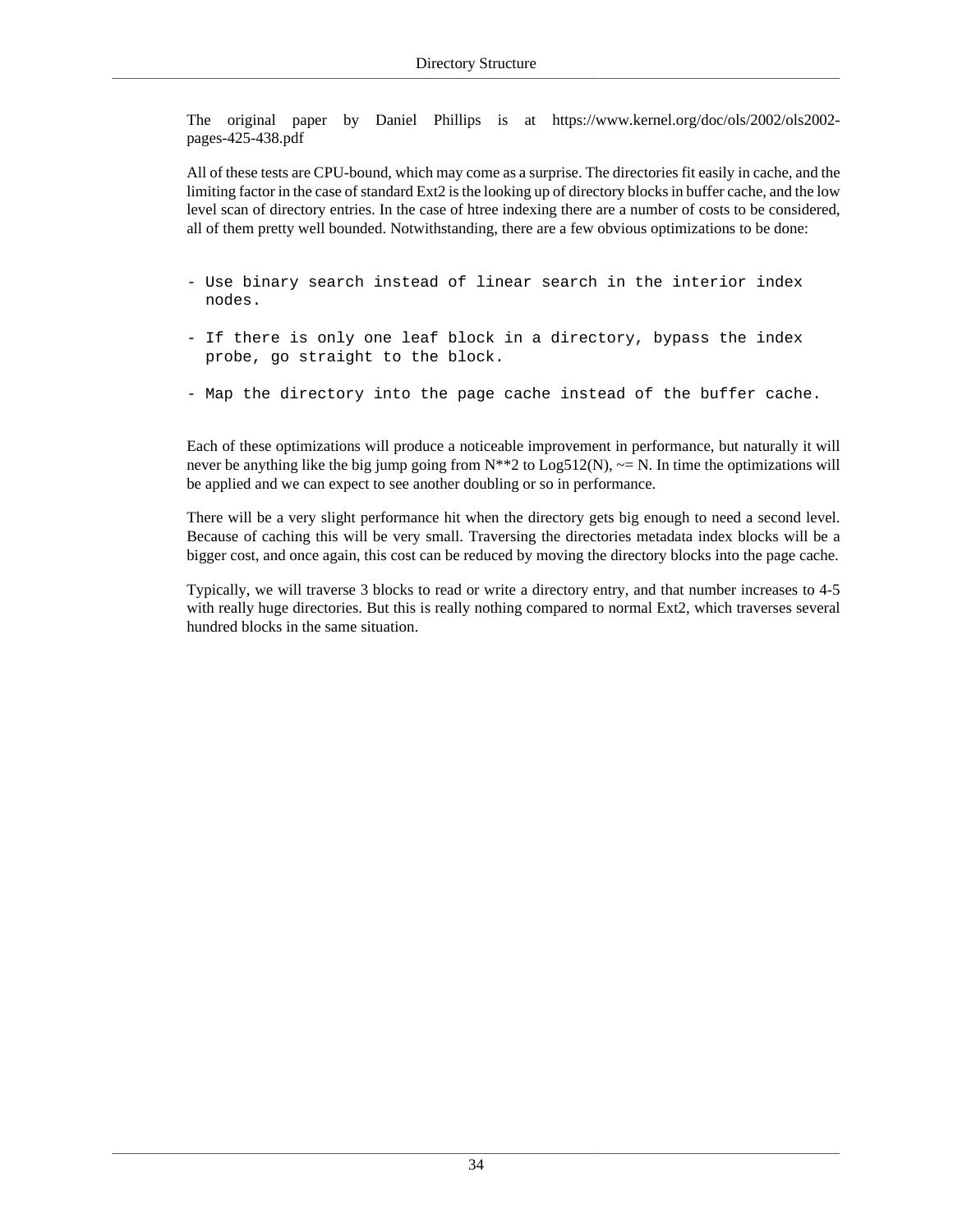# <span id="page-42-0"></span>**Chapter 5. File Attributes**

Most of the file (also directory, symlink, device...) attributes are located in the [inode](#page-25-0) associated with the file. Some other attributes are only available as extended attributes.

## <span id="page-42-1"></span>**Standard Attributes**

## <span id="page-42-2"></span>**SUID, SGID and -rwxrwxrwx**

There isn't much to say about those, they are located with the SGID and SUID bits in [ext2\\_inode.i\\_mode.](#page-26-0)

## <span id="page-42-3"></span>**File Size**

The size of a file can be determined by looking at the [ext2\\_inode.i\\_size](#page-26-2) field.

## <span id="page-42-4"></span>**Owner and Group**

Under most implementations, the owner and group are 16bit values, but on some recent Linux and Hurd implementations the owner and group id are 32bit. When 16bit values are used, only the "low" part should be used as valid, while when using 32bit value, both the "low" and "high" part should be used, the high part being shifted left 16 places then added to the low part.

The low part of owner and group are located in [ext2\\_inode.i\\_uid](#page-26-1) and [ext2\\_inode.i\\_gid](#page-27-4) respectively.

The high part of owner and group are located in [ext2\\_inode.osd2.hurd.h\\_i\\_uid\\_high](#page-30-4) and [ext2\\_inode.os](#page-31-4)[d2.hurd.h\\_i\\_gid\\_high,](#page-31-4) respectively, for Hurd and located in [ext2\\_inode.osd2.linux.l\\_i\\_uid\\_high](#page-31-3) and [ex](#page-31-4)[t2\\_inode.osd2.linux.l\\_i\\_gid\\_high](#page-31-4), respectively, for Linux.

## <span id="page-42-5"></span>**Extended Attributes**

Extended attributes are name:value pairs associated permanently with files and directories, similar to the environment strings associated with a process. An attribute may be defined or undefined. If it is defined, its value may be empty or non-empty.

Extended attributes are extensions to the normal attributes which are associated with all inodes in the system. They are often used to provide additional functionality to a filesystem - for example, additional security features such as Access Control Lists (ACLs) may be implemented using extended attributes.

Extended attributes are accessed as atomic objects. Reading retrieves the whole value of an attribute and stores it in a buffer. Writing replaces any previous value with the new value.

Extended attributes are stored on disk blocks allocated outside of any inode. The [i\\_file\\_acl](#page-29-1) field (for regular files) or the [i\\_dir\\_acl](#page-29-2) field (for directories) fields contain the block number of the allocated data block used to store the extended attributes.

#### **Note**

Inodes which have all identical extended attributes may share the same extended attribute block.

The attribute values are on the same block as their attribute entry descriptions, aligned to the end of the attribute block. This allows for additional attributes to be added more easily. The size of entry headers varies with the length of the attribute name.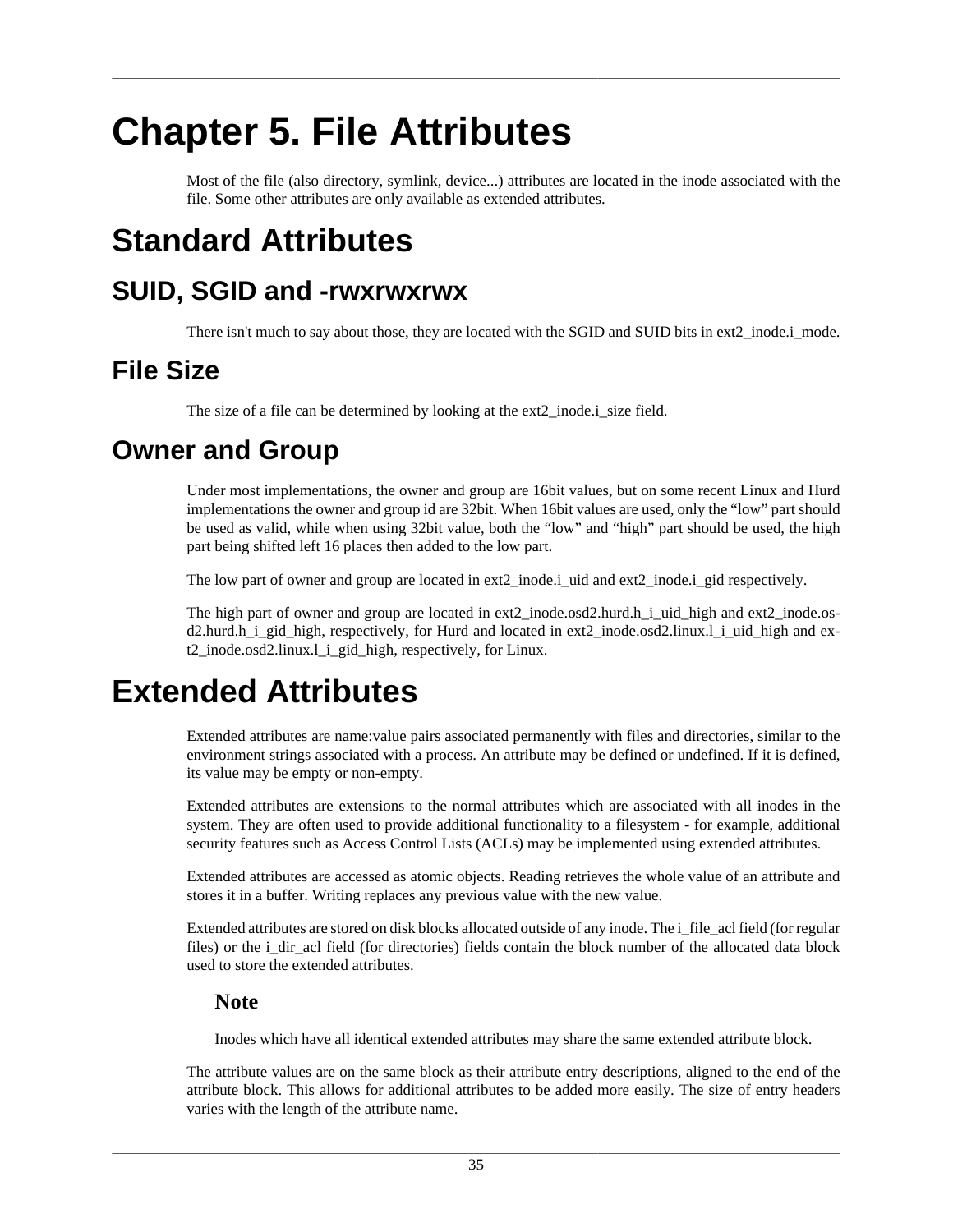### <span id="page-43-0"></span>**Extended Attribute Block Layout**

The block header is followed by multiple entry descriptors. These entry descriptors are variable in size, and aligned to EXT2\_XATTR\_PAD (4) byte boundaries. The entry descriptors are sorted by attribute name, so that two extended attribute blocks can be compared efficiently.

Attribute values are aligned to the end of the block, stored in no specific order. They are also padded to EXT2\_XATTR\_PAD (4) byte boundaries. No additional gaps are left between them.

<span id="page-43-2"></span>**Table 5.1. Extended Attribute Block Layout**

| <b>Attribute Block Header</b> |          |                   |
|-------------------------------|----------|-------------------|
| Attribute Entry 1             |          |                   |
| <b>Attribute Entry 2</b>      |          | growing downwards |
| <b>Attribute Entry 3</b>      | V        |                   |
| 4 null bytes                  |          |                   |
| unused space                  |          |                   |
| Attribute Value 1             | $\wedge$ |                   |
| Attribute Value 3             |          | growing upwards   |
| Attribute Value 2             |          |                   |

## <span id="page-43-1"></span>**Extended Attribute Block Header**

<span id="page-43-3"></span>

| Table 5.2. ext2_xattr_header structure |  |
|----------------------------------------|--|
|----------------------------------------|--|

| <b>Offset</b> (bytes) | Size (bytse) | <b>Description</b> |
|-----------------------|--------------|--------------------|
| $\mathbf{0}$          | 4            | h_magic            |
| $\overline{4}$        | 4            | h_refcount         |
| 8                     | 4            | h_blocks           |
| 12                    | 4            | h_hash             |
| 16                    | 16           | reserved           |

#### <span id="page-43-4"></span>**h\_magic**

32bit magic number of identification, EXT2\_XATTR\_MAGIC = 0xEA020000.

#### <span id="page-43-5"></span>**h\_refcount**

32bit value used as reference count. This value is incremented everytime a link is created to this attribute block and decremented when a link is destroyed. Whenever this value reaches 0 the attribute block can be freed.

#### <span id="page-43-6"></span>**h\_blocks**

32bit value indicating how many blocks are currently used by the extended attributes.

#### **Note**

In Linux a value of h\_blocks higher than 1 is considered invalid. This effectively restrict the amount of extended attributes to what can be fit in a single block.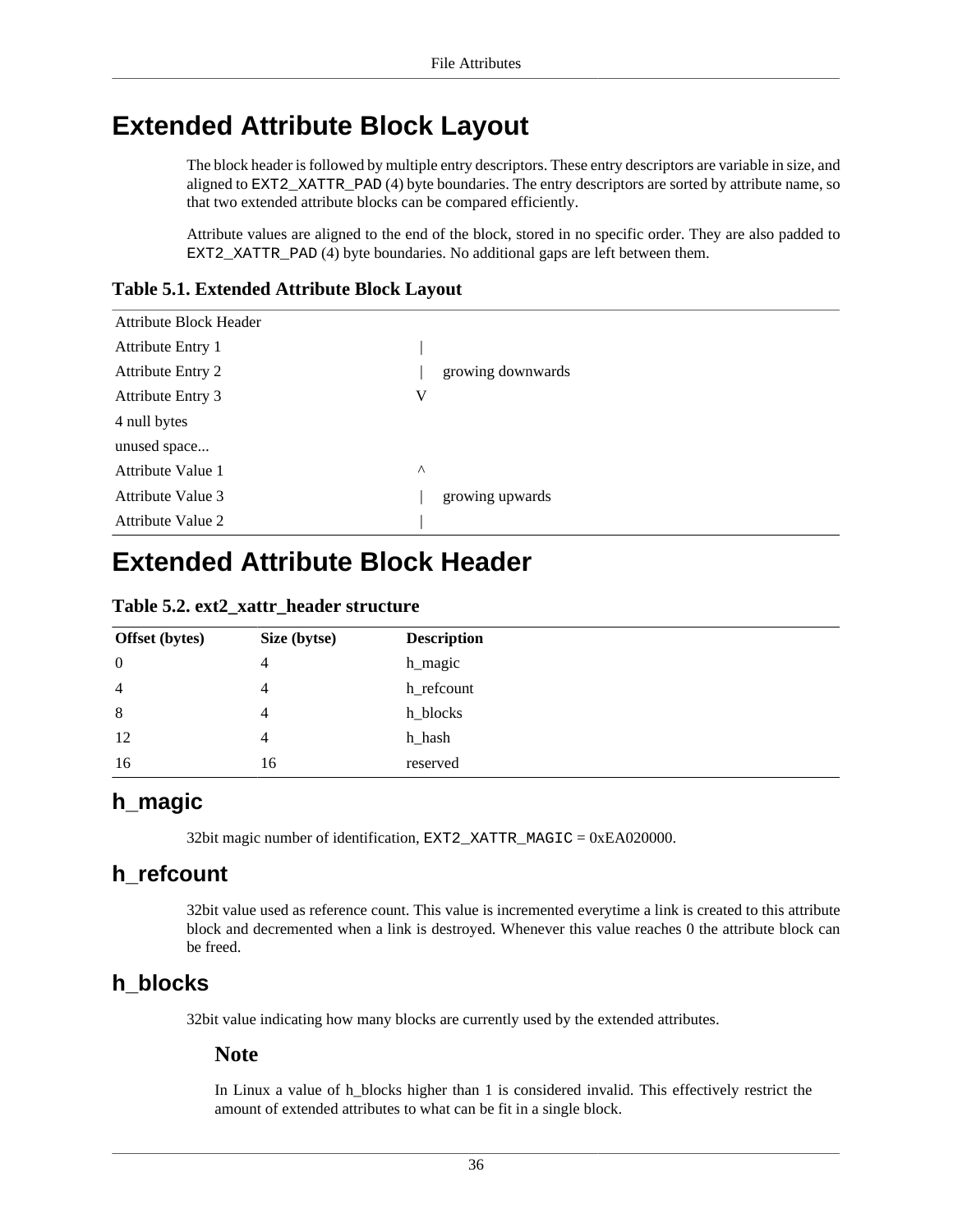There does not seem to be any support for extended attributes in Ext2 under GNU HURD.

#### <span id="page-44-2"></span>**h\_hash**

32bit hash value of all attribute entry header hashes.

#### **Procedure 5.1. Procedure to compute Extended Attribute Header Hash**

- 1. Initialize the 32bit hash to 0
- <span id="page-44-3"></span>2. Check if there are any extended attribute entry to process, if not we are done.
- 3. Do a cyclic bit shift of 16 bits to the left of the 32bits hash value, effectively swapping the upper and lower 16bits of the hash
- 4. Perform a bitwise OR between the extended attribute entry [hash](#page-45-4) and the header hash being computed.
- 5. Go back to [Step 2.](#page-44-3)

### <span id="page-44-1"></span><span id="page-44-0"></span>**Attribute Entry Header**

#### **Figure 5.1. ext2\_xattr\_header structure**

| offset | size | description     |
|--------|------|-----------------|
|        |      |                 |
| Ⴖ      |      | 1 e name len    |
| 1      |      | 1 e_name_index  |
| 2      |      | 2 e value offs  |
| 4      |      | 4 e_value_block |
| 8      |      | 4 e value size  |
| 12     |      | 4 e hash        |
| 16     |      | e name          |
|        |      |                 |

The total size of an attribute entry is always rounded to the next 4-bytes boundary.

#### <span id="page-44-4"></span>**e\_name\_len**

8bit unsigned value indicating the length of the name.

#### <span id="page-44-5"></span>**e\_name\_index**

8bit unsigned value used as attribute name index.

#### <span id="page-44-6"></span>**e\_value\_offs**

16bit unsigned offset to the value within the value block.

#### <span id="page-44-7"></span>**e\_value\_block**

32bit id of the block holding the value.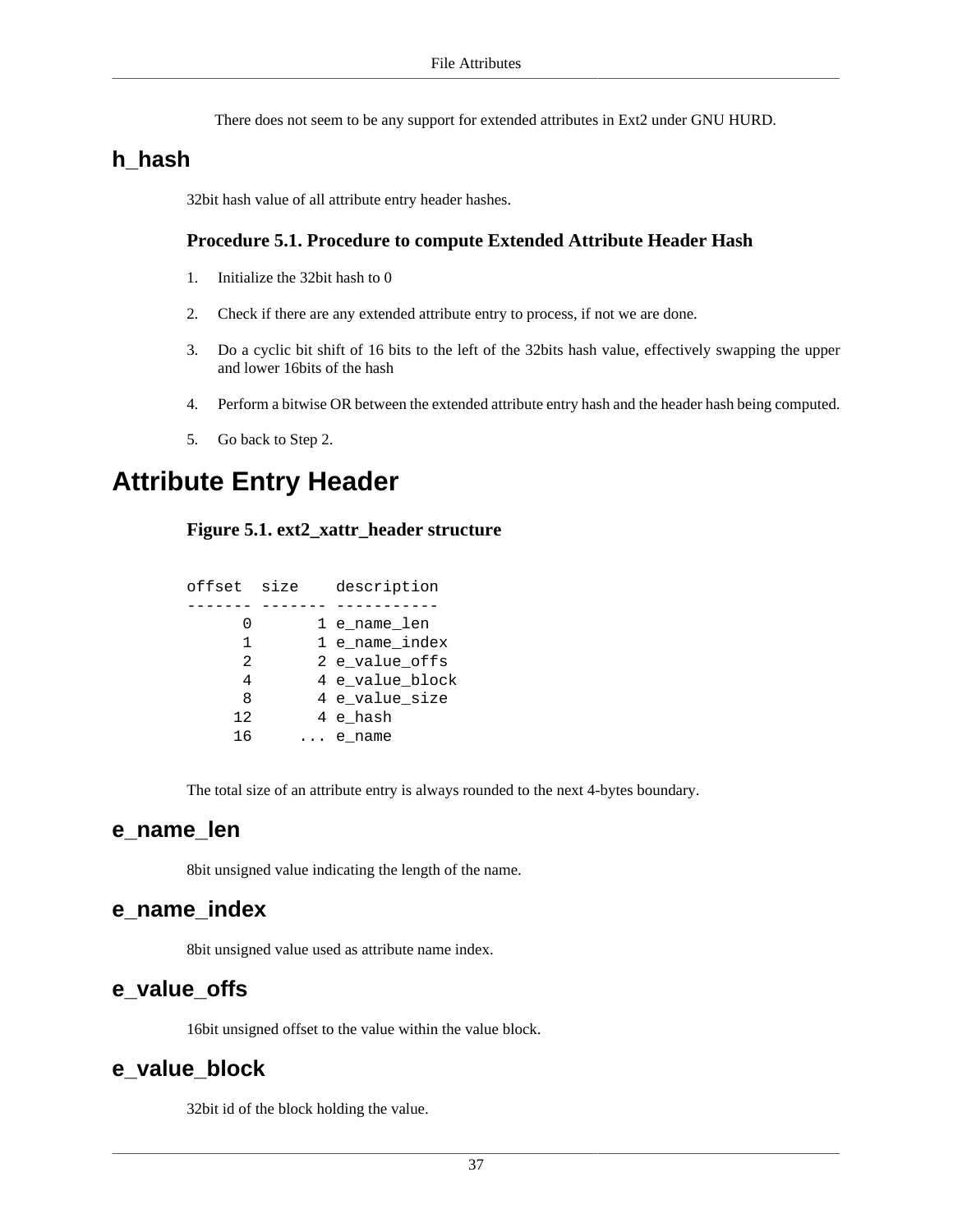#### <span id="page-45-5"></span>**e\_value\_size**

32bit unsigned value indicating the size of the attribute value.

#### <span id="page-45-4"></span>**e\_hash**

32bit hash of attribute name and value.

#### <span id="page-45-6"></span>**e\_name**

Attribute name.

## <span id="page-45-0"></span>**Behaviour Control Flags**

The [i\\_flags](#page-27-7) value in the [inode](#page-25-1) structure allows to specify how the file system should behave in regard to the file. The following bits are currently defined:

#### <span id="page-45-3"></span>**Table 5.3. Behaviour Control Flags**

| EXT2_SECRM_FL        | 0x00000001 | secure deletion                  |
|----------------------|------------|----------------------------------|
| EXT2_UNRM_FL         | 0x00000002 | record for undelete              |
| EXT2_COMPR_FL        | 0x00000004 | compressed file                  |
| EXT2_SYNC_FL         | 0x00000008 | synchronous updates              |
| EXT2_IMMUTABLE_FL    | 0x00000010 | immutable file                   |
| EXT2_APPEND_FL       | 0x00000020 | append only                      |
| EXT2_NODUMP_FL       | 0x00000040 | do not dump/delete file          |
| EXT2_NOATIME_FL      | 0x00000080 | do not update .i_atime           |
| EXT2_DIRTY_FL        | 0x00000100 | dirty (file is in use?)          |
| EXT2_COMPRBLK_FL     | 0x00000200 | compressed blocks                |
| EXT2_NOCOMPR_FL      | 0x00000400 | access raw compressed data       |
| EXT2_ECOMPR_FL       | 0x00000800 | compression error                |
| EXT2_BTREE_FL        | 0x00001000 | b-tree format directory          |
| EXT2_INDEX_FL        | 0x00001000 | Hash indexed directory           |
| EXT2_IMAGIC_FL       | 0x00002000 | $\overline{\mathcal{C}}$         |
| EXT3_JOURNAL_DATA_FL | 0x00004000 | journal file data                |
| EXT2_RESERVED_FL     | 0x80000000 | reserved for ext2 implementation |

## <span id="page-45-1"></span>**EXT2\_SECRM\_FL - Secure Deletion**

Enabling this bit will cause random data to be written over the file's content several times before the blocks are unlinked. Note that this is highly implementation dependant and as such, it should not be assumed to be 100% secure. Make sure to study the implementation notes before relying on this option.

## <span id="page-45-2"></span>**EXT2\_UNRM\_FL - Record for Undelete**

When supported by the implementation, setting this bit will cause the deleted data to be moved to a temporary location, where the user can restore the original file without any risk of data lost. This is most useful when using ext2 on a desktop or workstation.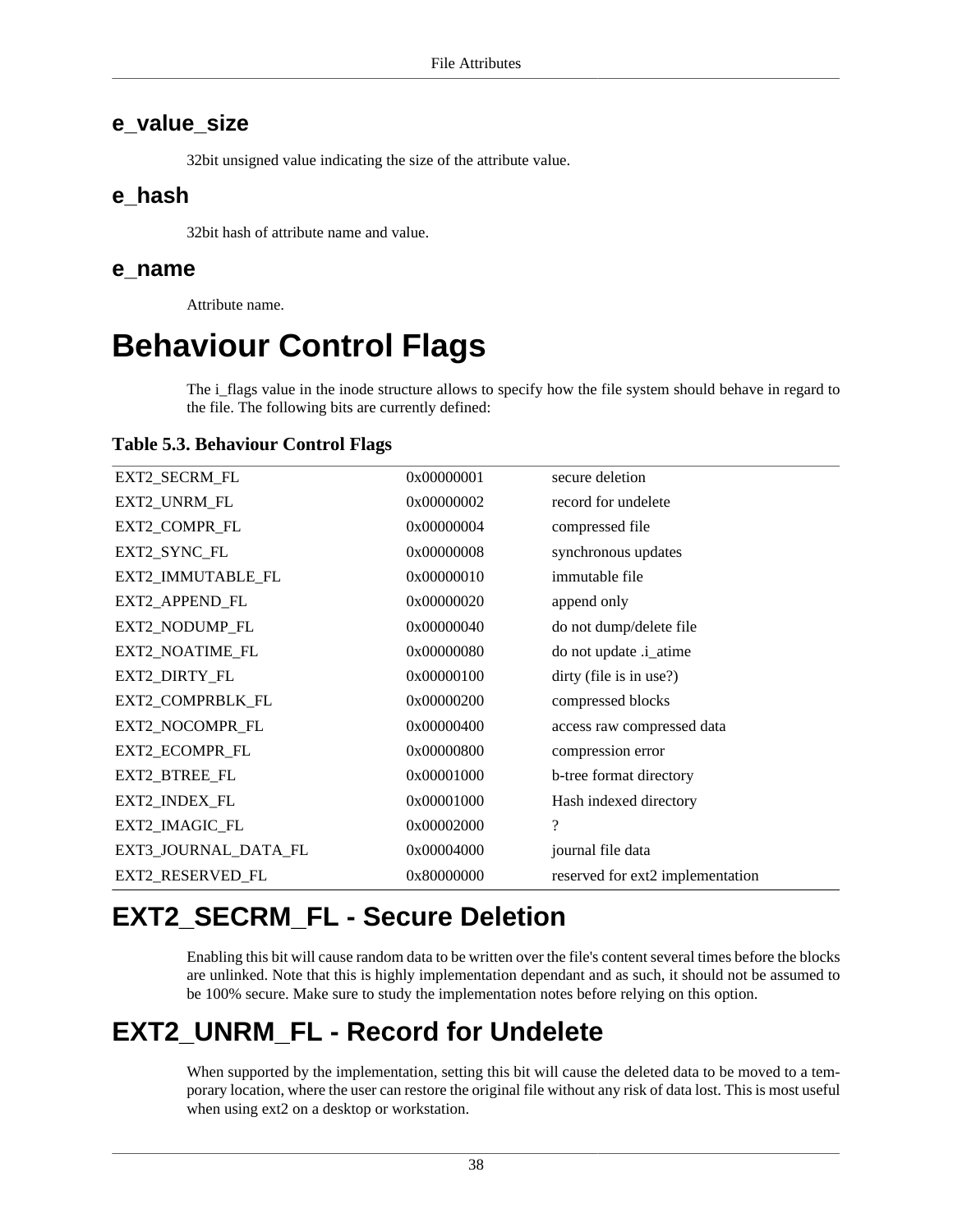## <span id="page-46-0"></span>**EXT2\_COMPR\_FL - Compressed File**

The file's content is compressed. There is no note about the particular algorithm used other than maybe the [s\\_algo\\_bitmap](#page-21-4) field of the [superblock](#page-14-0) structure.

## <span id="page-46-1"></span>**EXT2\_SYNC\_FL - Synchronous Updates**

The file's content in memory will be constantly synchronized with the content on disk. This is mostly used for very sensitive boot files or encryption keys that you do not want to lose in case of a crash.

## <span id="page-46-2"></span>**EXT2\_IMMUTABLE\_FL - Immutable File**

The blocks associated with the file will not be exchanged. If for any reason a file system defragmentation is launched, such files will not be moved. Mostly used for stage2 and stage1.5 boot loaders.

## <span id="page-46-3"></span>**EXT2\_APPEND\_FL - Append Only**

Writing can only be used to append content at the end of the file and not modify the current content. Example of such use could be mailboxes, where anybody could send a message to a user but not modify any already present.

## <span id="page-46-4"></span>**EXT2\_NODUMP\_FL - Do No Dump/Delete**

Setting this bit will protect the file from deletion. As long as this bit is set, even if the [i\\_links\\_count](#page-27-5) is 0, the file will not be removed.

## <span id="page-46-5"></span>**EXT2\_NOATIME\_FL - Do Not Update .i\_atime**

The [i\\_atime](#page-27-0) field of the [inode](#page-25-1) structure will not be modified when the file is accessed if this bit is set. The only good use I can think of that are related to security.

## <span id="page-46-6"></span>**EXT2\_DIRTY\_FL - Dirty**

I do not have information at this moment about the use of this bit.

## <span id="page-46-7"></span>**EXT2\_COMPRBLK\_FL - Compressed Blocks**

This flag is set if one or more blocks are compressed. You can have more information about compression on ext2 at http://www.netspace.net.au/~reiter/e2compr/ Note that the project has not been updated since 1999.

## <span id="page-46-8"></span>**EXT2\_NOCOMPR\_FL - Access Raw Compressed Data**

When this flag is set, the file system implementation will not uncompress the data before fowarding it to the application but will rather give it as is.

## <span id="page-46-9"></span>**EXT2\_ECOMPR\_FL - Compression Error**

This flag is set if an error was detected when trying to uncompress the file.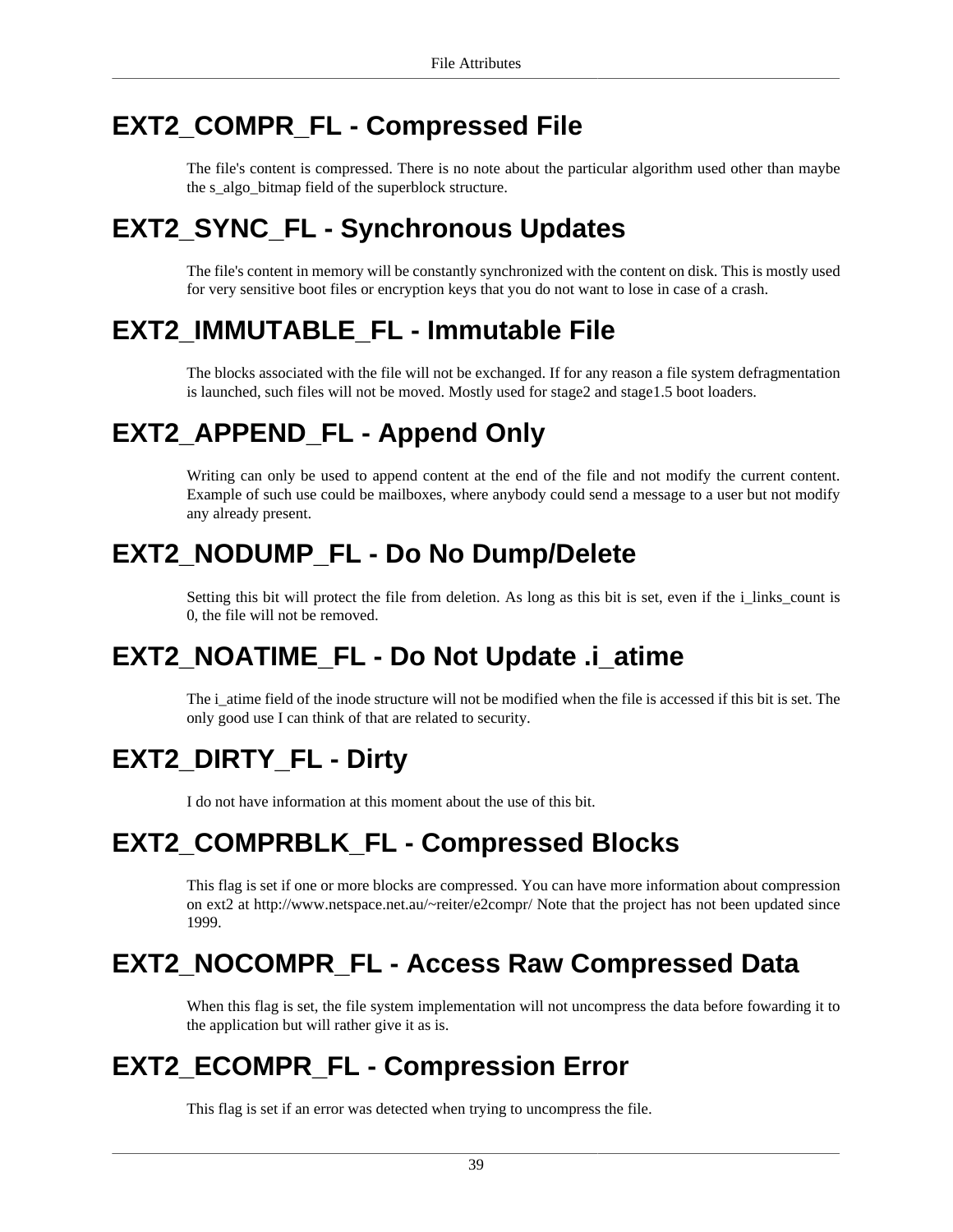## <span id="page-47-0"></span>**EXT2\_BTREE\_FL - B-Tree Format Directory**

## <span id="page-47-1"></span>**EXT2\_INDEX\_FL - Hash Indexed Directory**

When this bit is set, the format of the directory file is hash indexed. This is covered in details in [the section](#page-36-0) [called "Indexed Directory Format".](#page-36-0)

## <span id="page-47-2"></span>**EXT2\_IMAGIC\_FL -**

## <span id="page-47-3"></span>**EXT2\_JOURNAL\_DATA\_FL - Journal File Data**

## <span id="page-47-4"></span>**EXT2\_RESERVED\_FL - Reserved**